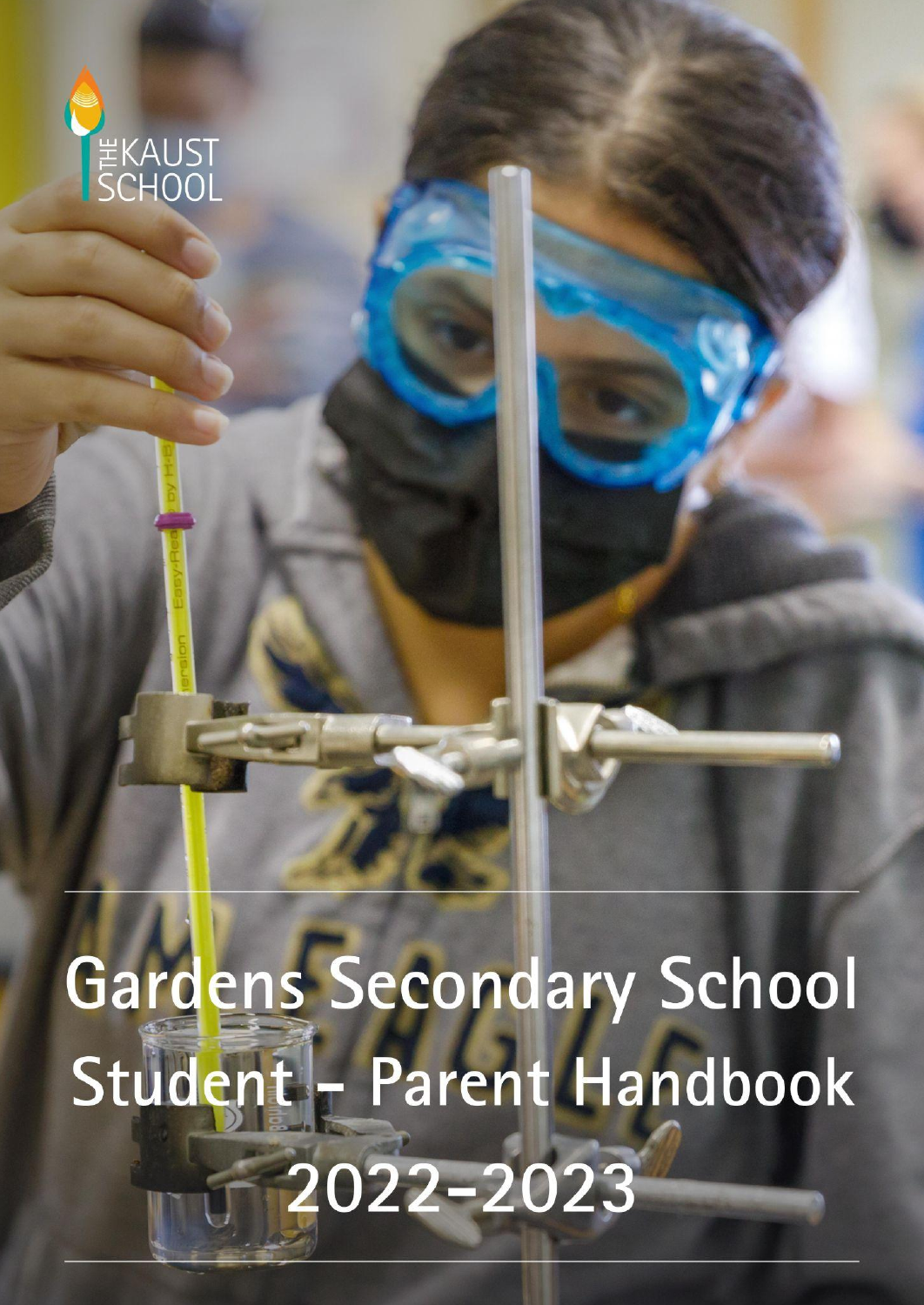# **Table of Content**

|    | <b>SECONDARY PRINCIPALS' WELCOME</b>                       | 4  |
|----|------------------------------------------------------------|----|
|    | 2022 / 2023 KAUST SCHOOL ADMINISTRATION & TEACHING STAFF   | 5  |
|    | Administration                                             | 5  |
|    | Secondary School Teachers and Staff                        | 5  |
| Ι. | <b>GENERAL INFORMATION ABOUT THE SCHOOL</b>                | 8  |
|    | The KAUST School - Mission Statement and Values            | 8  |
|    | The IB Learner Profile                                     | 8  |
|    | IB learners strive to be:                                  | 8  |
|    | <b>Curriculum Framework</b>                                | 9  |
|    | The International Baccalaureate Middle Years Program (MYP) | 9  |
|    | The International Baccalaureate Diploma Program (DP)       | 9  |
|    | Parent Advisory Committee (PAC)                            | 10 |
|    | <b>School Colors and Mascot</b>                            | 10 |
|    | <b>Student Support Services</b>                            | 10 |
|    | <b>Learning Support</b>                                    | 10 |
|    | <b>School Counselling</b>                                  | 11 |
|    | <b>College Counselling</b>                                 | 11 |
|    | <b>Advisors</b>                                            | 12 |
|    | <b>School Facilities</b>                                   | 12 |
|    | <b>Library Media Centre</b>                                | 12 |
|    | <b>Swimming Pool</b>                                       | 12 |
|    | Cafeteria                                                  | 13 |
|    | <b>Study Hall</b>                                          | 13 |
|    | Prayer Room                                                | 13 |
|    | Accreditation                                              | 13 |
|    | <b>II. SECONDARY SCHOOL PROGRAM</b>                        | 13 |
|    | Calendar - 2022 / 2023                                     | 13 |
|    | Progress Reports and Report Cards                          | 13 |
|    | <b>Subject Choice</b>                                      | 13 |
|    | <b>Assessment and Grading</b>                              | 14 |
|    | <b>Grading Scale</b>                                       | 14 |
|    | Examinations                                               | 15 |
|    | <b>External Examinations</b>                               | 15 |
|    | <b>Internal Examinations</b>                               | 15 |
|    | <b>Standardised Tests</b>                                  | 16 |
|    | <b>House System</b>                                        | 16 |
|    | Advisory                                                   | 16 |
|    | <b>Co-Curricular Activities</b>                            | 17 |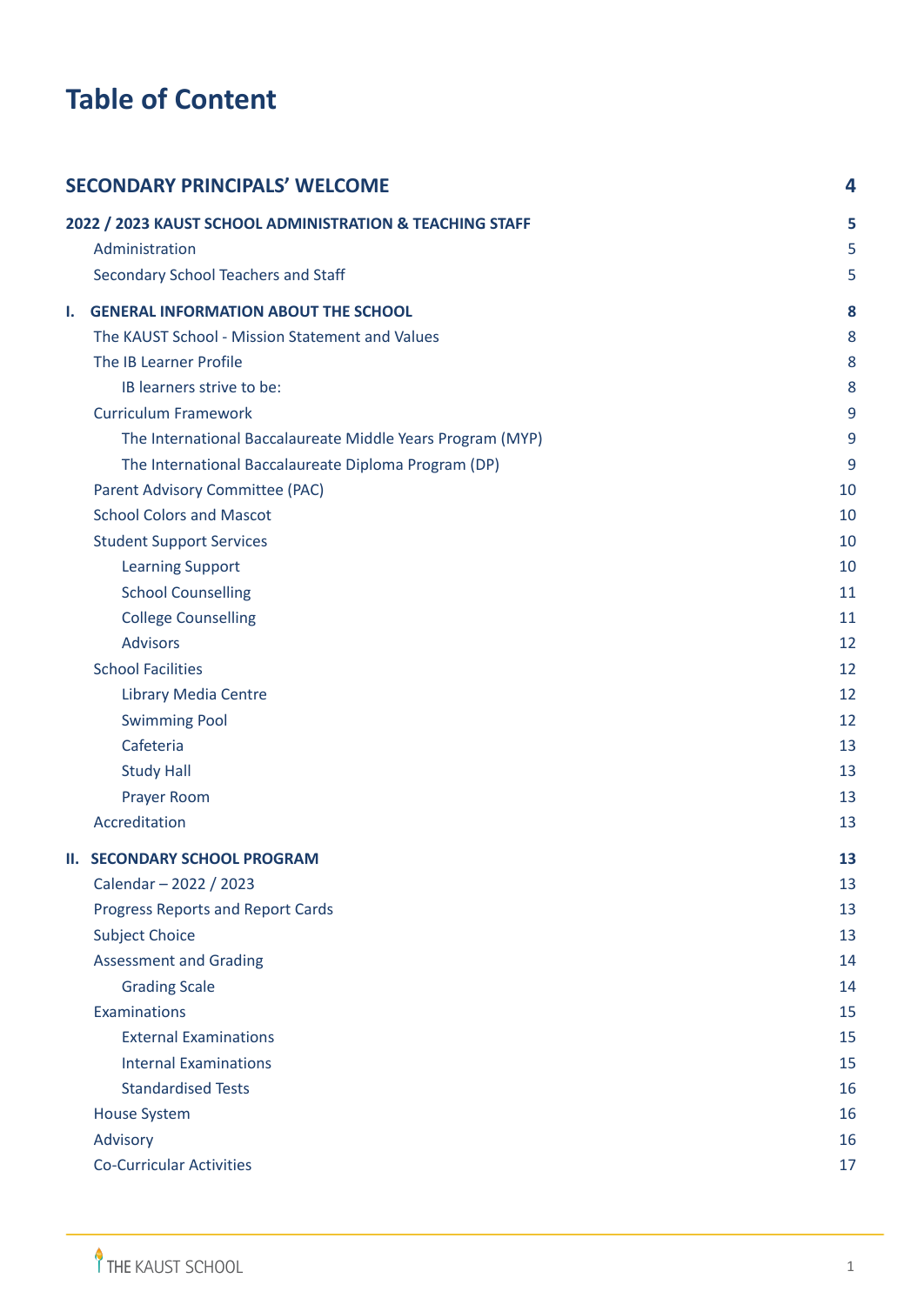| <b>After School Assistance</b>                                                                                                                                                                                                                                                                                                                                                                            | 17 |
|-----------------------------------------------------------------------------------------------------------------------------------------------------------------------------------------------------------------------------------------------------------------------------------------------------------------------------------------------------------------------------------------------------------|----|
| Academic Support                                                                                                                                                                                                                                                                                                                                                                                          | 17 |
| <b>Academic Monitoring</b>                                                                                                                                                                                                                                                                                                                                                                                | 17 |
| <b>Assemblies and Celebrations</b>                                                                                                                                                                                                                                                                                                                                                                        | 18 |
| Service as Action in the MYP                                                                                                                                                                                                                                                                                                                                                                              | 18 |
| Creativity, Activity and Service (CAS) in the DP                                                                                                                                                                                                                                                                                                                                                          | 18 |
| <b>Student Organisations</b>                                                                                                                                                                                                                                                                                                                                                                              | 18 |
| <b>Trips</b>                                                                                                                                                                                                                                                                                                                                                                                              | 19 |
| <b>III. POLICIES &amp; PROCEDURES</b>                                                                                                                                                                                                                                                                                                                                                                     | 19 |
| <b>Visitors</b>                                                                                                                                                                                                                                                                                                                                                                                           | 22 |
| <b>Student Visitors in Classes</b>                                                                                                                                                                                                                                                                                                                                                                        | 22 |
| Health                                                                                                                                                                                                                                                                                                                                                                                                    | 22 |
| <b>Health Records</b>                                                                                                                                                                                                                                                                                                                                                                                     | 22 |
| Immunisation                                                                                                                                                                                                                                                                                                                                                                                              | 22 |
| <b>Care Plans</b>                                                                                                                                                                                                                                                                                                                                                                                         | 22 |
| <b>Communicable Illness</b>                                                                                                                                                                                                                                                                                                                                                                               | 23 |
| Attendance                                                                                                                                                                                                                                                                                                                                                                                                | 23 |
| <b>Punctual Attendance</b>                                                                                                                                                                                                                                                                                                                                                                                | 23 |
| Absences                                                                                                                                                                                                                                                                                                                                                                                                  | 23 |
| <b>Notes from Teachers</b>                                                                                                                                                                                                                                                                                                                                                                                | 24 |
| Homework                                                                                                                                                                                                                                                                                                                                                                                                  | 25 |
| Home-School Communication                                                                                                                                                                                                                                                                                                                                                                                 | 26 |
| <b>Graduation Requirements</b>                                                                                                                                                                                                                                                                                                                                                                            | 27 |
| Lost and Found                                                                                                                                                                                                                                                                                                                                                                                            | 28 |
| Lost Books & Materials                                                                                                                                                                                                                                                                                                                                                                                    | 29 |
| Lockers                                                                                                                                                                                                                                                                                                                                                                                                   | 29 |
| Laptops                                                                                                                                                                                                                                                                                                                                                                                                   | 29 |
| <b>Food and Drink</b>                                                                                                                                                                                                                                                                                                                                                                                     | 29 |
| <b>Expectations for Attendance at Formal Performances</b>                                                                                                                                                                                                                                                                                                                                                 | 29 |
| <b>Transportation To and From School</b>                                                                                                                                                                                                                                                                                                                                                                  | 30 |
| <b>Bicycles &amp; Bicycle Safety</b>                                                                                                                                                                                                                                                                                                                                                                      | 30 |
| <b>Bussing</b>                                                                                                                                                                                                                                                                                                                                                                                            | 30 |
| <b>Motorised Vehicles</b>                                                                                                                                                                                                                                                                                                                                                                                 | 30 |
| To drive a motorised vehicle at KAUST, students must be at least 17 years old and hold a valid driver's licence.<br>The vehicle must remain in the student parking area in the North Parking Lot during school hours. The West<br>Parking Lot nearest the Flag Pavilion entrance is off limits to student vehicles. Motorised vehicles (including<br>electric scooters) are not allowed on school grounds | 30 |
| <b>IV. Behavioural Expectations</b>                                                                                                                                                                                                                                                                                                                                                                       | 30 |
|                                                                                                                                                                                                                                                                                                                                                                                                           |    |

| The KAUST Secondary School Code of Conduct | 30  |
|--------------------------------------------|-----|
| <b>Public Displays of Affection</b>        | 32. |
| <b>Behaviour at Assemblies</b>             | 32. |
| Behaviour at Sports Events and Tournaments | 32. |
|                                            |     |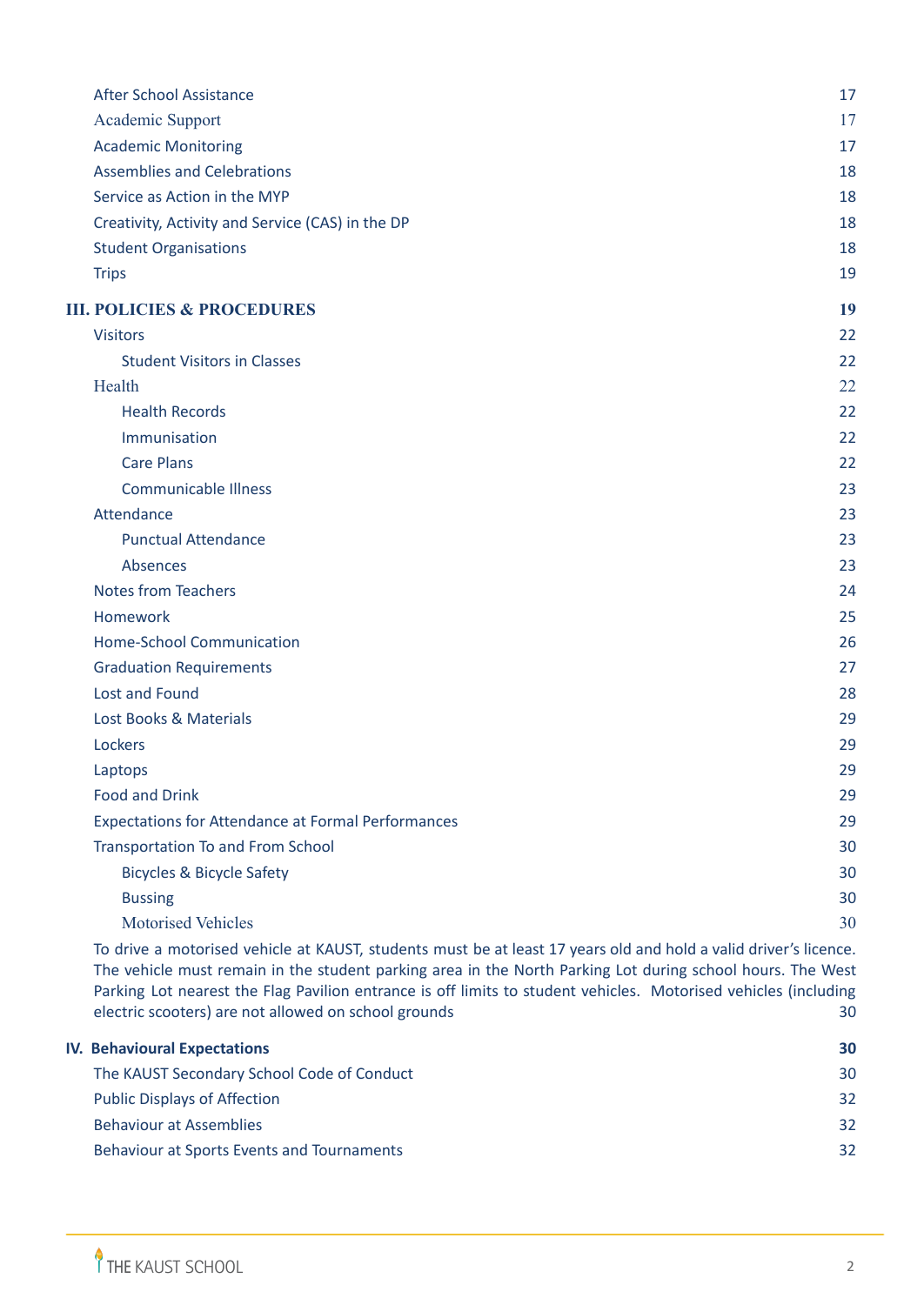| Laptops, Mobile Phones, iPods, and similar devices                | 32 |
|-------------------------------------------------------------------|----|
| Procedures related to student complaints and requests for appeal  | 33 |
| <b>Academic Integrity</b>                                         | 33 |
| Academic dishonesty includes but is not limited to:               | 33 |
| IB Regulations Regarding Academic Integrity                       | 34 |
| Bullying, Harassment and/or Anti-Social Behaviour                 | 34 |
| <b>KAUST Community Dress Code</b>                                 | 35 |
| Guide to Appropriate Dress at The KAUST School                    | 36 |
| Consequences                                                      | 36 |
| <b>Physical Education and Swimming</b>                            | 36 |
| Maintaining a positive environment                                | 36 |
| Philosophy                                                        | 36 |
| Process to address inappropriate behaviour                        | 37 |
| Behaviour Categories and Consequences - Narrative Version         | 37 |
| <b>Detention</b>                                                  | 38 |
| <b>Disciplinary Probation</b>                                     | 38 |
| Suspension                                                        | 38 |
| <b>Expulsion</b>                                                  | 38 |
| Discipline Categories and Consequences - Flowchart (see Appendix) | 38 |
| <b>IV. APPENDIX</b>                                               | 39 |
| Eligibility Policy for Participation in Co-Curricular Activities  | 39 |
| <b>Academic Monitoring</b>                                        | 40 |
| Co-curricular Agreement Form                                      | 41 |
| <b>Discipline Learning Flowchart</b>                              | 42 |
| <b>Flex Block</b>                                                 | 43 |
| Study Hall – Learning Objectives $&$ Expectations                 | 43 |
| <b>Technology Responsible Use Guidelines</b>                      | 44 |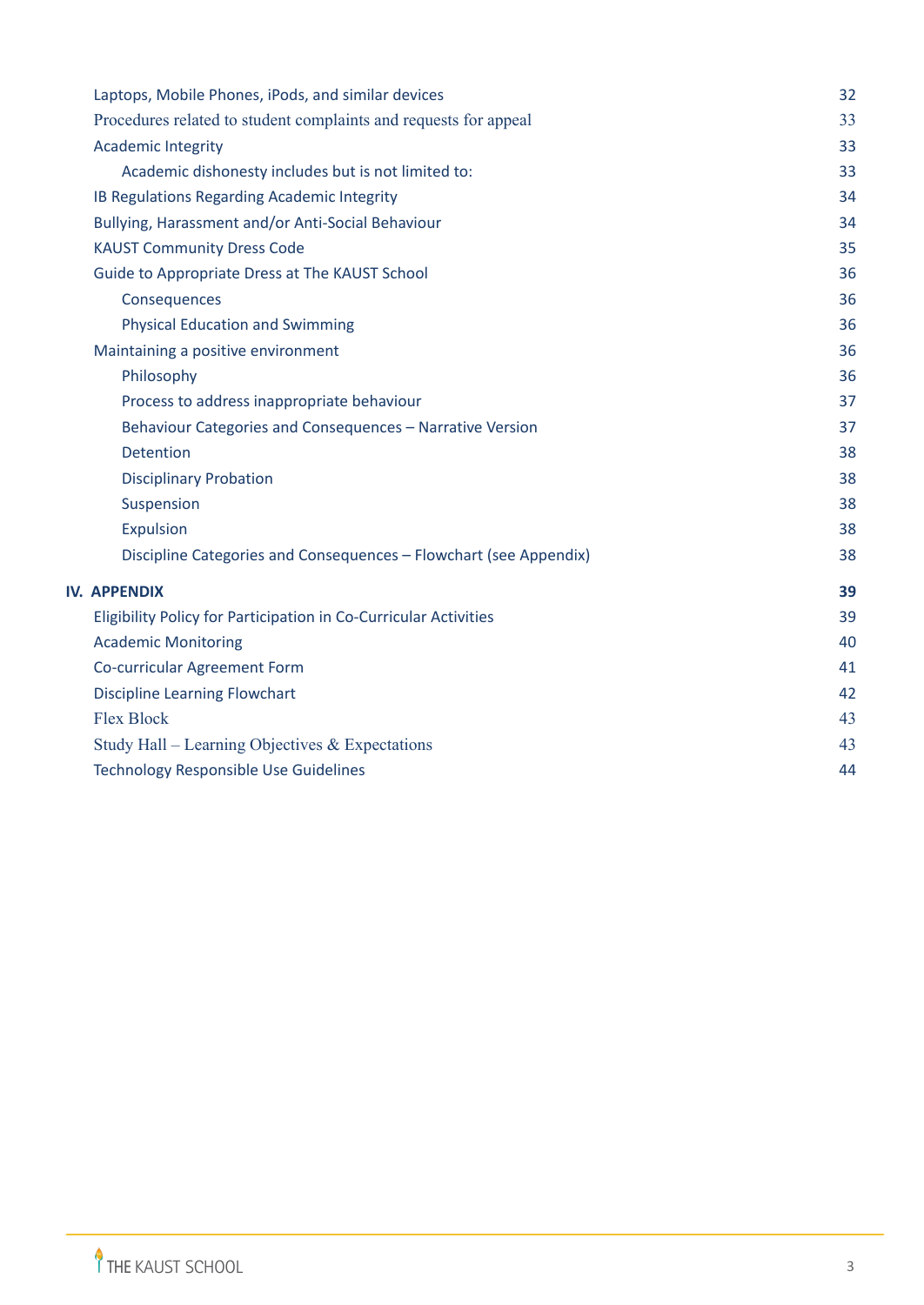# <span id="page-4-0"></span>**SECONDARY PRINCIPALS' WELCOME**

August 2022

Dear Students and Parents

We welcome you to Gardens Secondary School (GSS). GSS is an integral part of The KAUST School (TKS).

We are pleased to be able to support the KAUST University by providing a quality education for University families. We believe that the IB programmes, with a focus on inquiry-based, transdisciplinary learning and a holistic approach, benefit our community. The IB emphasis on diversity and an appreciation of multiple perspectives also suits our international community very well.

The purpose of this handbook is to acquaint students and parents with academic and co-curricular life at the Gardens Secondary School. It provides an overview of general school affairs, policies and procedures, student expectations, and the programs offered from Grades 6 to 12.

We believe that schools can be more effective and students learn better if the school and families work together, support each other and communicate effectively. If at any time you have questions or concerns, do not hesitate to contact us. We are ready to work with you in preparing our students for the responsibilities of the future.

Sincerely,

David Tigchelaar Vishanu Bhoja van die verschiedenisten van die verschiedenisten van die verschiedenisten van die v Secondary School Principal Associate Principal Associate Principal Associate Principal [david.tigchelaar@kaust.edu.sa](mailto:david.tigchelaar@kaust.edu.sa) [vishanu.bhoja@kaust.edu.sa](mailto:vishanu.bhoja@kaust.edu.sa)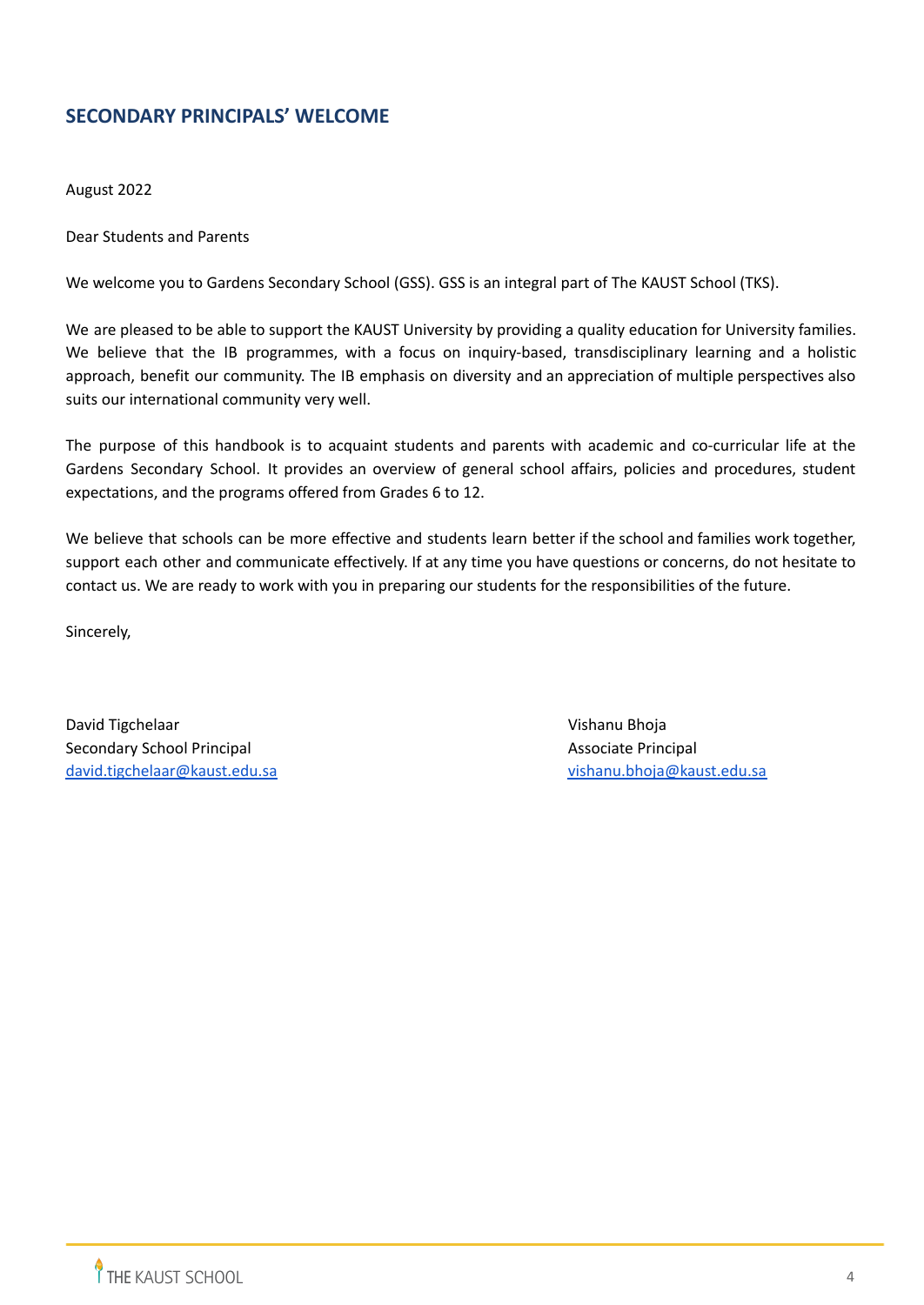# <span id="page-5-0"></span>**2022 / 2023 KAUST SCHOOL ADMINISTRATION & TEACHING STAFF**

# <span id="page-5-1"></span>**Administration**

| <b>Position</b>                 | <b>Name</b>          | <b>Position</b>                | <b>Name</b>          |
|---------------------------------|----------------------|--------------------------------|----------------------|
| <b>TKS Director</b>             | Michelle Remington   |                                |                      |
| <b>GSS Principal</b>            | David Tigchelaar     | <b>GSS Associate Principal</b> | Vishanu Bhoja        |
| DP Coordinator                  | <b>Greg River</b>    | <b>MYP Coordinator</b>         | Michelle McLay       |
| Pedagogical Coordinator         | John Simpson         | Pedagogical Coordinator        | Lucy Allsopp         |
| <b>College Counsellor</b>       | <b>Brett Bowring</b> | Gr 8 - 9 Counsellor            | Nancy Remondi        |
| Gr 10 - 12 Counsellor           | Tara Madrigal        | Gr 6 - 7 Counsellor            | Adam Kuestermann     |
| Director of Student Support     | Zachary Berezowski   | School Psychologist            | Fatima Rehman        |
| <b>Activities Director</b>      | John Amosa           | <b>Activities Coordinator</b>  | Georgios Mitropoulos |
| Director of Admissions          | Leigh Martin         | <b>TKS Registrar</b>           | Ziyad Khateeb        |
| Information Technology Director | Donovan Hall         | <b>GSS Health Office</b>       | Rana Bahamdan        |
| <b>Office Coordinator</b>       | Tasneem Al Sharif    | <b>GSS Receptionist</b>        | <b>Audrey Parker</b> |

| <b>Position</b>               | <b>Name</b>          |
|-------------------------------|----------------------|
|                               |                      |
| GSS Associate Principal       | Vishanu Bhoja        |
| <b>MYP Coordinator</b>        | Michelle McLay       |
| Pedagogical Coordinator       | Lucy Allsopp         |
| Gr 8 - 9 Counsellor           | Nancy Remondi        |
| Gr 6 - 7 Counsellor           | Adam Kuestermann     |
| School Psychologist           | Fatima Rehman        |
| <b>Activities Coordinator</b> | Georgios Mitropoulos |
| <b>TKS Registrar</b>          | Ziyad Khateeb        |
| GSS Health Office             | Rana Bahamdan        |
| <b>GSS Receptionist</b>       | <b>Audrey Parker</b> |

# <span id="page-5-2"></span>**Secondary School Teachers and Staff**

We encourage frequent communication between home and school. The appropriate way to contact any of the teachers is via email. All teachers and staff have KAUST email addresses. (firstname.lastname@kaust.edu.sa) Parents may also make appointments with teachers by calling the School Reception at 808-6703.

| <b>Subject</b>                           | <b>Head of Department</b>     | <b>Teachers</b>                                                             |                                                   |
|------------------------------------------|-------------------------------|-----------------------------------------------------------------------------|---------------------------------------------------|
| <b>Arabic Language and</b><br>Literature | Mr. Abdelgani Shadeed         | Ms. Dena Al Saud                                                            |                                                   |
| <b>Arts</b>                              | Mr. Eduardo Regula<br>(Music) | Ms. Robin Banks (Art)<br>Mr. David Webb (Drama)<br>Ms. Phume Ngcobo (Drama) | Ms. Rita Sabiiti (Music)<br>Mr. Jecton Were (Art) |
| <b>Design</b>                            | Mr. Aaron Thompson            | Mr. Matthew McEwen<br>Mr. Bryan Johnson                                     | Mr. Jesse Remington                               |
| <b>High School English</b>               | Mr. Bob Norris                | Ms. Evelise Togi Vaoga<br>Mr. Michael Wooten                                | Ms. Petra Macleod                                 |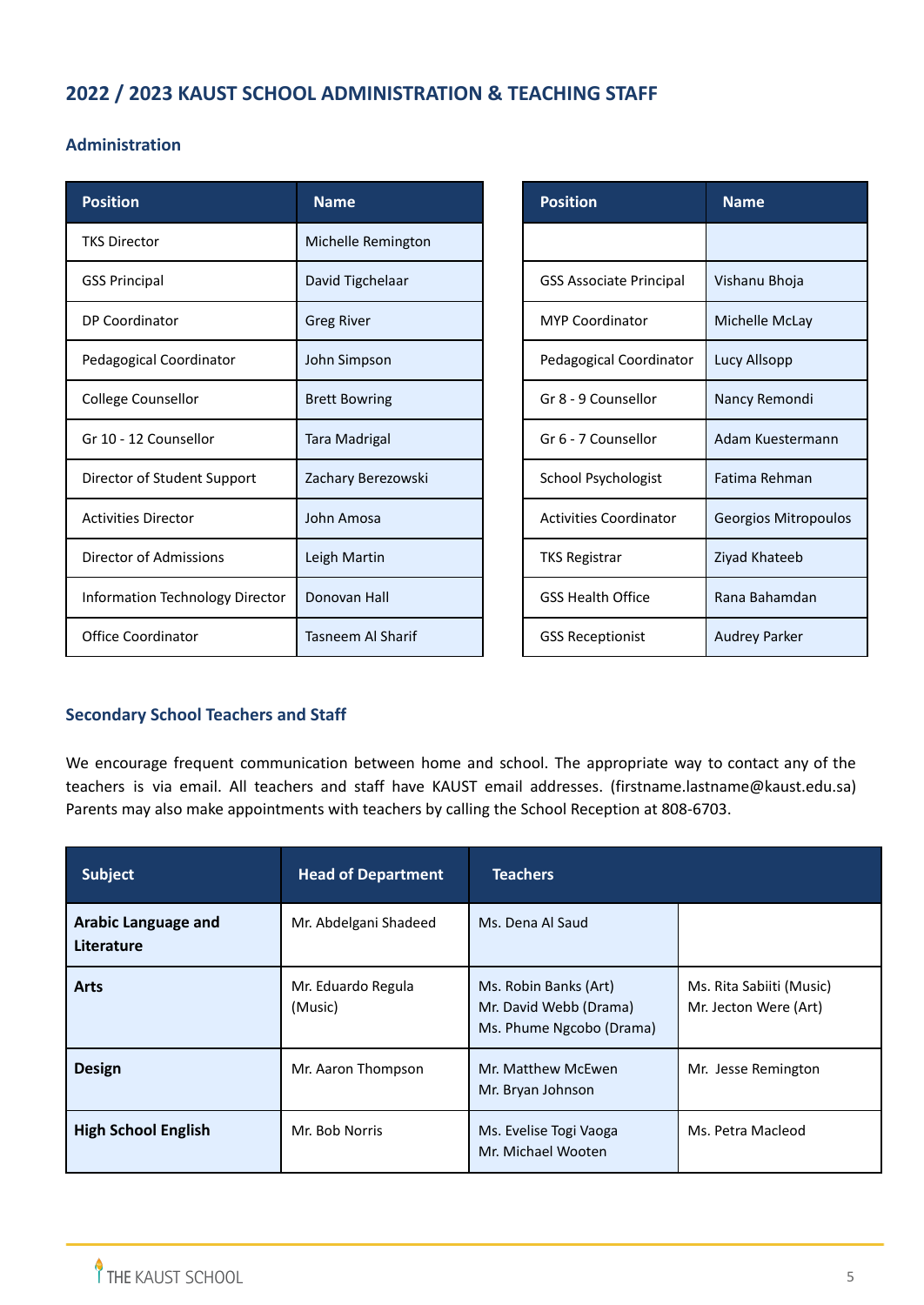| <b>High School Individuals &amp;</b><br><b>Societies</b> | Mr. Kevin Rees                                                 | Ms. Caron Olson<br>Mr. Rodrigo Telles                                                                                                                                                        | Ms. Kylie Johansen                                                                                                           |
|----------------------------------------------------------|----------------------------------------------------------------|----------------------------------------------------------------------------------------------------------------------------------------------------------------------------------------------|------------------------------------------------------------------------------------------------------------------------------|
| Gr 6 - 8 Integrated<br><b>Humanities</b>                 | Ms. Laura Yates                                                | Ms. Monica Hall<br>Ms. Ashley Quinn<br>Ms. Danielle van Rooyen<br>Ms. Poonam Merchant<br>Mr. Paul Underwood                                                                                  |                                                                                                                              |
| <b>Language Acquisition</b>                              | Mr. Aymeric Marty                                              | Ms. Wejdan Khan (Arabic)<br>Ms. Rasha Shaker (Arabic)<br>Ms. Shorooq Alhazmi (Arabic)<br>Ms.Marie Lery (French)                                                                              | Ms. Ana Joshi (French)<br>Ms. Celine Dary (French)<br>Mr. Diego Gonzalez (Spanish)<br>Ms. Laura Castro (Spanish)             |
| <b>Islamic Studies</b>                                   | Ms. Wejdan Khan                                                | Ms. Shorooq Hazmi                                                                                                                                                                            |                                                                                                                              |
| <b>Library Media Specialist</b>                          | Mr. Andrea Bravin                                              |                                                                                                                                                                                              |                                                                                                                              |
| <b>Outreach and STEM Liaison</b>                         | Ms. Azra Hanif                                                 |                                                                                                                                                                                              |                                                                                                                              |
| <b>High School Mathematics</b>                           | Mr. Mark Rossing                                               | Mr. David Burton<br>Mr. Kaushik Merchant                                                                                                                                                     | Ms. Regina Rodrigues<br>Mr. Steven Hubbard                                                                                   |
| <b>High School Science</b>                               | Ms. Heather Rodriguez                                          | Ms. Emma Nason<br>Mr. Ben Wylie                                                                                                                                                              | Ms. Myriam Abdulbaki<br>Mr. Mitch Maclarn                                                                                    |
| Gr 6 - 8 Mathematics and<br><b>Science</b>               | Mr. Michael Grouette                                           | Ms. Joumana Norseth<br>Ms. Michelle Dunham                                                                                                                                                   | Mr. Kevin Knapp<br>Mr. Joe Martin                                                                                            |
| <b>Physical &amp; Health</b><br><b>Education</b>         | Mr. Fernando Bermudez<br>Ms. Jane Mycroft<br>Ms. Kelly Maclarn |                                                                                                                                                                                              | Mr. Fred Olson<br>Mr. Evan Bryceland<br>Ms. Jessica Knapp                                                                    |
| <b>Technology Integration</b>                            | Mr. Donovan Hall                                               | Mr. Reece Lennon                                                                                                                                                                             |                                                                                                                              |
| <b>Theory of Knowledge</b>                               | Mr. Rodrigo Telles                                             | Ms. Caron Olson                                                                                                                                                                              | Mr. Kevin Rees                                                                                                               |
| Mr. Brian Auckland<br><b>Learning Support</b>            |                                                                | Ms. Kim Zatarga<br>Ms. Cheryle Boudreaux<br>Ms. Janice Jones<br>Mr. Daniel Hammack                                                                                                           | Ms. Nour Arkadan<br>Ms. Jenna Wagner<br>Ms. Samantha Pryce                                                                   |
| <b>Teaching Assistants</b>                               |                                                                | Ms Tamar Condat (Design)<br>Ms Chad Vietti (Art)<br>Ms. Dimitra Vamvakousi (PE)<br>Mr. Geoff Bowery (PE)<br>Ms. Anjiao Wu (Library)<br>Ms. Badriah Al-Ghamdi<br>(Arabic and Islamic Studies) | Mr. Anwar Ibrahim (Science)<br>Ms. Elise Deladurantaye<br>(Science)<br>Ms. Assel Bimurzayeva (LS)<br>Ms. Jiangsong Gong (LS) |
| <b>Coordinators</b>                                      |                                                                |                                                                                                                                                                                              |                                                                                                                              |
| <b>Creativity-Activity-Service</b>                       | Ms. Emma Nason                                                 | <b>Service as Action</b>                                                                                                                                                                     | Ms. Poonam Merchant                                                                                                          |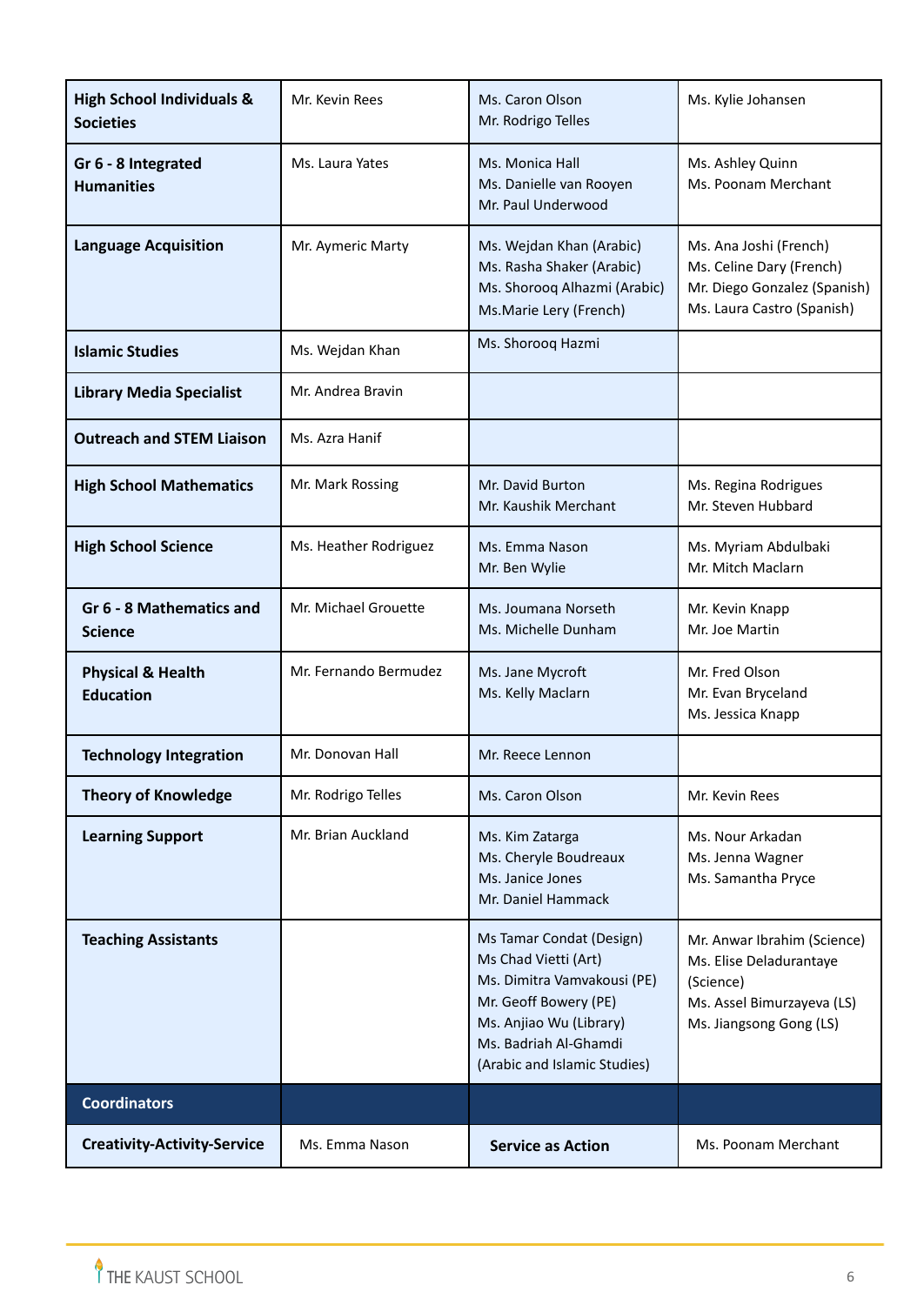| <b>Personal Project</b> | Mr. Michelle McLay      | <b>Extended Essay</b>  | Mr. Greg River       |
|-------------------------|-------------------------|------------------------|----------------------|
| <b>Team Leads</b>       |                         |                        |                      |
| Gr 6 Ashley Quinn       | Gr 6 Mr. Reece Lennon   | Gr 7 Ms. Phume Ngcobo  | Gr 8 Ms. Ana Joshi   |
| Gr 9                    | Gr 10 Ms. Kelly Maclarn | Gr 11 Ms. Rita Sabiiti | Gr 12 Mr. David Webb |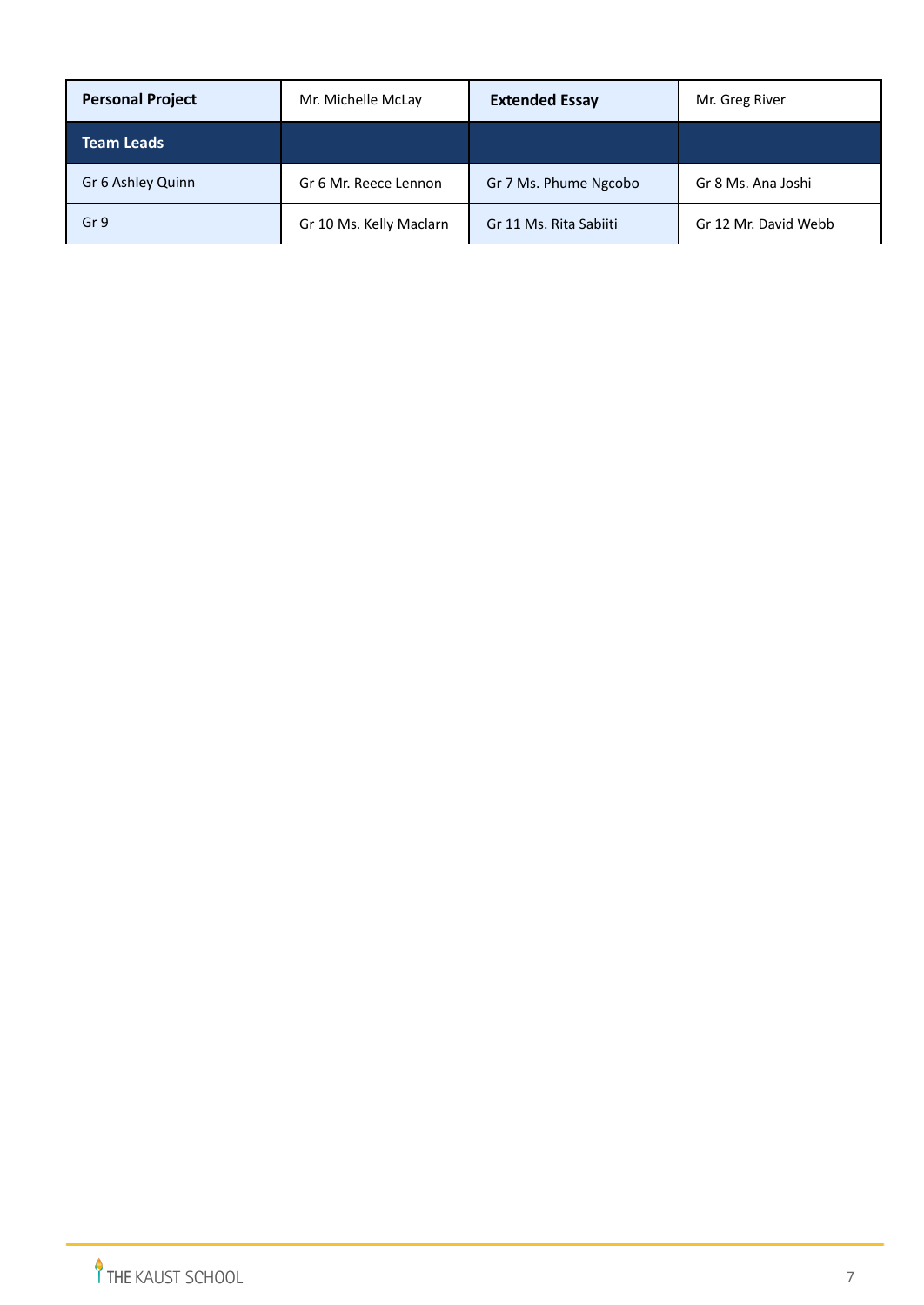# <span id="page-8-0"></span>**I. GENERAL INFORMATION ABOUT THE SCHOOL**

# <span id="page-8-1"></span>**The KAUST School - Mission Statement and Values**

**Mission Statement** - Together we ignite curiosity*,* inspire creativity and investigate solutions. Within a nurturing en*v*ironment, we empower learners to skillfully and confidently leverage opportunities to thrive and contribute in a complex world.

# **TKS Values**

#### **Adaptability**

- We face change confidently as global citizens.
- We promote resilience and growth to adapt to ever-changing conditions.
- We engage in a reflective thought process to promote change.

#### **Inclusivity**

- We create a sense of belonging within our community.
- We provide equitable access to opportunities and resources.
- We encourage the pursuit of personal aspirations.

#### **Innovation**

- We diversify our thinking as we engage in problem solving.
- We cultivate a spirit of inquiry to guide learning and discovery.
- We play with endless curiosity.

# **Responsibility**

- We contribute to and benefit from our collective learning.
- We rise to challenges, own decisions and overcome failures.
- We recognize our impact on the world and act sustainably.

#### **Diversity**

- We embrace uniqueness in people, cultures, languages and beliefs.
- We seek multiple perspectives to deepen our understanding.
- We draw upon our differences to strengthen collaboration.

# <span id="page-8-2"></span>**The IB Learner Profile**

The aim of all IB programs is to develop internationally minded people who, recognizing their common humanity and shared guardianship of the planet, help to create a better and more peaceful world.

# <span id="page-8-3"></span>**IB learners strive to be:**

**Inquirers:** They develop their natural curiosity. They acquire the skills necessary to conduct inquiry and research and show independence in learning. They actively enjoy learning and this love of learning will be sustained throughout their lives.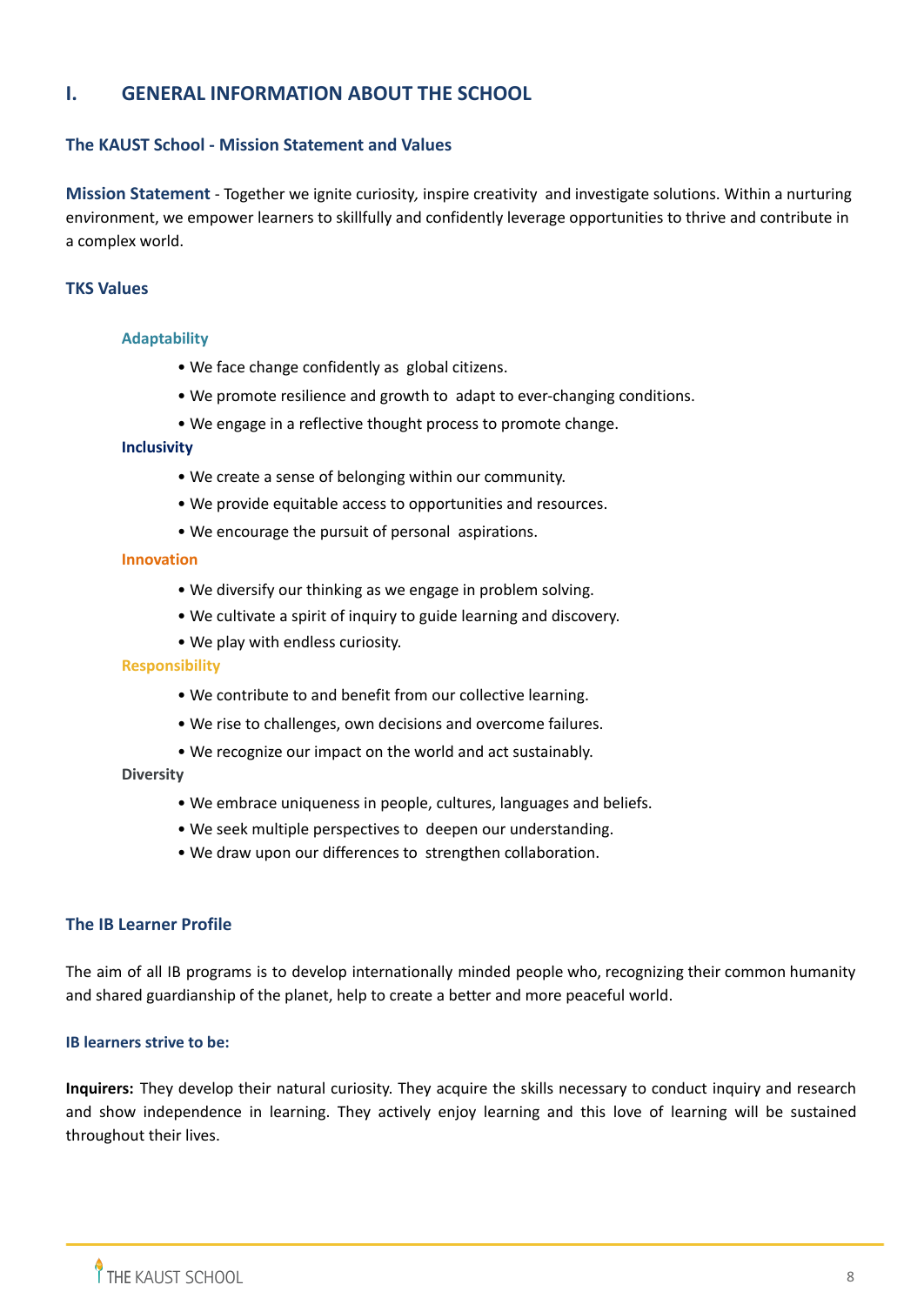**Knowledgeable**: They explore concepts, ideas and issues that have local and global significance. In so doing, they acquire in-depth knowledge and develop understanding across a broad and balanced range of disciplines.

**Thinkers**: They exercise initiative in applying thinking skills critically and creatively to recognize and approach complex problems and to make reasoned, ethical decisions.

**Communicators**: They understand and express ideas and information confidently and creatively in more than one language and in a variety of modes of communication. They work effectively and willingly in collaboration with others.

**Principled**: They act with integrity and honesty, with a strong sense of fairness, justice and respect for the dignity of the individual, groups and communities. They take responsibility for their own actions and the consequences that accompany them.

**Open-minded:** They understand and appreciate their own cultures and personal histories and are open to the perspectives, values and traditions of other individuals and communities. They are accustomed to seeking and evaluating a range of points of view and are willing to grow from the experience.

**Caring**: They show empathy, compassion and respect towards the needs and feelings of others. They have a personal commitment to service, and act to make a positive difference in the lives of others and to the environment.

**Risk-takers**: They approach unfamiliar situations and uncertainty with courage and forethought and have the independence of spirit to explore new roles, ideas and strategies. They are brave and articulate in defending their beliefs.

**Balanced**: They understand the importance of intellectual, physical and emotional balance to achieve personal well-being for themselves and others.

**Reflective**: They give thoughtful consideration to their own learning and experience. They are able to assess and understand their strengths and limitations in order to support their learning and personal development.

**International Baccalaureate Organization 2009**

#### <span id="page-9-0"></span>**Curriculum Framework**

#### <span id="page-9-1"></span>**The International Baccalaureate Middle Years Program (MYP)**

Students in Grades 6 – 10 follow the IB Middle Years Program (MYP). The MYP aims to develop internationally minded, independent learners and provides for a balanced and flexible curricular framework. The MYP encourages staff collaboration on teaching methods and stimulates students in independent inquiry and reflection.

#### <span id="page-9-2"></span>**The International Baccalaureate Diploma Program (DP)**

Students in Grades 11 and 12 follow the IB Diploma Program (DP). Students may earn IB course certificates or the full IB Diploma. In addition, all students who complete Grade 12 at TKS receive The KAUST School Diploma. Graduation requirements for The KAUST School Diploma can be found in the Policy and Procedures Section of this handbook. For further information about the IB program, visit: [http://www.ibo.org.](http://www.ibo.org)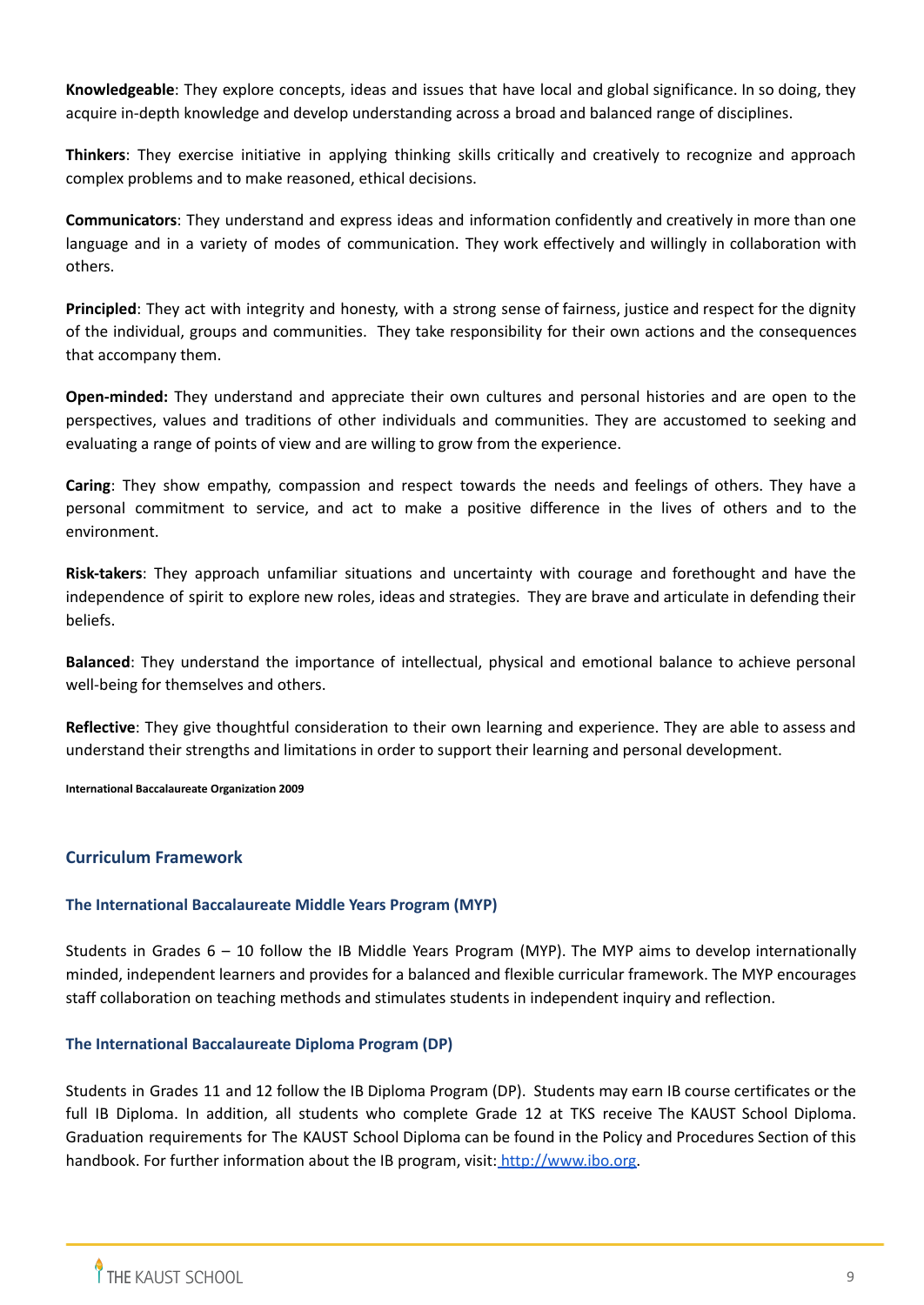# <span id="page-10-0"></span>**Parent Advisory Committee (PAC)**

We believe that education is enhanced by a strong partnership between home and school. The Parent Advisory Committee is designed to facilitate structured communication between the parent community and school administration. The committee is not a decision-making group. Its purpose is to promote discussion and feedback. While parents are always encouraged to dialogue directly with their child's teachers, counselors or principals regarding individual concerns, the PAC structure provides a vehicle for two-way communication of a more general nature. The Principal seeks to ensure that the membership of the committee reflects the diverse nature of the parent community. The committee meets monthly.

# <span id="page-10-1"></span>**School Colors and Mascot**

The KAUST School colors are reflected in The KAUST School logo. Sports teams primary colours are blue and white and the teams are known as the TKS Sharks.

# <span id="page-10-2"></span>**Student Support Services**

Students who enter The KAUST School must demonstrate the ability to be successful with limited support in a regular academic environment.

# <span id="page-10-3"></span>**Learning Support**

Learning Support Services (LSS) are available to students who may benefit from additional support in one or more academic areas. These services can be accessed by a referral process which incorporates collecting data, meeting with a multidisciplinary team and identifying a plan for a cycle of observation, intervention and reflection. Students who access LSS will typically benefit from a level of mild to moderate support. Students will be assigned a case manager to oversee their learning plan and work in collaboration with parents, teachers and students. LSS works in partnership with parents and teachers to develop a range of teaching and learning strategies to assist students with being successful within an inclusive context.

TKS admits students who can be successful with limited support. Support is available for students with mild-to-moderate learning or behavioral needs, however the academic requirements remain the same for all students. The KAUST School does not offer admission to students with learning or behavioral support needs which are beyond mild-to-moderate.

To be eligible for admission and continued enrollment students must:

- Be residents of the KAUST Community
- Meet the age requirements for the grade
- Possess a level of English required for the grade
- Demonstrate the ability to be successful, with limited learning support (standard service), in a general academic environment. If additional support is required that exceeds the standard level of service provided in the school, the school may require parents to fund some or all of the costs associated with this. This cost will be determined by the level of individualised service needed by the student, subject to the recruitment of suitable staff and specialised resources.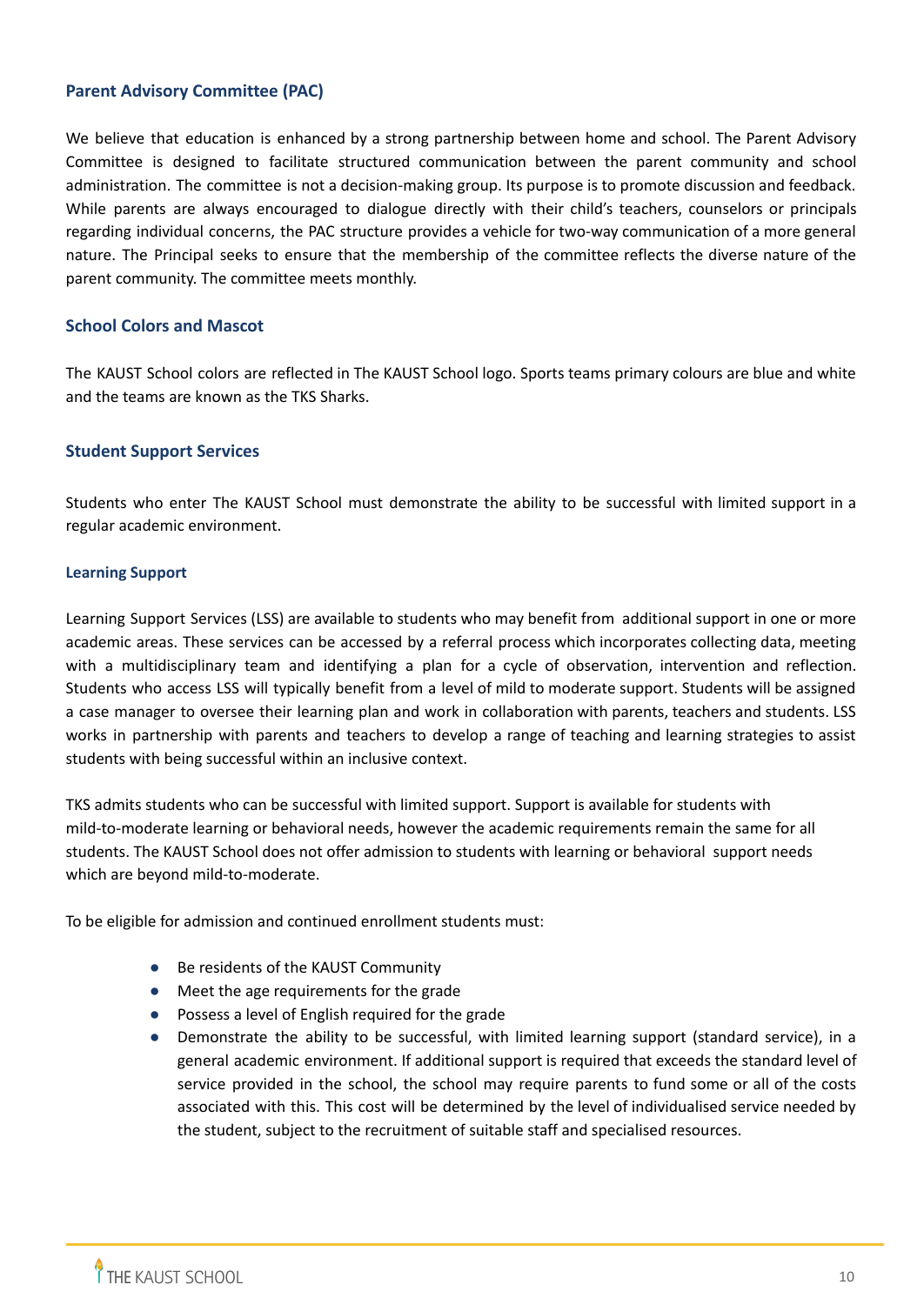#### **Modified Courses**

In exceptional situations, the school offers modified courses for selected subjects to address specific learning needs. These modified courses can be studied in the regular class or in a dedicated setting within the school. A decision to offer a modified course to a student is always taken very carefully and based on a range of well-defined criteria, including MYP / DP / MAP / WIDA student performance data as well as recommendations made by the educational psychologist and a student review team. A placement in a modified course will always be discussed with the parents and is ultimately the decision of the school.

#### **Pathways and Options for Talented Students**

We believe that talented students should, in principle, be challenged within the regular classroom setting. The MYP and DP curricula are challenging and promote open-ended tasks that allow students to perform at a high level.

For students for whom the regular curriculum in certain subjects offers limited challenge, we will, in collaboration with the parents, design a tailor-made programme that may include one or more of the following elements

- Acceleration within the same course
- Participation in certain courses at a higher grade level
- Online courses at a higher level
- Participation in research internships at the KAUST University
- Participation in the SRSI (Research Internship in the summer after Grade 11)
- Participation in WISE (Workplace Internship in the summer after Grade 10 or Gr 11)
- Additional Courses in Grade 11 and 12. These courses can be studied as part of the required 6 TKS Diploma subjects or in addition to the 6 IB Diploma subjects.

Saudi students can also participate in the Saudi MoE sponsored Mawhiba Enrichment Programs including internships, summer programmes and mentor programmes.

#### **Speech and Language Therapy**

The Speech and Language Pathology Services identifies and addresses students who have communication delays or disorders that are impacting their academic and social performance. The school can offer speech and language therapy for specific students following a referral and assessment programme.

#### <span id="page-11-0"></span>**School Counselling**

TKS takes a holistic approach to student welfare and achievement. There are three counsellors in the secondary school who support students in a variety of ways on a broad range of topics. Students are welcome to visit a counsellor when they wish. Counselling may also be recommended by a teacher or the Principal. In addition, TKS has an educational psychologist on site.

#### <span id="page-11-1"></span>**College Counselling**

Many TKS students aspire to attend college or university after graduating. The College Counsellor provides guidance and support in the preparation for, and transition to, this next phase in students' lives. As part of the university application process, universities request schools to provide them with predicted grades. It is the school's policy not to share individual predicted grades with families. Not sharing predicted grades with families is widely considered by schools and universities to be good practice. In some cases, when a minimum grade is required for a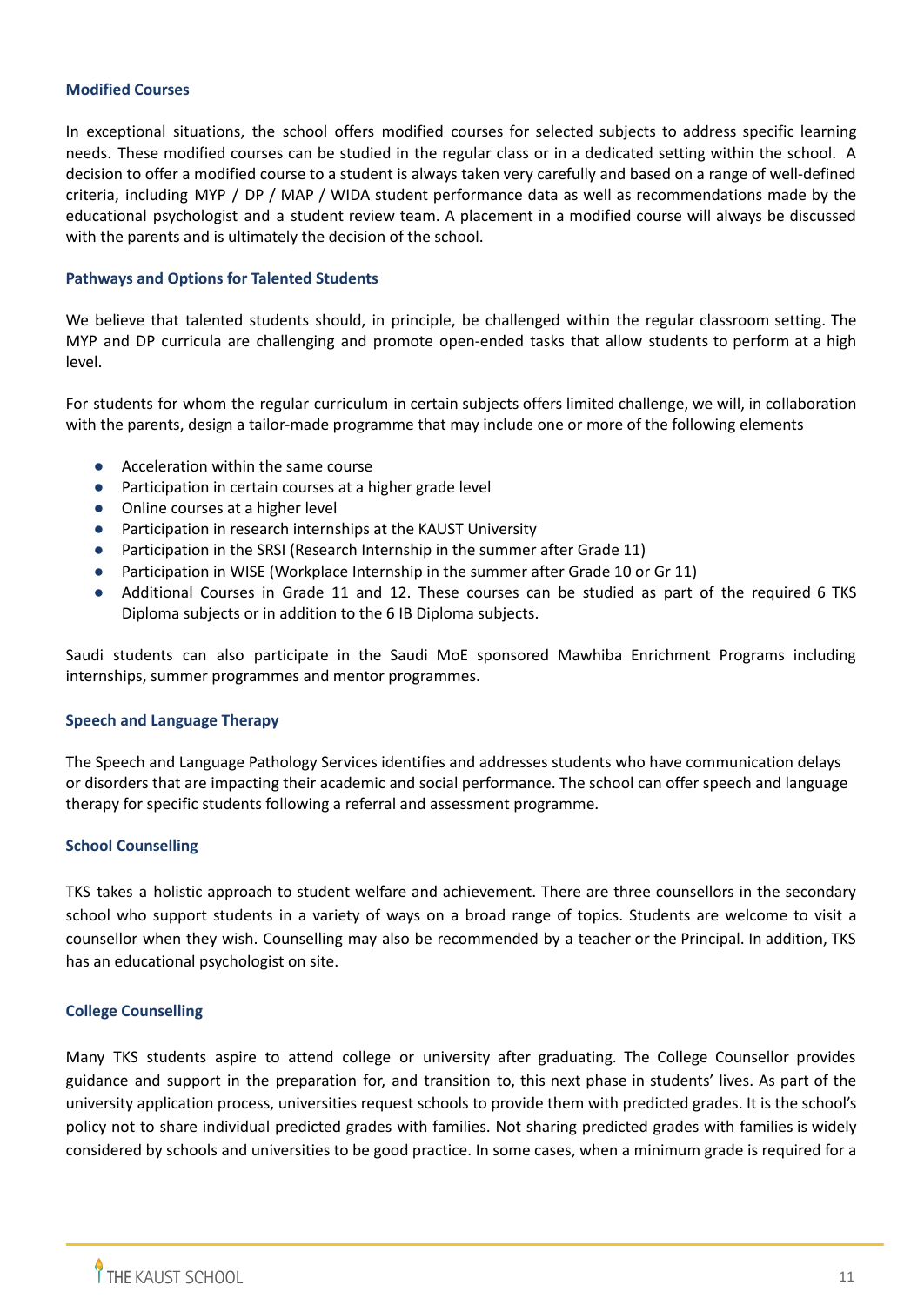specific subject, to be admitted to a university study, the school will disclose the grade for a specific subject. The reason for this disclosure is that the student needs to know whether it is realistic to apply at that university.

# <span id="page-12-0"></span>**Advisors**

Each secondary student is assigned to an advisor. The advisor serves as a communication link for parents, as the advisor is someone who will know the student well. Further details can be found in the [advisory](#page-16-2) section.

# <span id="page-12-1"></span>**School Facilities**

# <span id="page-12-2"></span>**Library Media Centre**

The Library Media Centre (LMC) is a school community resource where the librarian, teachers and students jointly create and maintain a learning environment with access to a wide-range of print and non-print information resources. The Library's purpose is to foster a love of reading and the development of lifelong learning abilities in information and media literacy. The library media specialist works closely with teachers to support the academic program.

The LMC is open 7:30 am - 4:00 pm each school day. On Tuesday the LMC closes at 1:15 pm for students.

**Use of the Library Media Centre Printer / Copier:** Students have limited use of the printer / copier in the Library Media Centre for academic purposes. Limiting use is important given the printing potential in a 'One-to-One' laptop school and it supports the vision of the university as a largely 'paperless' institution of learning. Students will nonetheless face the need to produce a hard copy at times. The expectation is that students plan time to get such tasks done in advance and know that the majority of tasks need to be taken care of at home.

# **Health Office**

The Secondary School Health Office, located near the Library Media Centre, is staffed by qualified nurses who maintain a sick bay and keep limited first aid supplies and a few over-the-counter medicines as approved by doctors at KAUST Health and authorised by parents, as listed on the Student Medical Information form. The Health Office is open throughout the school day and works closely with KAUST Health. As a general rule, students are encouraged to visit only during break and lunch. If a student needs to be sent home, the Health Office will make a telephone call to the parent, send an email to the student's advisor, teacher(s) and GSS Receptionist - the whole process of assessing, calling parents, etc., usually takes over 30 minutes. Students must not carry medications without permission from the parent and without completing the Medication Self-Administration Form which can be requested from the school nurse. The form needs to be submitted to the School Health Office.

# <span id="page-12-3"></span>**Swimming Pool**

All students in Grades 6 – 10 take swimming as part of their Physical & Health Education (PHE) class. Student use of the swimming pool is restricted to PHE classes and school-sponsored co-curricular activities. Students may not use the pool outside of these restrictions.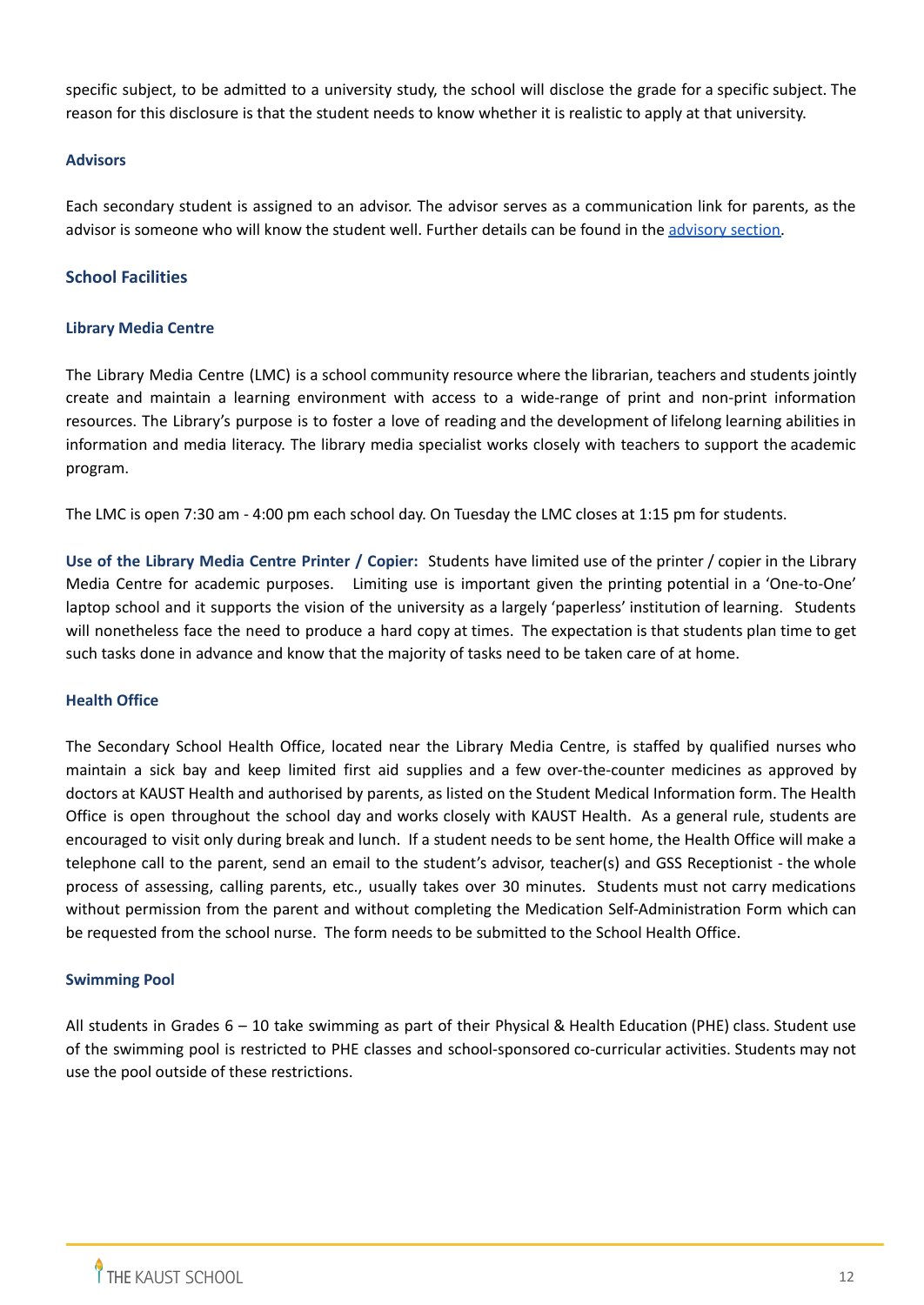#### <span id="page-13-0"></span>**Cafeteria**

The cafeteria serves a variety of healthy meals, snacks, fruit juice and water. It runs a cash service during break times. Students are not permitted to order food from outside the school grounds.

#### <span id="page-13-1"></span>**Study Hall**

Students from Grades 6 to 12 have study halls built into their schedule as part of the Flex Block. For Grade 6-10 this study hall is supervised. Grade 11 and 12 students have to sign-in in the library at the beginning of study hall and indicate where they will be during the study hall.

#### <span id="page-13-2"></span>**Prayer Room**

Students at TKS have access to a designated prayer room that they may use before school, during breaks and lunch, and after school.

# <span id="page-13-3"></span>**Accreditation**

The KAUST School is fully authorised in three of the International Baccalaureate programs. At the secondary school level The Middle Years Programme (MYP) is for students in Grades 6-10 and the Diploma Program (DP) is for students in Grades 11-12.

TKS is also accreditated by the Council for International Schools (CIS) and the MIddle States Association (MSA).

# <span id="page-13-4"></span>**II. SECONDARY SCHOOL PROGRAM**

# <span id="page-13-5"></span>**Calendar – 2022 / 2023**

Please refer to the TKS academic calendar, available on the TKS website [\(https://tks.kaust.edu.sa/](https://tks.kaust.edu.sa/)) for dates of school days and school holidays. The website also includes a calendar with all school events for all divisions. In addition, you can subscribe to the TKS and GSS Google calendars. The *WAVE*, our quarterly publication sent to all parents, also publishes dates of events coming up.

# <span id="page-13-6"></span>**Progress Reports and Report Cards**

- Results of selected assessments will be published on Managebac Gradebook during the course of each unit
- A Progress Report is issued through PowerSchool after the completion of Semester One.
- An End-of-Year Report is issued at the end of Semester Two in June.

# <span id="page-13-7"></span>**Subject Choice**

**Grade 6** - All students study English Language and Literature, Mathematics, Integrated Sciences, Individuals and Societies, Arts (Music, Art and Drama) and Design.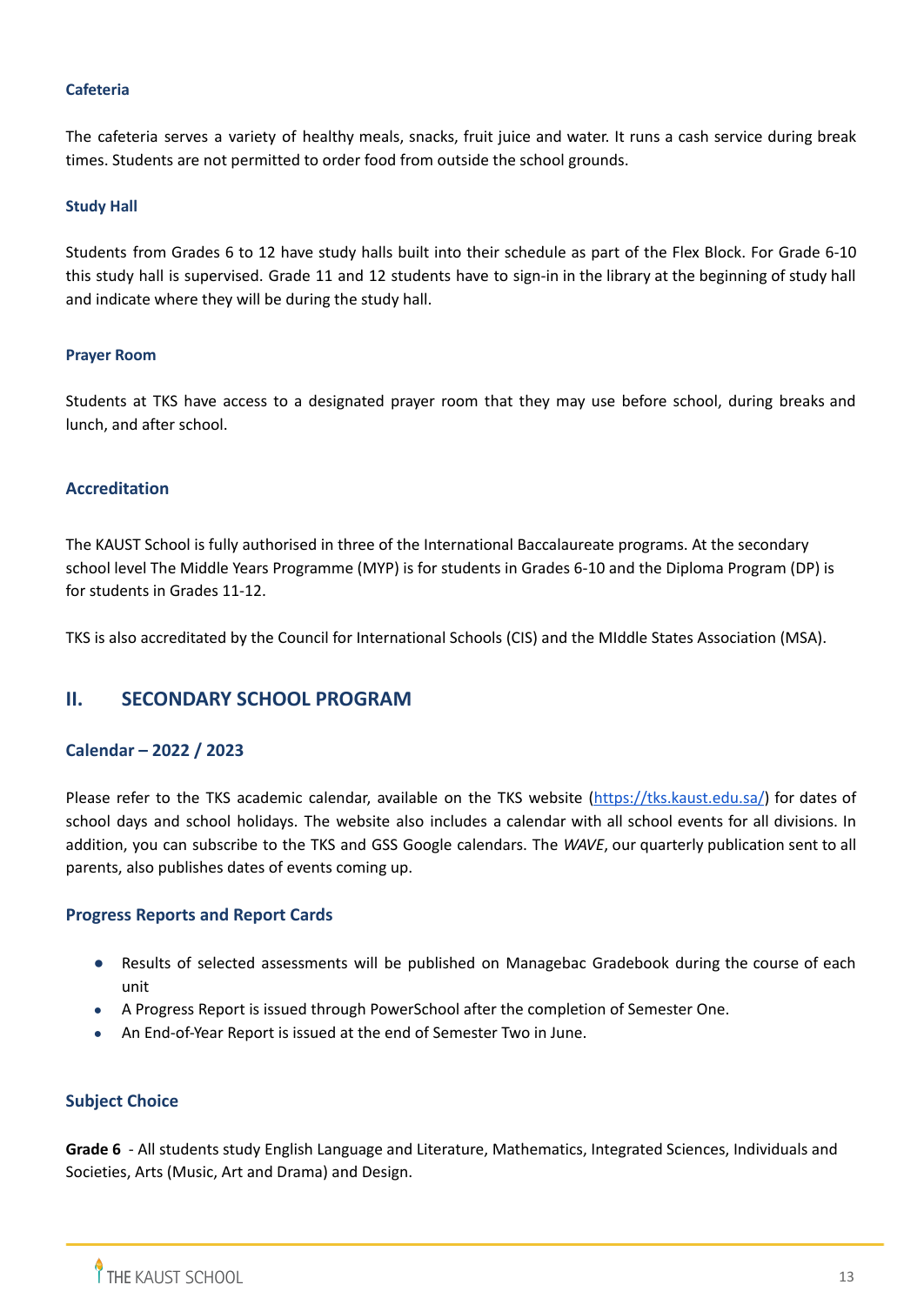In addition, students make a number of choices

- Additional Language: students can choose from Arabic Language and Literature, Arabic Language Acquisition, French Language and Literature, French Language Acquisition and Spanish Language Acquisition
- Physical Health Education; students choose between mixed gender or single gender
- Islamic Studies: in Arabic or in English if students do not choose Islamic Studies they will study Design

**Grade 7 and 8** - The subjects in Grade 7 and 8 are the same as in Grade 6 but students will drop one out of the three Arts subjects (Music, Art and Drama).

**Grade 9 - 12:** subject choice for high school students is extensively documented in our publication TKS High [School](https://tks.kaust.edu.sa/learning/gardens-secondary-school-gss/tks-high-school-program-of-studies) [Program](https://tks.kaust.edu.sa/learning/gardens-secondary-school-gss/tks-high-school-program-of-studies) of Studies.

# <span id="page-14-0"></span>**Assessment and Grading**

# <span id="page-14-1"></span>**Grading Scale**

Teachers evaluate student work in both MYP and DP on a grading scale of  $1 - 7$  according to IB prescribed, published criteria that state final levels of achievement in each discipline. The students are also involved in self-assessment of their learning, and they reflect on their own *Approaches To Learning*. Provisions may be made to accommodate students through differentiation of the assessment task (without changing the concepts or criteria assessed). In exceptional cases, we may modify the content of the curriculum of the students to suit their learning ability. Such modifications will be discussed with the parents and will be clearly stated on the report.

At the end of Semester 1, each student receives a Progress Report. This reflects students' progress to date and is not considered a final grade. At the end of Semester 2, students receive an End-of-Year Report. This report reflects the performance of the student over the whole year (not just the second semester). Teachers will determine performance levels for each assessment criteria based on the results of assessments over the course of the full year according to the IB prescribed criteria. Where it is not clearly evident which overall level descriptor should be awarded, teachers must use their judgement to select the level descriptor that best matches the student's demonstrated performance overall.

After determining the performance level for each assessment criterion in a subject. An overall grade for the subject will be determined based on the MYP "grade boundaries" guidelines.

#### **IB Grade Descriptors**

| 1 | Produces work of very limited quality. Conveys many significant misunderstandings or lacks understanding of most<br>concepts and contexts. Very rarely demonstrates critical or creative thinking. Very inflexible, rarely using knowledge<br>or skills.                                                                                                 |
|---|----------------------------------------------------------------------------------------------------------------------------------------------------------------------------------------------------------------------------------------------------------------------------------------------------------------------------------------------------------|
| 2 | Produces work of limited quality. Expresses misunderstandings or significant gaps in understanding for many<br>concepts and contexts. Infrequently demonstrates critical or creative thinking. Generally inflexible in the use of<br>knowledge and skills, infrequently applying knowledge and skills.                                                   |
| 3 | Produces work of an acceptable quality. Communicates basic understanding of many concepts and contexts, with<br>occasionally significant misunderstandings or gaps. Begins to demonstrate some basic critical and creative thinking.<br>Is often inflexible in the use of knowledge and skills, requiring support even in familiar classroom situations. |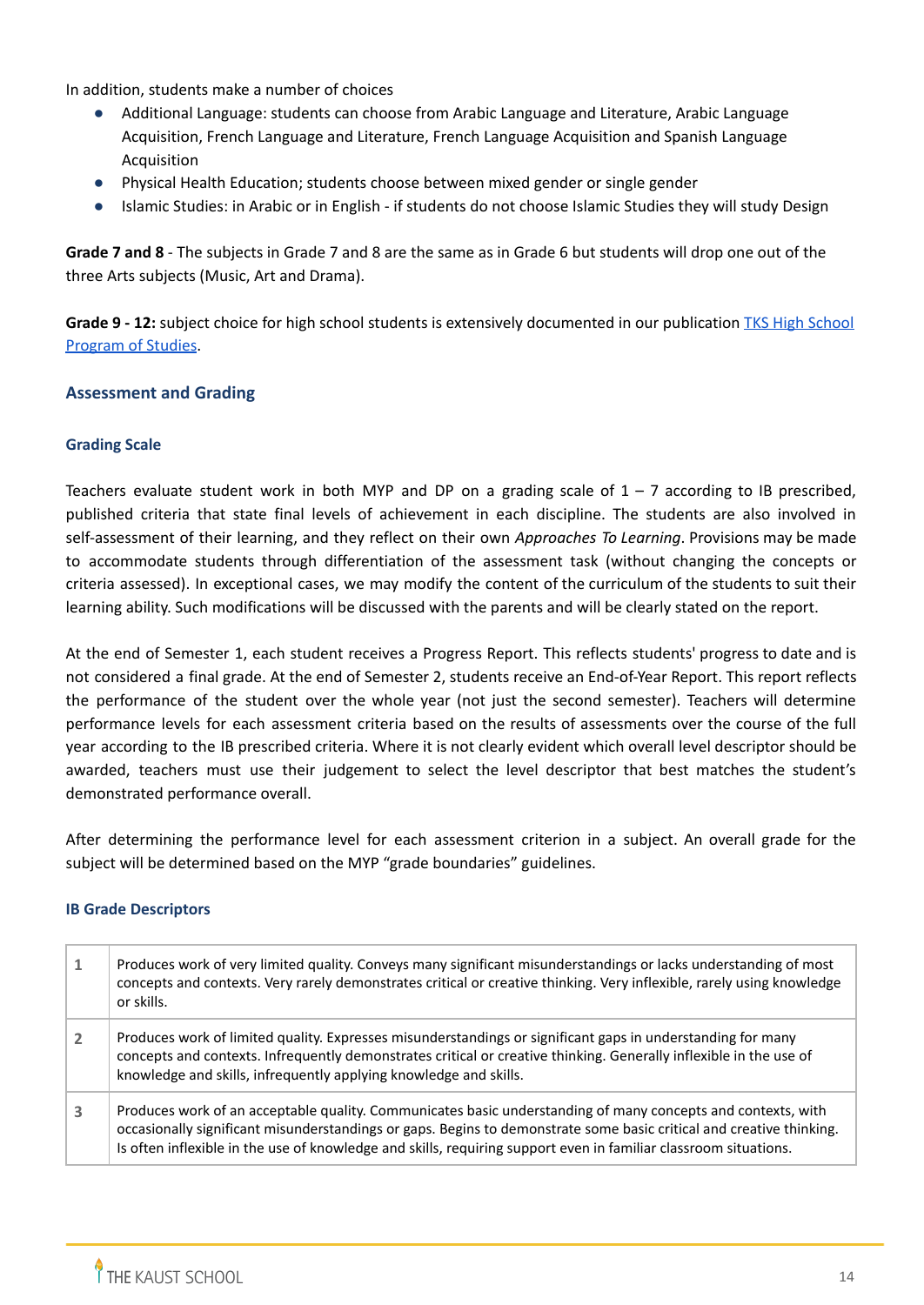| $\overline{4}$ | Produces good-quality work. Communicates basic understanding of most concepts and contexts with few<br>misunderstandings and minor gaps. Often demonstrates basic critical and creative thinking. Uses knowledge and<br>skills with some flexibility in familiar classroom situations, but requires support in unfamiliar situations.               |
|----------------|-----------------------------------------------------------------------------------------------------------------------------------------------------------------------------------------------------------------------------------------------------------------------------------------------------------------------------------------------------|
| 5              | Produces generally high-quality work. Communicates secure understanding of concepts and contexts. Demonstrates<br>critical and creative thinking, sometimes with sophistication. Uses knowledge and skills in familiar classroom and<br>real-world situations and, with support, some unfamiliar real-world situations.                             |
| 6              | Produces high-quality, occasionally innovative work. Communicates extensive understanding of concepts and<br>contexts. Demonstrates critical and creative thinking, frequently with sophistication. Uses knowledge and skills in<br>familiar and unfamiliar classroom and real- world situations, often with independence.                          |
|                | Produces high-quality, frequently innovative work. Communicates comprehensive, nuanced understanding of<br>concepts and contexts. Consistently demonstrates sophisticated critical and creative thinking. Frequently transfers<br>knowledge and skills with independence and expertise in a variety of complex classroom and real-world situations. |

# **Passing Grades**

For High School (Grades  $9 - 12$ ) courses, a '3' is considered a passing grade. High school students who do not achieve a passing grade will not receive credit for the course. They are placed on academic monitoring and given an action plan, which may include credit recovery.

Middle school students in Grades  $6 - 8$  who do not earn a grade of 3 or higher in any of their subjects, are placed on academic monitoring status.

# **Transcripts**

The transcript is the official record of grades a student receives from Grades 9 to 12. It also shows the total credits earned. This document is sent to universities and colleges as part of the application packet.

# <span id="page-15-0"></span>**Examinations**

# <span id="page-15-1"></span>**External Examinations**

Students in Grade 12 may sit for IB Diploma Programme Examinations in May. Students in Grade 10 may sit for IB MYP e-Assessments in May. The dates of these external examinations are set by the IB and cannot be adjusted by the school.

#### <span id="page-15-2"></span>**Internal Examinations**

Students in Grade 12 sit Mid Year Exams in December or January. TKS Diploma students who are not sitting the full IBDP will also sit end of year internal exams in May. Students in Grade 11 sit end of year exams in June. Internal exams are created, administered, and graded by the teachers in line with external criteria and expectations.

# **Diploma Programme Internal and External Assessments and Orals**

DP students must submit Internal Assessments, External Assessments or participate in Oral Exams during the course of Grade 11 and 12. If a student misses an IA or EA deadline or an Oral, she or he will receive a letter of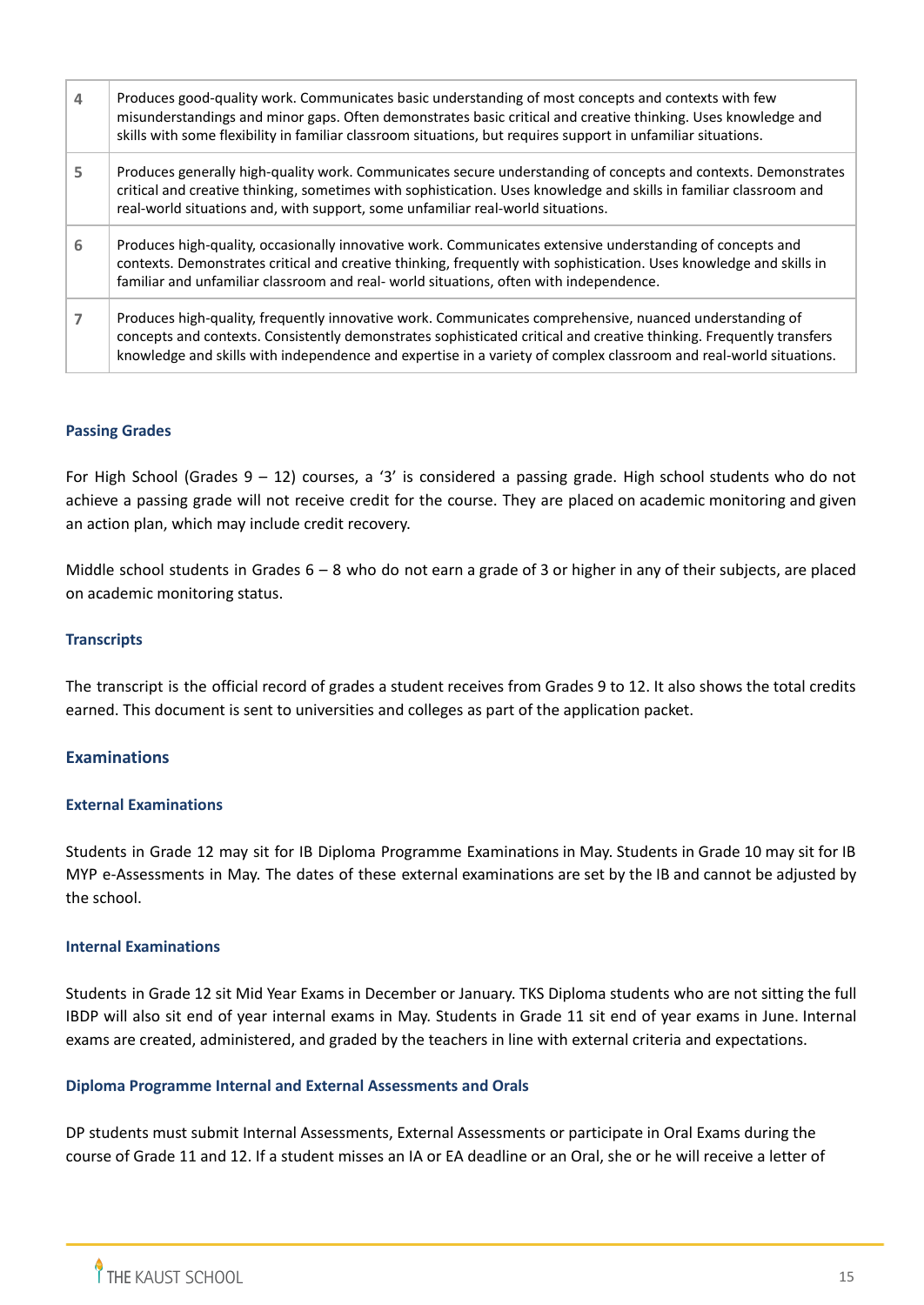warning. The second time a student misses an IA, EA or an Oral, the student will automatically be withdrawn from the DP programme.

# <span id="page-16-0"></span>**Standardised Tests**

**MAP:** Each year, secondary students in Grades 6 – 9 take the Measure of Academic Progress test (MAP). These are standardised tests designed and marked by an external body to monitor student progress, inform future instruction, and compare school performance with international norms.

**PSAT:** Each year, all Grades 10 and 11 students take the Preliminary Scholastic Aptitude Test (PSAT). The PSAT measures readiness for college, access scholarships, and provides practice for the SAT.

**SAT:** The Scholastic Aptitude Test (SAT) test measures and supports college and career readiness and connects students to valuable opportunities and resources. The school offers optional SAT tests 5 x a year for Gr 11 and 12 students, on Saturdays. Many universities in the US require applicants to submit an SAT score.

**WIDA:** For emerging English Language Learners the WIDA\* tests may be delivered to assist the school in determining appropriate language support strategies. (\*World-Class Instructional Design & Assessment)

**CAT4:** Students in Grade 6 take the Cognitive Abilities Test (CAT4). The CAT4 comprises a series of short tests that assess a student's reasoning (thinking) abilities in key areas that support educational development and academic attainment. Results help teachers evaluate whether the students' performance matches their ability, whether the pace of learning is right for a student and whether additional support or challenge is needed.

# <span id="page-16-1"></span>**House System**

All TKS students are enrolled in one of four 'Houses' that together comprise the TKS House System. All siblings across the three school campuses join the same House. The aim of the House System is to foster friendships across age and cultural groups, promote acts of service to school and community and to enhance a student's sense of identity and belonging. This is done through school wide, divisional and grade-level events. House activities are organised and led by students elected to represent their House, guided by two faculty advisors per House.

# **House names and colours:**

**Hydra** (Green) the Water Serpent – ARABIC: Ash-Shuja'a - The Brave **Orion** (Orange) the Hunter – ARABIC: Al-Jabbar - The Giant **Pegasus** (Yellow) the Winged Horse – ARABIC: Al-Faras Al-A'adham - The Winged Horse **Aquila** (Blue) the Eagle – ARABIC: Al-'Okab - The Eagle

# <span id="page-16-2"></span>**Advisory**

All secondary students belong to an advisory group of their grade level peers. Advisory serves as a structure for a relatively small group of students to meet daily with a faculty advisor. Advisors guide students through some of the 'nuts and bolts' requirements of school – clarifying and reinforcing expectations and preparing students for school wide events. In addition, once per week (Tuesdays) there is an extended advisory meeting where students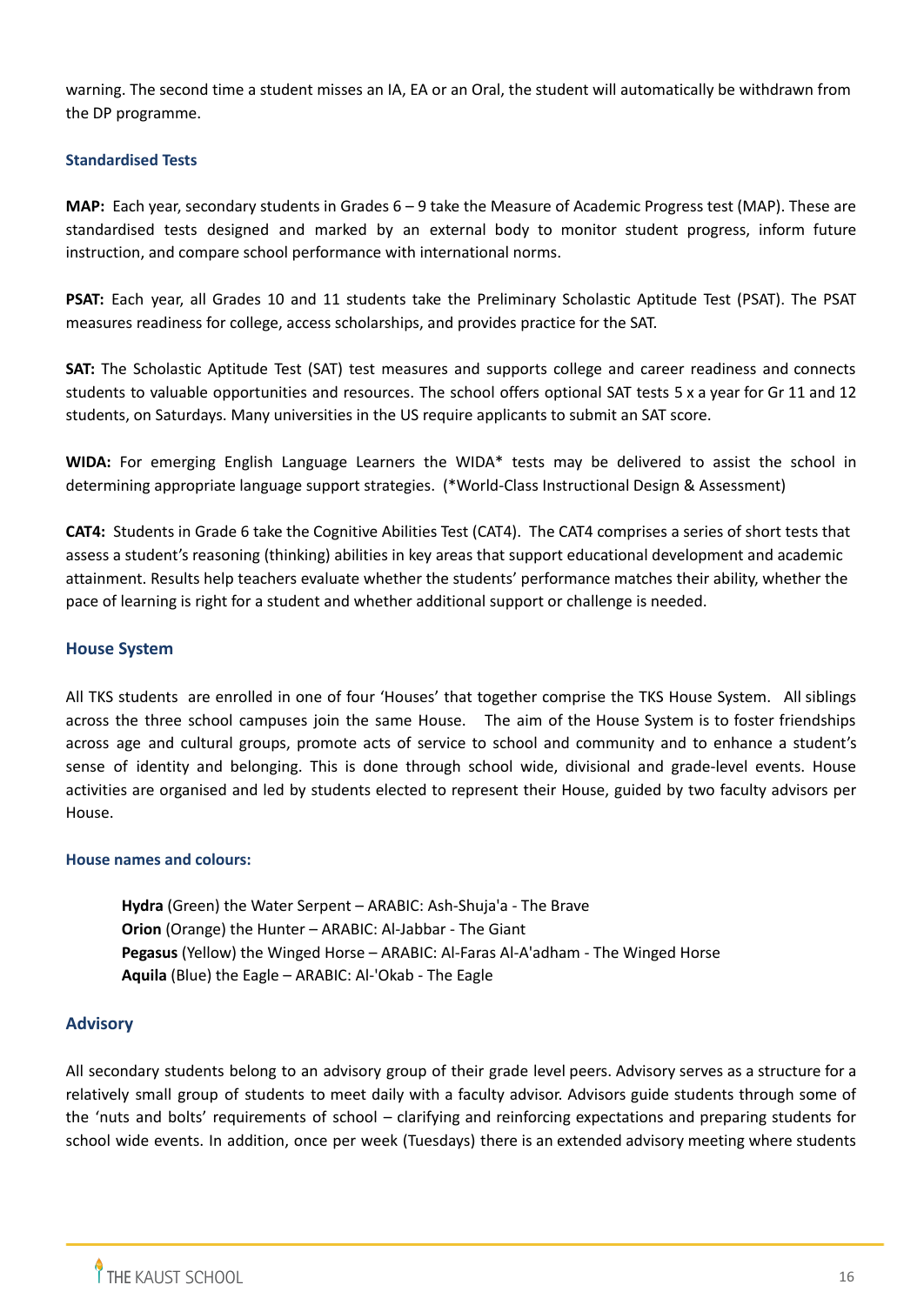have class meetings where issues pertaining to the grade or class are discussed. This is also a time where ATL skills are strengthened.

Advisors can be one of the first 'go to' adults when students have academic, social or emotional questions or concerns. Advisors also take on an advocacy role for students when needed. Often the advisor helps by linking the student with a teacher, counsellor or administrator who can offer specific support.

# <span id="page-17-0"></span>**Co-Curricular Activities**

An extensive co-curricular program takes place after school each day. Activities are offered within four program areas: Health & Wellness; Creativity; STEM and Life Skills, Leadership & Service. Examples of some activities include sports teams, Arts activities, Model United Nations (MUN), robotics and the Duke of Edinburgh International Award. Students are strongly encouraged to participate in co-curricular activities.

Competitive sports teams at TKS include: badminton, basketball, cross-country, football, golf, tennis, track & field, swimming and volleyball. Students are encouraged to take on leadership roles within activities and also have the opportunity to propose activities they would like to lead throughout the year. General information regarding the co-curricular program can be found on the GSS [Co-curricular](https://sites.google.com/thekaustschool.org/tks-co-curricular-program/home) website which is also linked on the school website.

Specific information regarding co-curricular activities will be available through some or all of the following forums:

- Powerschool Parent Portal (via E-collect form)
- GSS Principal's Student and Parent Newsletters
- SchoolsBuddy (student & parent access)
- GSS Co-curricular website (linked on the school website)

# <span id="page-17-1"></span>**After School Assistance**

Every day (except Tuesdays) after school, the Library Media Centre is open until 4.00 pm for students who want to complete homework independently. Teachers are available most days after school for subject specific assistance.

# <span id="page-17-2"></span>**Academic Support**

Students who fall behind or fail to meet timeline obligations for coursework may be asked by their teacher to stay after school to catch up. The teacher will work with the student to ensure that expectations are clear and that she or he has the skills and materials to complete the learning tasks. Parents will be informed so they can further support learning on the home front. Academic support usually takes place in the classroom of the assigning teacher in case guidance is needed.

# <span id="page-17-3"></span>**Academic Monitoring**

Academic monitoring is a mechanism to provide support for students who are struggling or who received either a 1 or 2 (on the 1 - 7 grade scale) for the final semester grade in any subject. (See Academic [Monitoring](#page-40-0) in Appendix)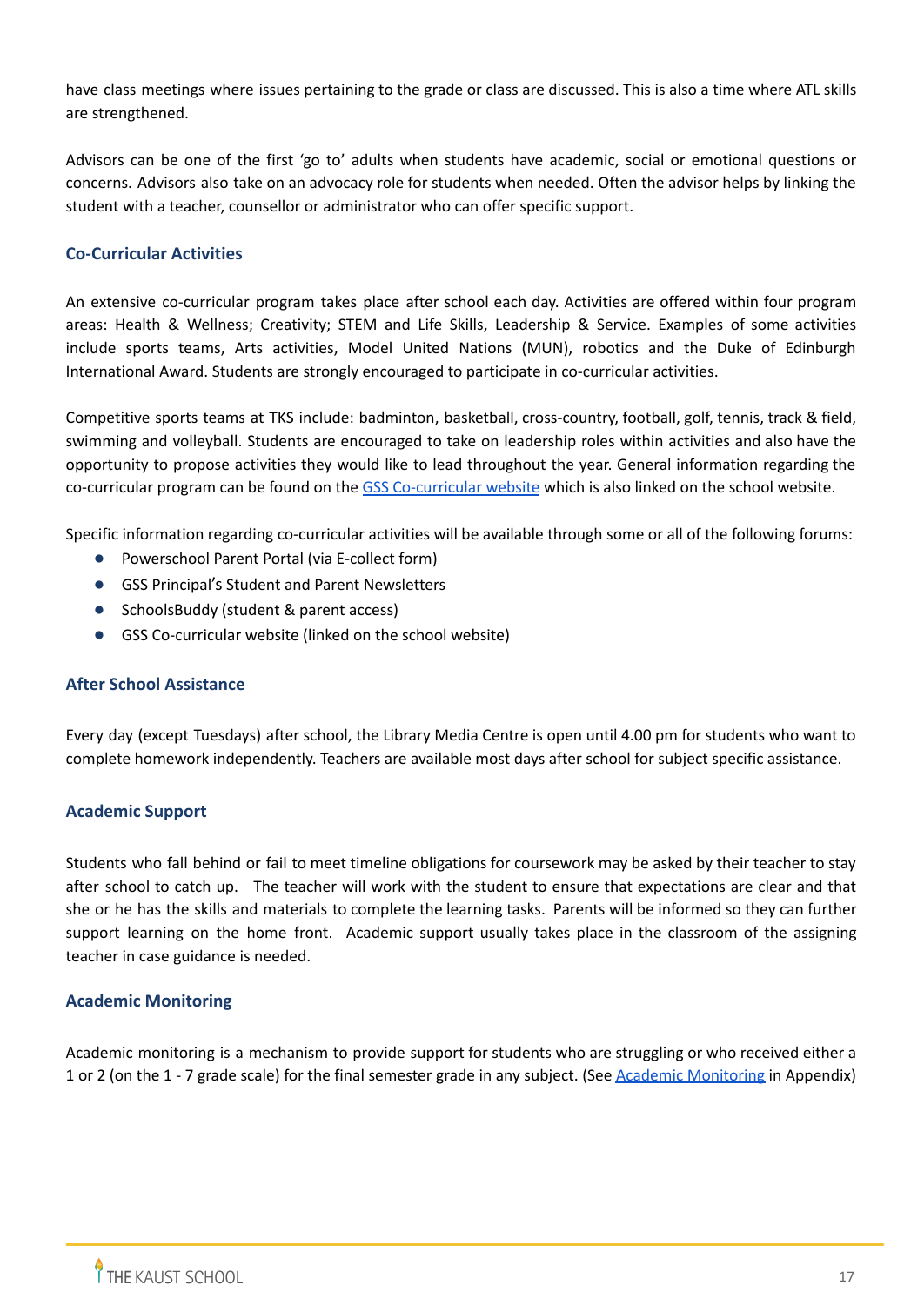# <span id="page-18-0"></span>**Assemblies and Celebrations**

School assemblies help create a sense of community throughout the school year and give us a chance to celebrate successes together. Assemblies will take place for Middle School and High School separately. Grade Levels may also have their own assemblies. There are also spirit days, performances, and festivals for all students, faculty, and staff. The major events are mentioned in *The Wave*, the Parent Newsletter, the Student Newsletter and our Social Media platforms will afterwards also look back on these events..

# <span id="page-18-1"></span>**Service as Action in the MYP**

The IB Middle Years Program requires students in Grades  $6 - 10$  to engage in and reflect upon meaningful service learning projects during each of the five years of the program. The service activities are recorded in Managebac. The scope and sequence of these activities is developed by grade levels, in order to meet all seven learning outcomes by the end of MYP Year 5. Interdisciplinary global issues units develop student knowledge, attitudes and skills that allow for meaningful student action in response to students' own needs and the needs of others. Advisors write a comment about student engagement in Service As Action on the progress and end of year reports.

# <span id="page-18-2"></span>**Creativity, Activity and Service (CAS) in the DP**

All students in Grades 11 and 12 are required to meet the expectations for CAS in order to receive a TKS diploma. The CAS program challenges students to show significant, meaningful progress against seven defined learning outcomes and to reflect on that learning. Advisors write a comment about student engagement in CAS on the progress and end of year reports.

# <span id="page-18-3"></span>**Student Organisations**

The KAUST School includes various student organisations. The purpose of the students organisations Is to engage students in the school as an organisation, engage with other students and engage with the community and people beyond our community. It aims to promote dialogue with the school leadership, develop student leadership skills, including an understanding of processes and tools in organisations. The student organisations will also demonstrate care for students when transitioning in and out of the school and on other occasions when care is required.

- The Student Advisory Committee meets with the school leadership to raise issues of concern and represent the student voice.
- The Service Committee supports groups of students getting involved in service activities.
- The School Spirit Committee organises special events that raise the school spirit and allows students to get together.
- The Student Care Committee provides care for students transitioning in and out of the school and on other occasions when care is needed.
- All these organisations are represented in a Student Cabinet that monitors the organisations and establishes connections between the organisations.
- The Communications Team supports all organisations by ensuring that the student body is aware of the initiatives and projects and events are published and promoted.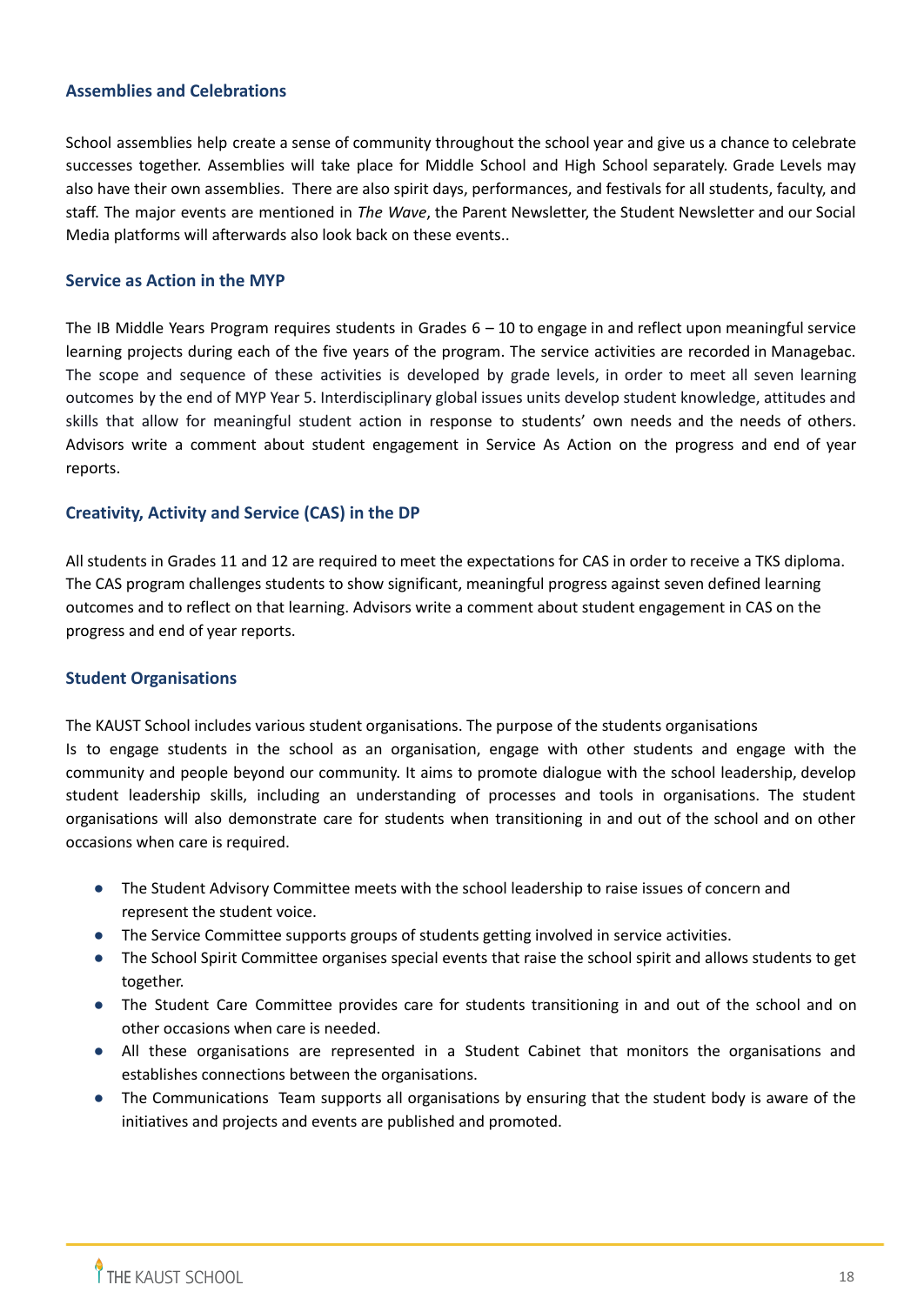Students can express an interest in any of these organisations and interviews will be held to determine the members of the Service Committee, the School Spirit Committee and the Student Care Committee. The Student Advisory Committee is elected by the student body. The Student Cabinet is elected from within the committees.

The Student Organisations are guided by faculty advisors.

# <span id="page-19-0"></span>**Trips**

The school arranges student trips, both in-country and abroad. These may be of a sporting, academic, or other nature. The cost of these trips are each family's responsibility. Specific agreements are sought from parents for overnight trips. When a student is invited to participate in a sports trip, or similar event that involves missing regular classes, it is with the understanding that students take responsibility for checking with each of their teachers to understand what work they will miss and ensure they catch up in a timely fashion.

For students participating in an Out-Of-Kingdom school trip, parents and students are required to attend a meeting prior to the trip. The purpose of this meeting is to explain trip goals, describe the activities planned, clarify the behavioural expectations, and outline the chaperoning structures that will be in place. Please be aware that the Secondary School Code of Conduct applies on all trips and that any student who does not adhere to behavioural expectations may be sent home at the family's expense.

Our location affords students a wealth of opportunities to engage in learning opportunities at the University. Given the security on campus and sometimes the short notice of such opportunities, students are not required to fill out parent permission forms for trips to University venues within the academic day.

# <span id="page-19-1"></span>**III. POLICIES & PROCEDURES**

# **Admissions**

The purpose of this section is to clearly outline for future employees of KAUST the intake process of The KAUST School. This process is meant to transpire prior to relocation and, ideally, prior to any formal contractual agreement. It is important that parents become familiar with The KAUST School, the grade level their children may be placed in, and the services the school offers, and does not offer, for special needs and language learning.

Students enrolling in The KAUST School are admitted to a grade level based upon previous school experience and chronological age. Assessment of a student's ability to succeed in the program offered at a particular grade level will determine placement. The assessment will involve a review of previous school records and a placement interview. Former schools may be contacted for further information.

It is important that parents begin an early dialogue with the school to avoid any possibility of a family moving to KAUST where successful placement of a child in school might be in question. Therefore, this section is meant to prompt an early conversation between parents and The KAUST School where questions, concerns, and doubts can be addressed. Please contact The KAUST School Registrar at [schooladmissions@kaust.edu.sa](mailto:schooladmissions@kaust.edu.sa) well in advance in order to start the registration process for your school-age children.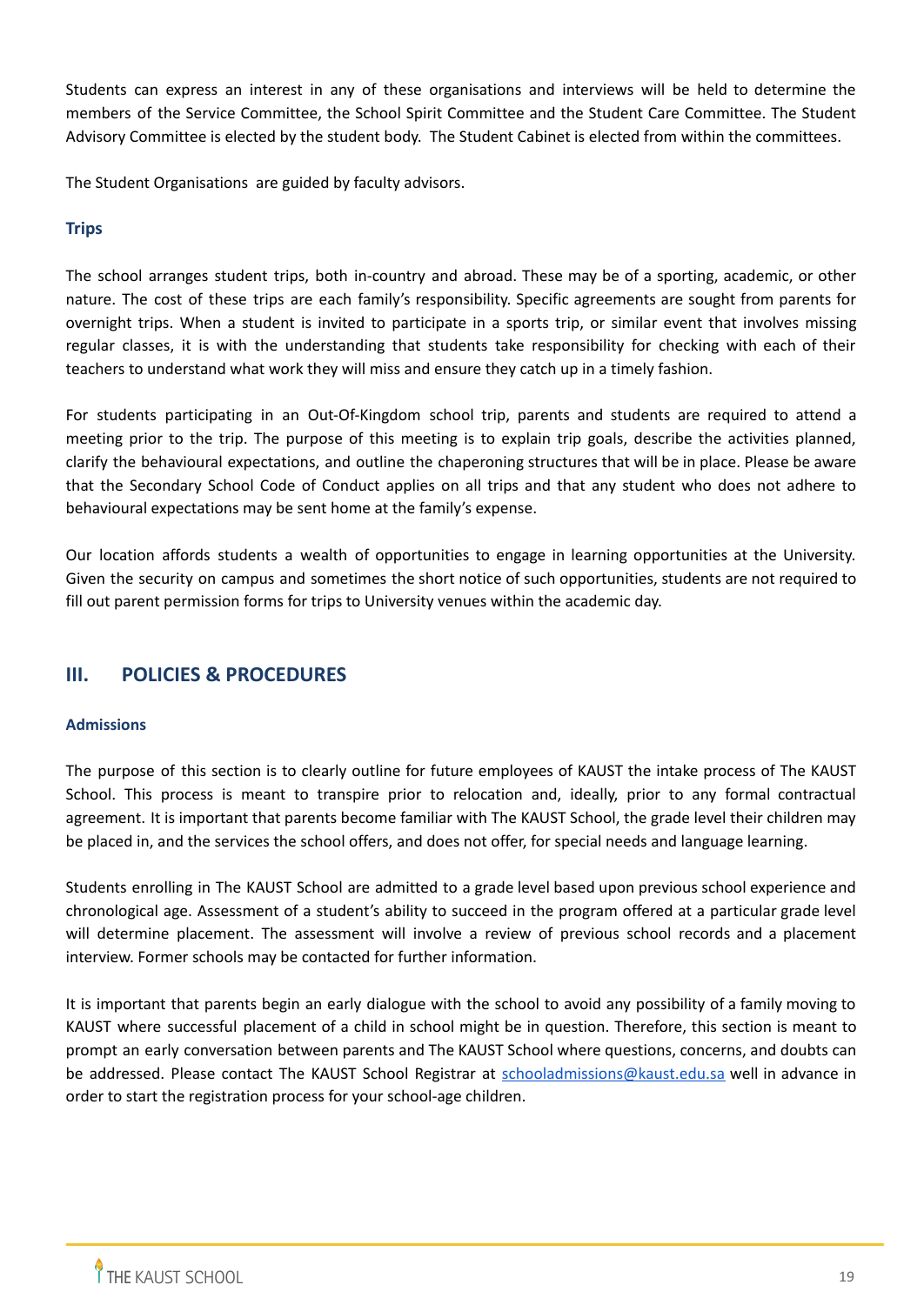Though the great majority of applicants qualify for admission, some students do not. We apologise for any concern or anxiety the policies below may raise. However, we find it necessary to express them in a forthright and clear manner:

● The cutoff date for all grade placement is August 31.

The KAUST School (TKS) welcomes students from a wide range of countries, backgrounds and abilities who wish to study an international curriculum and receive an English-language education.

TKS admits students who can be successful with limited support. Support is available for students with mild-to-moderate learning or behavioural needs, however the academic requirements remain the same for all students. The KAUST School does not offer admission to students with learning or behavioural support needs which are beyond mild-to-moderate.

To be eligible for admission and continued enrollment students must:

- Be residents of the KAUST community
- Meet the age requirements for the grade
- Possess a level of English required for success in the grade
- Demonstrate the ability to be successful, with limited learning support (standard service), in a general academic environment. If additional support is required that exceeds the standard level of service provided in the school, the school may require parents to fund some or all of the costs associated with this. This cost will be determined by the level of individualised service needed by the student, subject to the recruitment of suitable staff and specialised resources.
- Success in Secondary School requires an adequate level of English proficiency. For students entering Grades 6 to 8, diagnostic testing may be provided to determine the level of English Language Learning support required. For students entering High School (Grades  $9 - 12$ ), an English proficiency test may be administered and will guide enrollment decisions. High School students entering with very limited English language ability face a significant risk of not being able to succeed, and as a result, may be denied admission.
- A history of placement in advanced programs or grade promotion will not necessarily determine placement at TKS. Each application is viewed on its individual merits.
- The School reserves the right to evaluate each applicant. All applicants participate in a family meeting to determine acceptance and appropriate grade placement. Previous school records are reviewed and considered in determining grade placement. Provisional placement is normally in a grade commensurate with age and based upon available past school records, counsellor evaluation, and teacher evaluation. Students may be reassigned upon receipt and review of complete previous school records and actual performance.

# **Daily Schedule**

When students arrive at school in the morning before school starts, they assemble in the Flag Pavilion. If they have an appointment with a teacher, they are allowed to go to the classroom of the teacher. TKS runs on a block system of classes. All classes are 70 minutes long.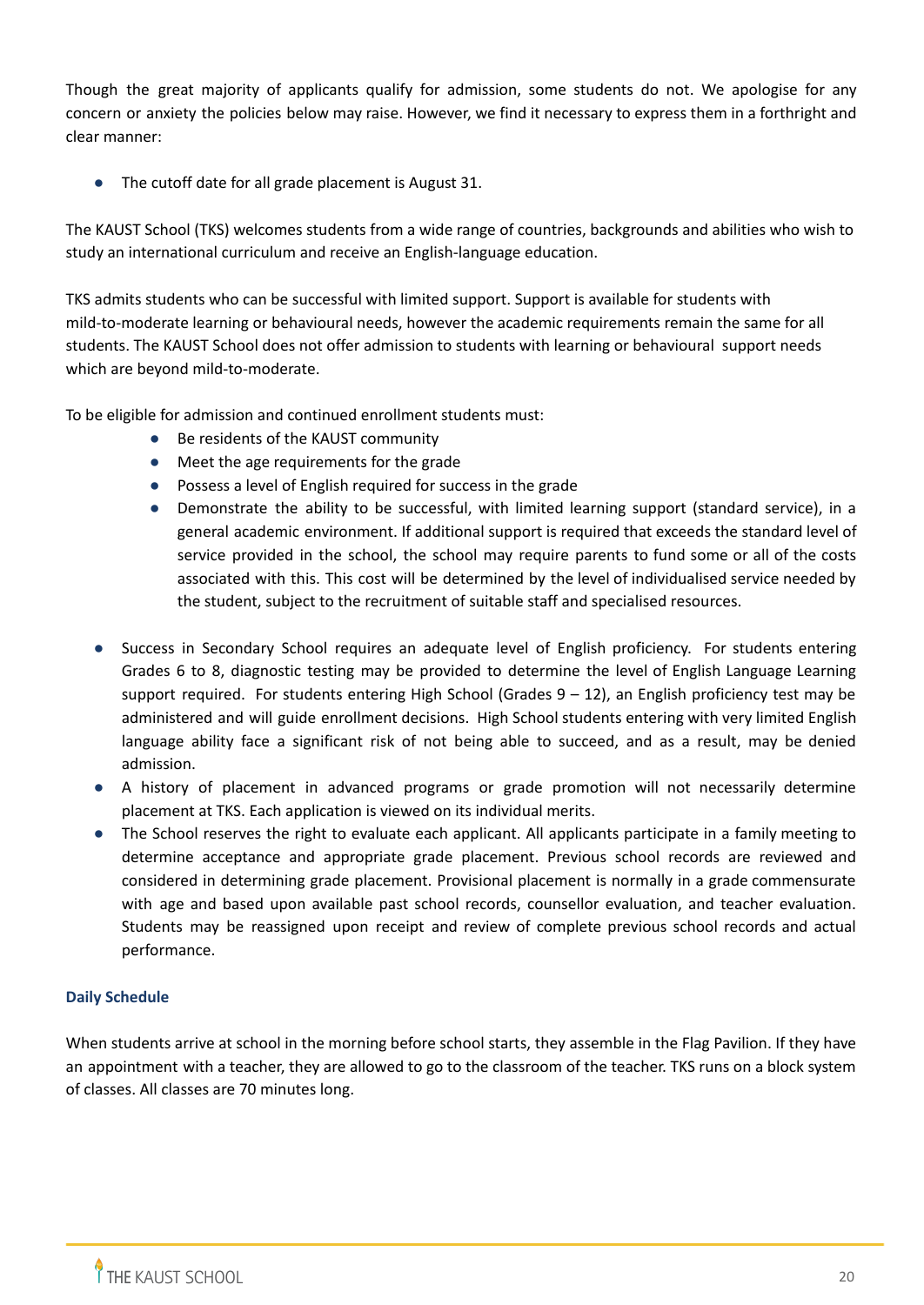| Sun, Mon, Wed, Thu       | <b>Time</b>     | <b>Tuesday</b>      | <b>Time</b>     |
|--------------------------|-----------------|---------------------|-----------------|
| Advisory                 | $7:55 - 8:05$   | $\mathbf{1}$        | $7:55 - 8:55$   |
| Passing                  | $8:05 - 8:10$   | Passing             | 8:55-9:05       |
| $\mathbf{1}$             | $8:10-9:20$     | $\overline{2}$      | 9:05-10:05      |
| <b>Break</b>             | $9:20 - 9:30$   | <b>Break</b>        | 10:05-10:20     |
| Passing                  | 9:30-9:35       | Passing             | 10:20-10:25     |
| $\overline{2}$           | 9:35-10:45      | $\overline{3}$      | 10:25-11:25     |
| <b>Break</b>             | 10:45-10:50     | Passing             | 11:25-11:30     |
| Passing                  | 10:50-11:00     | $\overline{4}$      | 11:30-12:30     |
| $\overline{3}$           | 11:00-12:10     | Passing             | 12:30-12:35     |
| Lunch MS* / FlexBlock HS | 12:10-13:00     | <b>Ext Advisory</b> | 12:35-13:05     |
| Passing                  | 13:00-13:05     | <b>Staff Lunch</b>  | 13:05-14:00     |
| Lunch HS* / FlexBlock MS | 13:05 - 013:55  | <b>Staff PLC</b>    | $14:00 - 16:00$ |
| <b>Passing</b>           | $13:55 - 14:00$ |                     |                 |
| $\overline{4}$           | $14:00 - 15:10$ |                     |                 |

On Tuesdays, students leave school early. Teachers stay at school the full day and use the afternoon for staff meetings, including collaborative planning time and moderation of assessment. Collaborative planning is one of the cornerstones of IB schools and reflects our beliefs that students and teachers can learn from each other and benefit from different perspectives.

# **A Safe and Secure Campus**

All students must arrive at school on time and remain within the school building throughout the school day, or outside the building attending a class, such as swimming. During breaks and lunch, students may be in the following outdoor spaces: the inner courtyard, basketball court, the field and playgrounds. The parking lots and outside entry areas of the school are out of bounds during the breaks. Exceptions must be agreed upon in advance with the Principal.

After school hours and on weekends the campus is closed except for scheduled school activities or activities using school facilities booked through TKS Operations.

In addition to these organised activities, students may use TKS facilities under the direct supervision of a TKS faculty member who will oversee the activity directly.

Unauthorised access by students during non-school hours is considered a category two disciplinary incident.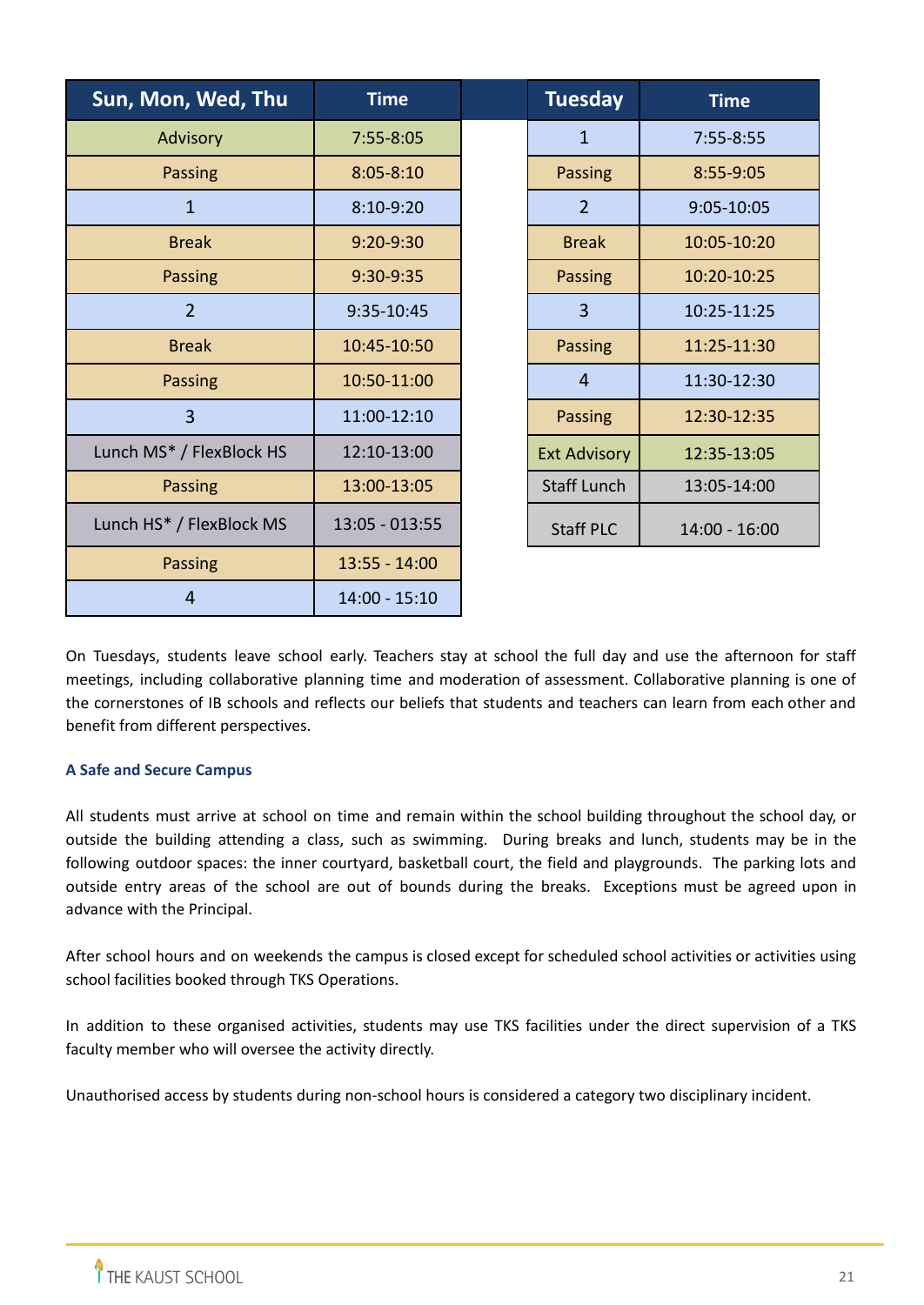# <span id="page-22-0"></span>**Visitors**

Visitors are required to carry a visitor's pass, issued by the Receptionist on entry to the campus. To visit a classroom, please make an appointment in advance with the teacher.

# <span id="page-22-1"></span>**Student Visitors in Classes**

If a student wants to request that a friend or relative attend classes with him/her, permission must be granted at least 48 hours in advance from the Principal. Guests are permitted for a maximum of two days if class sizes and activities allow.

# <span id="page-22-2"></span>**Health**

KAUST Health has a health clinic inside the school. Students who become injured or sick during the school day will be referred to the nurse for initial treatment. If more than minor care is required, parents will be called. In a medical emergency, the student will be taken directly to the main KAUST Health clinic for treatment and parents will be notified.

# **Covid-19 Safety**

The school adheres to KAUST HSE Covid19 safety guidelines. For information on this please see the [Keeping](https://hse.kaust.edu.sa/Services/Pages/covid-19.aspx) KAUST Safe [website.](https://hse.kaust.edu.sa/Services/Pages/covid-19.aspx)

# **Medication**

The nurse can issue over-the-counter medication as listed in a student's health record. If a student requires medication, either regularly (i.e. asthma, bee stings, or other allergies), or short term (recovering from infection with antibiotics), parents are asked to contact the school nurse and to fill the Medication Authorization form and to bring the medication in its original container with prescribed directions to the nurse's office.

# <span id="page-22-3"></span>**Health Records**

The nurses maintain student health records. Before any student is admitted to school, parents are required to provide the student's complete, accurate and updated health record. Parents are also required to update the health record as changes arise.

#### <span id="page-22-4"></span>**Immunisation**

All students must be up to date with TKS required immunizations. The school nurse will reach out to parents when a student requires further vaccines. Parents will be required to provide the updated immunisation record to the school nurse with the completed immunizations.

# <span id="page-22-5"></span>**Care Plans**

Parents must contact the school nurse if a student has a medical condition that requires a care plan while at school. Care plans must be completed before starting school and to be updated as needed.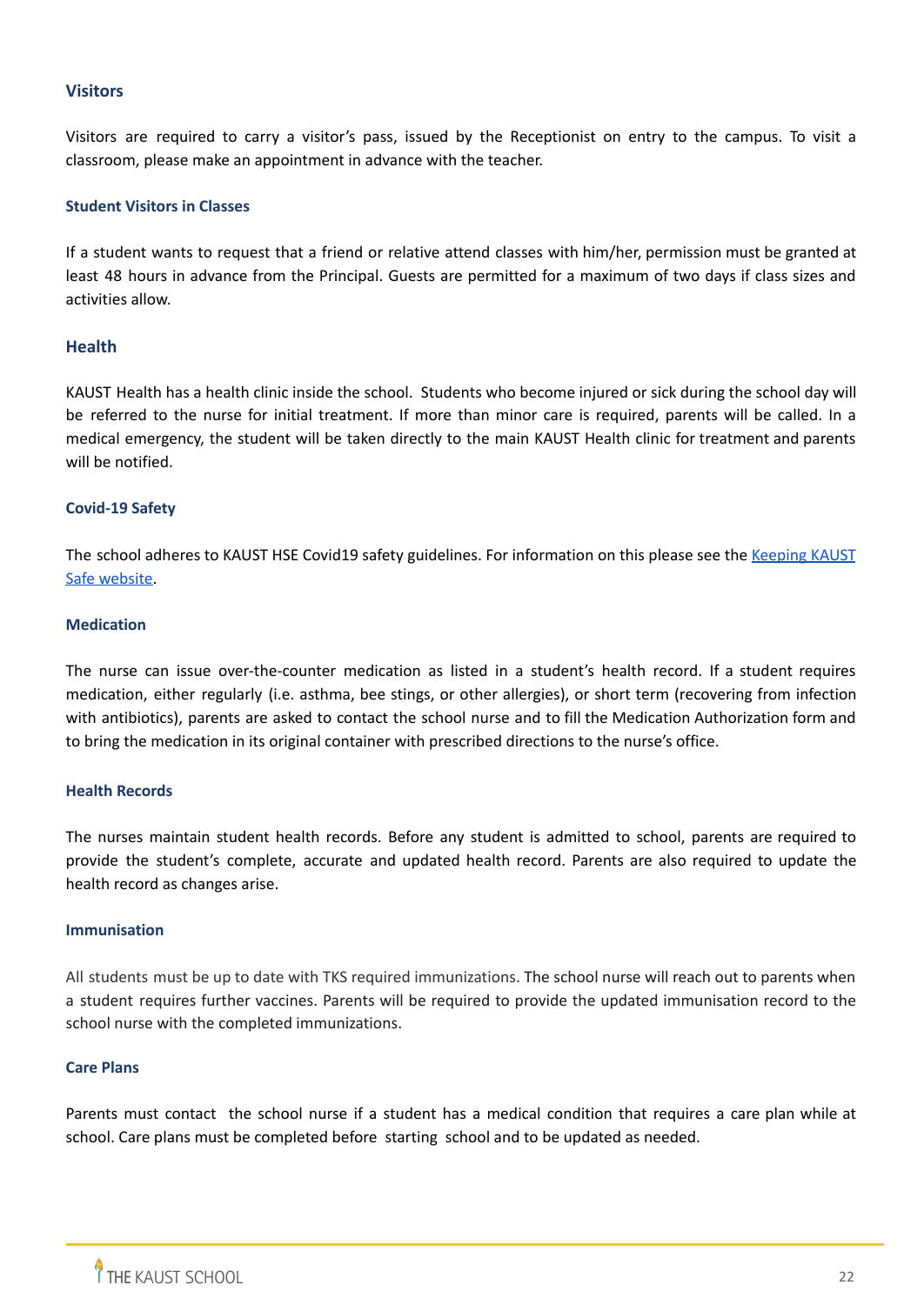#### <span id="page-23-0"></span>**Communicable Illness**

Students showing symptoms of a communicable illness shall be referred to the school nurse. The parent or guardian of any student with a serious, chronic, or communicable illness shall inform the school and shall submit evidence that the student's health and medical care are being supervised by a physician. The school may notify a student's parent or guardian concerning possible exposure to an infectious condition and recommend steps that can be taken to avoid or minimise further infections. The school shall show sensitivity in its treatment of students who may have such an illness. However, the school also has the responsibility to determine who on the staff needs to know about the presence of a communicable illness among the students. This determination will be made by the administration in consultation with the school nurse.

# <span id="page-23-1"></span>**Attendance**

#### <span id="page-23-2"></span>**Punctual Attendance**

Punctuality is an important life habit. Students must be in the classroom ready to learn at the start time of the lesson. They must be in the school building at least 2 minutes before the start of lessons to ensure they have adequate time to get to their classes and get set up for learning. Students will be marked tardy if they are late.

Any student who arrives late requires an admission slip before attending class. Students receive a warning for their first unexcused tardy and parents are notified. The third through fifth unexcused tardies result in detention and further communication home. The sixth through eighth unexcused tardy may involve a parent meeting. Tardies during the school day are addressed by the teacher and involve consequences at the classroom level. Should chronic tardiness develop, parents are notified and disciplinary action taken. Tardies that are beyond the control of the parents or the student will not be counted against the student.

# <span id="page-23-3"></span>**Absences**

Research has shown that regular school attendance contributes significantly to student success. Each time a student is not present in the classroom there is learning loss and serious difficulties can be created for both students and teachers.

#### **Leaving school early / arriving at school late**

If students need to leave before the end of the school the parent must contact the school at the beginning of the school day to explain the reason. A student cannot leave early unless notification has been received from the parent.

If parents notify the school in advance of late attendance (due to a medical appointment, for example) the late arrival will be recorded as excused.

#### **Reporting Absence**

Parents must notify the school by 7:45 am if their child is going to be absent. Parents should email the student's advisor and the school receptionist. If parents anticipate that their child may be out of school for an extended time due to illness, they should inform the relevant teacher/advisor, and school reception as soon as possible. If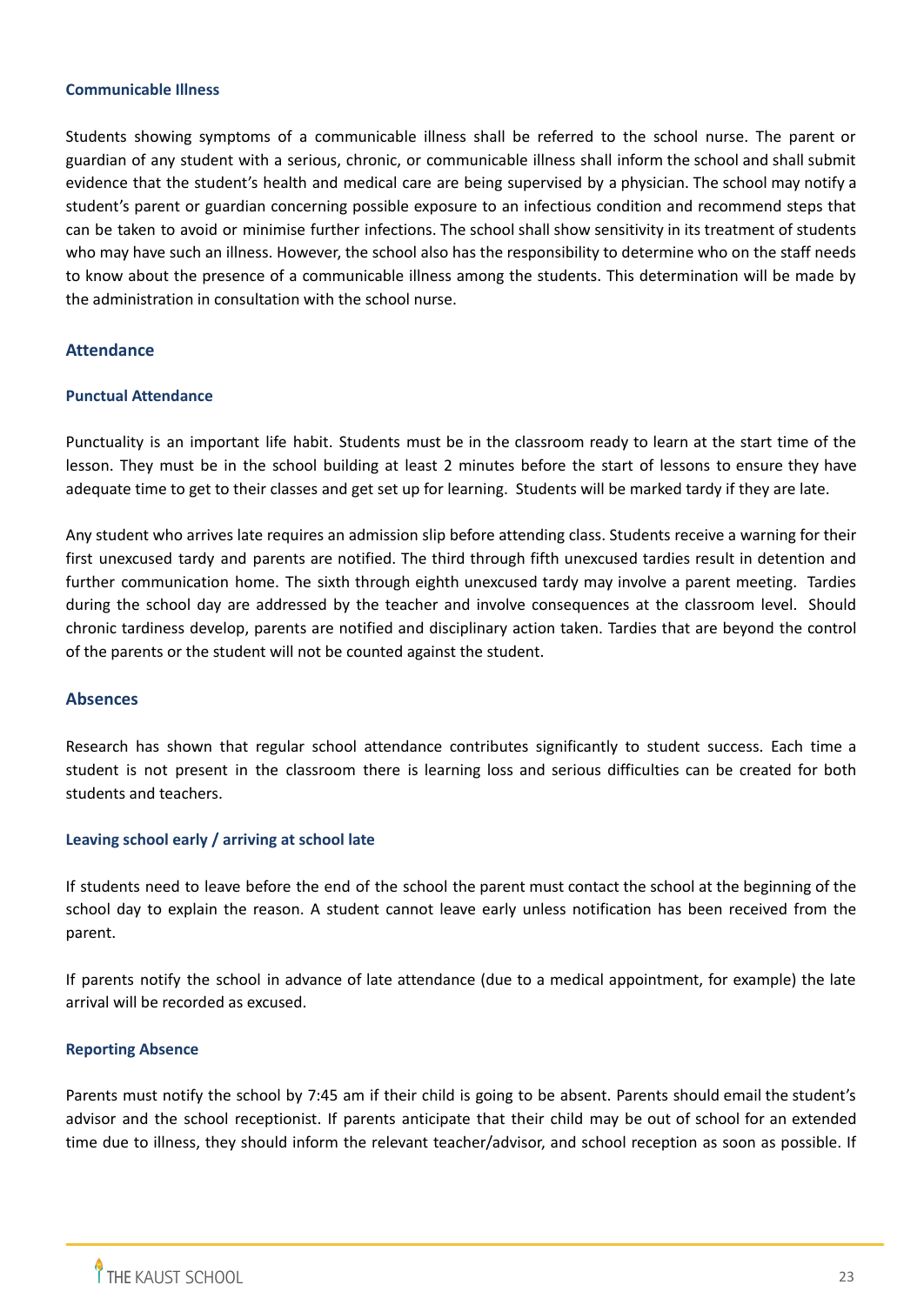no contact is made 45 minutes after the start of the school day, the school will contact parents to establish the whereabouts of their child.

# **Accumulated Absences**

For Secondary students, absences should not exceed 10% of the enrolled school days per semester. Students must achieve at least 90% attendance per class in order to be eligible to sit for examinations and receive course credits.

A threshold of 15% will be used if the absences are due to circumstances such as:

- personal illness and recovery
- hospitalisation
- family emergency
- bereavement and funeral attendance
- Participation in TKS/KAUST curricular and co-curricular activities

In high school, a special review of the case will be held with the principal to determine if the student will still be allowed to receive credit for any courses where the threshold has been exceeded.

# **Consequences of accumulated absences**

- For **Grade 6 - 8 students** (Middle School) absences for a course exceeding 5 classes per semester, will be documented on the report.
- **For Grade 9 - 12 students** (High School) absences for a course exceeding 5 classes per semester (for semester courses) or 10 classes per year (for yearlong courses) will result in a loss of credit.

# **Illnesses during the day**

If a student becomes ill during class time, the teacher will give him/her a pass to go to the nurse's office. The nurse will verify on the pass that the student was seen at the nurse's office. If a student is too ill to return to class, the nurse will report to the office so that teachers can be informed.

Students do not need a Hall Pass to visit the Health Office during free times. Students feeling ill at the end of a break report to their next period teacher who can issue a Hall Pass to see the nurse. During class time, students may not visit the Health Office without permission from a teacher.

# <span id="page-24-0"></span>**Notes from Teachers**

During instructional time, students may visit the Library Media Centre, other classrooms or the Health Office by requesting a note from their teacher. A teacher note may indicate the time and destination to be visited and the signature of the issuing teacher and other information helpful to the receiving teacher. Students visiting the Library Media Centre deliver their note to the circulation desk.

Students who need to leave the classroom for any reason must sign out of the class noting the time and reason. When they return to the classroom, students need to sign in, noting the time of their return.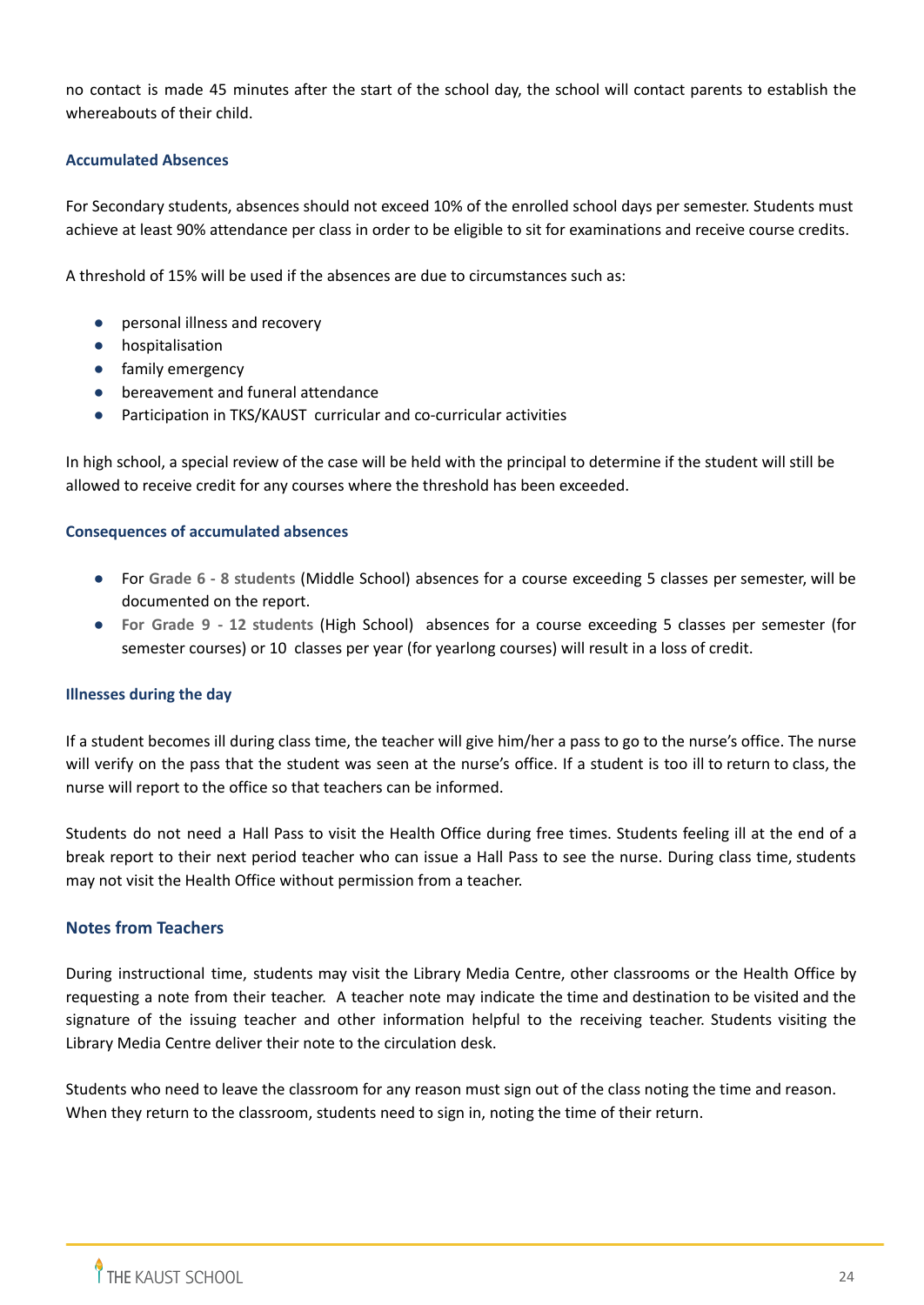# **Emergency Procedures**

The School will perform regular emergency drills throughout the year with the cooperation of the KAUST Security, The Fire Department and the Safety Office.

# <span id="page-25-0"></span>**Homework**

#### **Rationale**

The KAUST School values a balance of academic learning and non-academic activities. We find it important that students engage in activities other than academic learning. There is also a wealth of research evidence that suggests that homework in lower secondary has a very limited impact on student achievement.

We realise that our multicultural community has different perspectives on homework and that some parents use homework as an opportunity to engage in dialogue with their children about what they are learning. We give homework to students but limit the amount of time that Gr 6, 7 and 8 students need to work at home. If students work effectively in the class, they do not need to spend much time on their homework at home. Likewise, if students work effectively at home, the amount of time they spend on their homework should be limited. If parents feel that the amount of time their child spends on homework exceeds the guidelines in this handbook, they are invited to inform the school or a specific teacher.

#### **Characteristics**

The best homework tasks exhibit four characteristics:

- 1. **Purposeful** The homework is meaningful and instils a sense of competence. The task has a clear academic purpose directly connected to learning objectives.
- 2. **Efficient** The task efficiently meets the learning objectives. Homework is not 'busy work'.
- 3. **Flexible** The homework task is flexible and differentiated to challenge learners with a variety of needs and abilities.
- 4. **Relevant** The homework task is engaging and promotes ownership by offering choices within the assignment and being personally relevant.

# **Time Guidelines**

The times below are guidelines rather than fixed and uniform targets. The daily limits posted below are based on a five day work week. However, it is recognized that weekends represent a flexible time to complete work assigned on Tuesday or Wednesday as well as long term projects and assessments. Many factors determine how long any given task may take a student, among them: reading speed, amount of preparation done in class, and a student's knowledge base and skill level. Also, students with significant ELL challenges or skill deficits may require more time on average and may need support outside of school.

| 6th Grade           | 60 minutes daily + free reading   |
|---------------------|-----------------------------------|
| 7th Grade           | 70 minutes daily + free reading   |
| 8th Grade           | 80 minutes daily + free reading   |
| 9th Grade           | 90 minutes daily + free reading   |
| 10th Grade          | 100 minutes daily + free reading  |
| 11th and 12th Grade | 2 to 3 hours daily + free reading |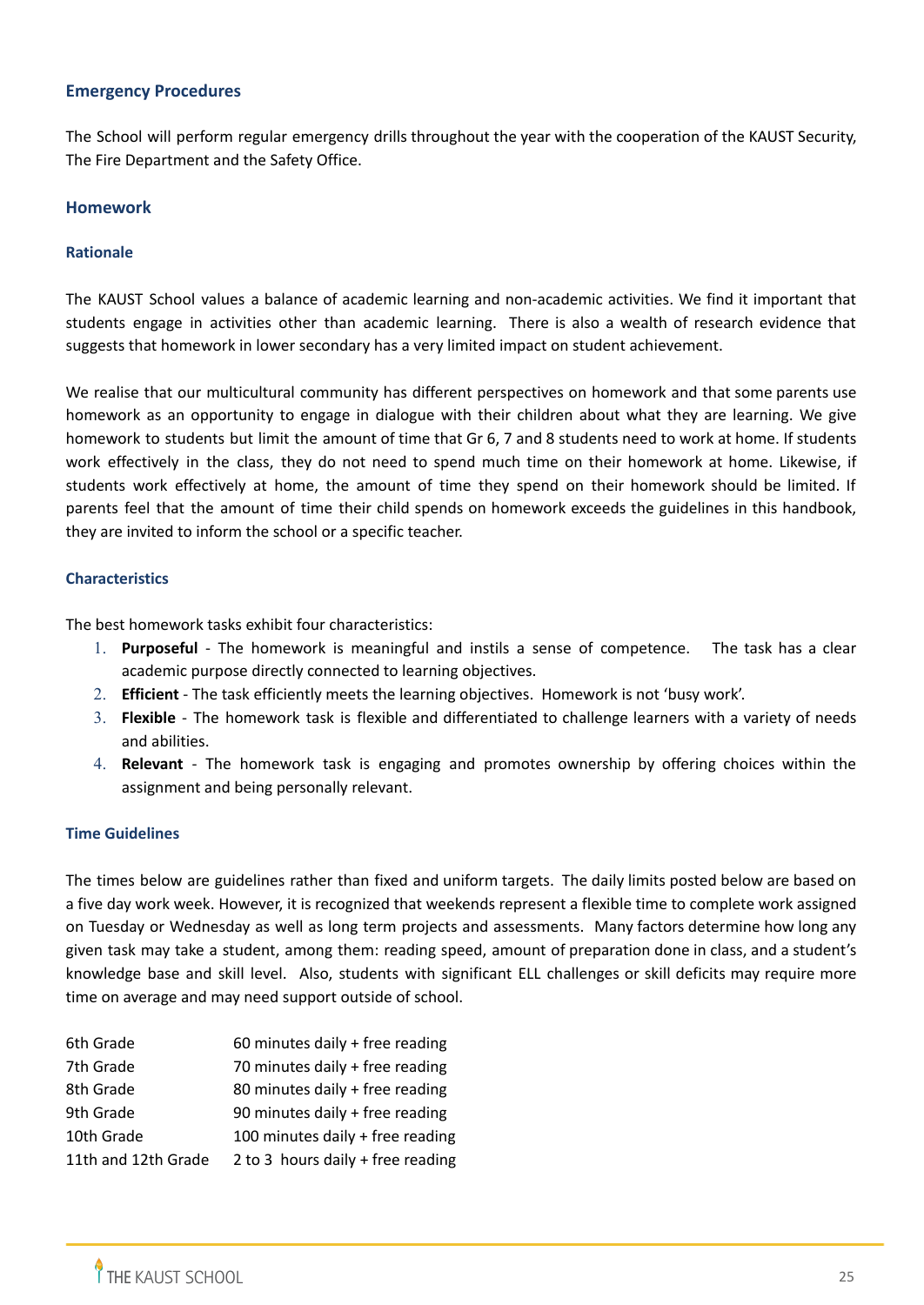#### **Notes**

- 1. For students from Grade 6 10, homework, other than reading, is not assigned on extended holidays such as Eid, Winter Break or Spring Break.
- 2. For students in Grades 10, 11 & 12, homework may be assigned during holiday periods, a prime example being work on Personal Projects and Extended Essays over the summer break.
- 3. Tests are not given, nor long term assignments due on the first day back to school after a long holiday weekend or school vacation.
- 4. Students are responsible to see their teacher to make a reasonable plan for making up missed or incomplete work.

# **Strategies for Success**

- Communicate with the teacher if any questions or concerns arise about the quality, purpose, or expectations of homework. Feedback from students and parents is essential for guidelines to serve students best.
- Keep a log of how long homework assignments are taking and communicate results.
- Use organisational tools such as personal calendars, homework calendars, and class websites.
- Do homework on the night it's assigned to allow a full day to see classmates and teachers for help.
- Establish a 'Clean, Well Lighted Place' for homework, a place with no distractions.
- Establish a home routine for your school bag and supplies to minimise time hunting for things.
- Work in energised chunks of times with short breaks in between.
- Schedule and limit a set time for social networking (Facebook and chats) AFTER homework is complete. Minimise or set limits on possible distractions: TV, gaming, texting.
- **Establish set bedtimes.**

# <span id="page-26-0"></span>**Home-School Communication**

The school uses the following channels to communicate with parents

- The KAUST School [website](http://tks.kaust.edu.sa/) contains general information about the school, including information on our college counselling and co-curricular program. The website also includes descriptions of all units of study in Gr 6 - 10.
- The [Parent](https://powerschool.kaust.edu.sa/public/) Portal, accessible via the website, includes up-to-date information on your child's performance. Progress Reports, End-of-Year reports and MAP test results, class schedules and information on the co-curricular programme are published on the Parent Portal.
- The [Managebac](https://kaust.managebac.com/) website contains a calendar with all assessments of your child as well as results of assessments. Students and parents both have access to Managebac.
- Google [Classroom](https://classroom.google.com/) is a forum for the teacher and the student to communicate. It describes tasks, resources and feedback from the teacher. You can subscribe to the *Google Classroom email summaries for guardians*, which gives you a summary of missing work, upcoming work and class activity. Alternatively, if you prefer more detailed information you can obtain access to Google Classroom via your child's account.
- The [WAVE](https://issuu.com/thekaustschool) is sent to parents quarterly. The WAVE looks back at important events and looks forward to upcoming events.
- The GSS Parent Newsletter is included in the TKS weekly newsletter sent out on Thursdays.
- [SchoolsBuddy](https://urldefense.com/v3/__http://click.schoolsbuddy.com/ls/click?upn=gXIGjcs2uL5LVbTIfPiOOubP9IPCWwnN-2FAmb6FwZr4AcqV3rDshX6ZB9Fx360i13IV2e_SiuBD-2BVSug-2Bk0JEvLkaoT7e7nqZKThHD8VR2z0phHjrc9p046c-2BgLERCGTxVjy9HT1l9Nvf6WDd-2FETdpfd9DhCmkI5a7HLJBxKCQ8VX0kEDfgp7R5vgCcfv-2B2RWrUXrOOTLv1o0XRA89bLcaxMt6MoB-2BVwM32muZmAjvL1deq8AYizqMJDJo8XC4Ctfs3v251lQBwhBVz8uyDYht-2FOquzRzT6n35jDaH7U93bpoHZa4-3D__;!!Nmw4Hv0!nKsKHLSOXbr9r_WYNRaIkt9u-Q2A7TCU61R7bRgTr4bItIHv57dapfjhF2lYrEm3woAERVDp5w$) is used to communicate co-curricular information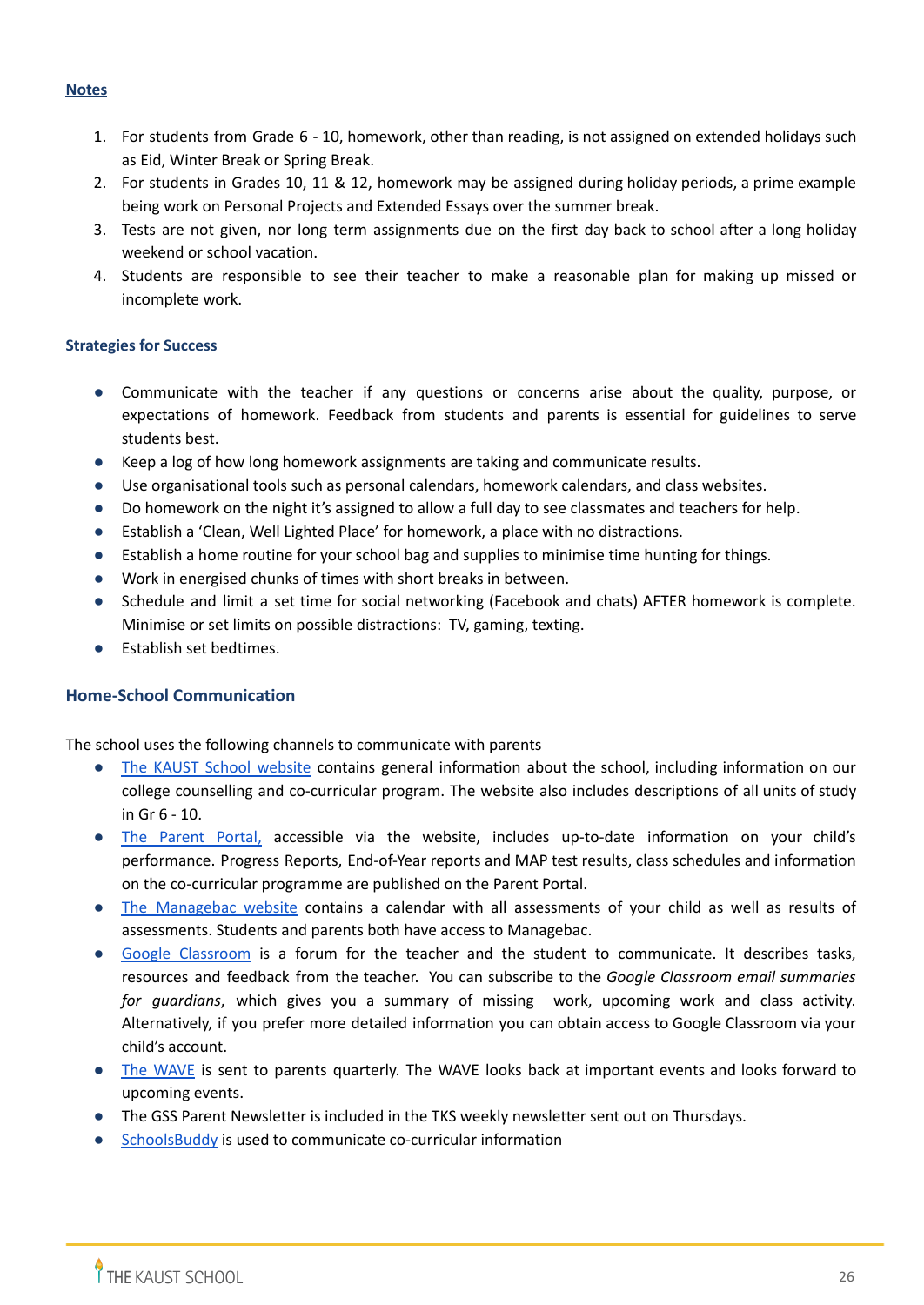- The school organises 3-way conferences in the Autumn and in February, after Semester 1 results are published, and Student-Led Conferences in the spring
- Parents are always welcome to request individual appointments with Teachers, Counsellors, IB coordinators, the Activities Director or the Principals.

# **Contacting Your Child's Teacher**

Parents are requested to email teachers directly if questions or concerns arise. We believe 'going directly to the source' is a mainstay of respectful and effective communication. Parents may also contact the Secondary School Office ([GSS.Office.Coordinator@kaust.edu.sa\)](mailto:GSS.Office.Coordinator@kaust.edu.sa) to arrange a meeting or a phone call with a teacher. Should you not receive a response within 48 hours feel free to contact the Secondary School office to confirm receipt of your request. Alternatively you can contact the relevant IB Coordinator or the Principals to discuss your concern.

# <span id="page-27-0"></span>**Graduation Requirements**

TKS offers three pathways for Gr 11 and 12

**I. The KAUST School DIPLOMA:** All students enrolled in Grade 12 are automatically enrolled for the TKS high school diploma. The KAUST school believes in the value of concurrency of learning: the principle under which students deal each year with a balanced curriculum in which the TKS-required subjects are studied simultaneously. We also believe in the value of engagement outside the required subjects (TOK, CAS, Research Paper).

In order to graduate TKS, students need to meet all the requirements below

- earn 26 credits between Grade 9 and Grade 12 (see table below)
- demonstrate sustained effort in all required subjects from Grade 9 12
- complete a single semester of Theory of Knowledge course
- meet the learning outcome requirements for CAS (Creativity Action Service)
- complete the TKS Research Paper (2000 words) or Extended Essay (4000 words)
- a minimum attendance of 90% to ensure continued enrolment (or 85% in the case the student participated in co-curricular trips during school days)
- adequate management of all school materials (details below)
- participation in annual and end-of-year routines (details below)

The table below shows the minimum number of required credits. A credit is earned for each year a course is passed.

| <b>Subject</b>                   | Minimum credits* |
|----------------------------------|------------------|
| English                          | 4                |
| <b>Mathematics</b>               | 3                |
| <b>Science</b>                   | 3                |
| <b>Individuals and Societies</b> | 3                |
| Other Language(s)                |                  |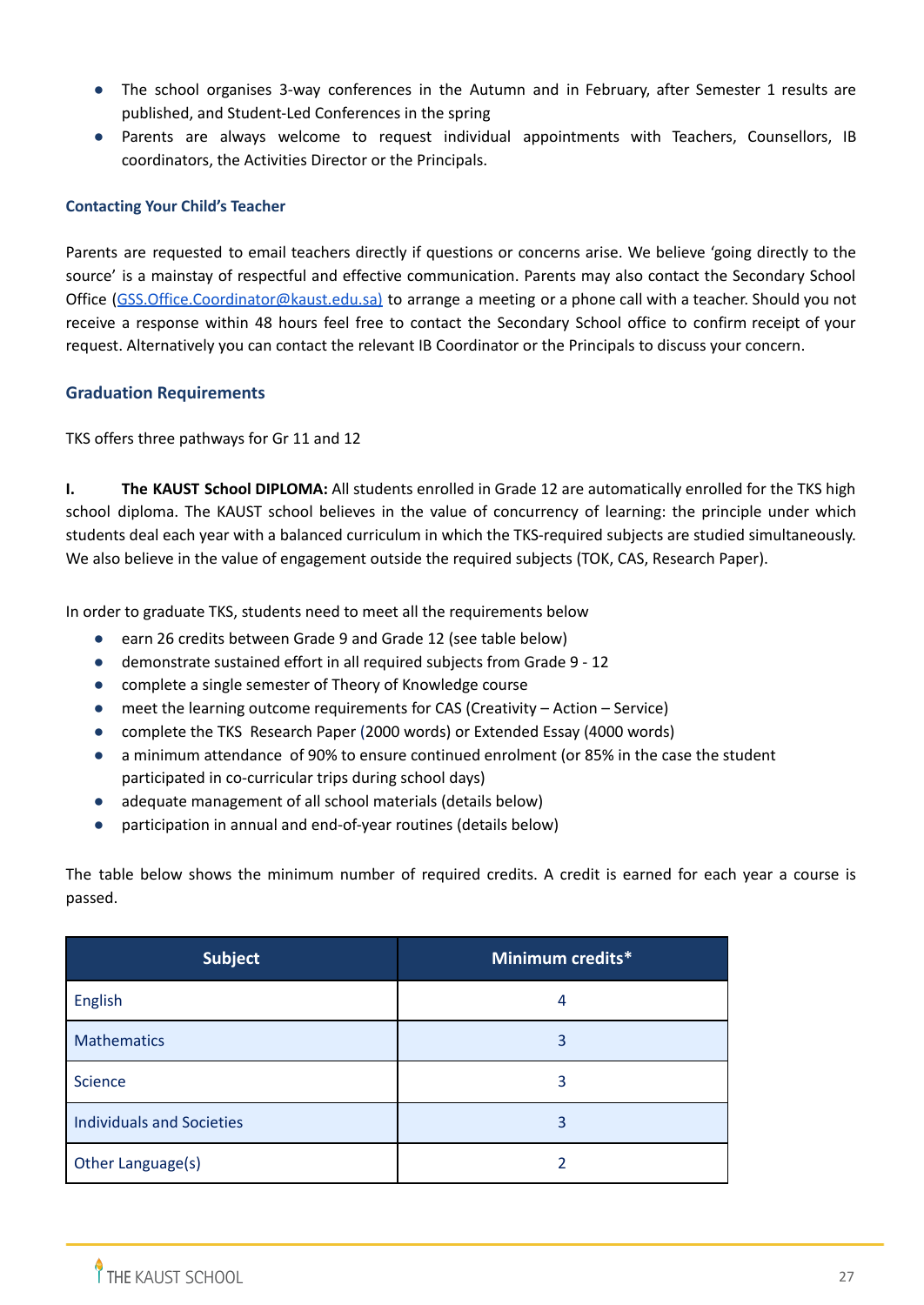| Art or Music or Drama or Design      |    |
|--------------------------------------|----|
| <b>Physical Education</b>            |    |
| <b>Accumulated Additional Credit</b> |    |
| Total (Minimum)                      | 26 |

*\*The minimum grade required to earn a credit is a 3*

**II. The KAUST School Diploma plus IB subject specific certificates**: Students may also opt to sit for the external examinations of the International Baccalaureate Organisation. Successful students would then be awarded IB subject-specific certificates in addition to their TKS diploma.

**III. The KAUST School Diploma plus the Full IB Diploma**: The most rigorous program offered at TKS is the full two-year IB-diploma for eligible Grade 11 and Grade 12 students. The IB has a set of requirements to obtain the Diploma, including a minimum number of overall points, a minimum number of points for HL subjects and requirements for the Theory of Knowledge course, the Extended Essay and CAS (Creativity – Action – Service).

See the TKS High School [Program](https://tks.kaust.edu.sa/learning/gardens-secondary-school-gss/tks-high-school-program-of-studies) of Studies for full details about the three pathways.

# **Transfers and Withdrawals**

Students may withdraw from school at any time of year, due to transfer or other reasons. If circumstances allow, it is hoped that the school is informed of the withdrawal early enough to allow departing students to bring learning activities to a sensible closure and for proper farewells. Withdrawing students must account for school materials (texts, sports uniforms, laptops, etc.) by completing a clearance form. TKS provides transcripts and other information at the request of the parents and when all school materials have been returned.

# **Class Placement**

When placing students in classes, the school aims to establish a balance in gender, nationality and ability. This is a complex data-informed process. In Grade 6,7 and 8 students are placed in homerooms, which means that they will be together as one group in Language & Literature, Mathematics, Science, Individuals and Societies, The Arts, and Design. The decision regarding class placement is made by the school and requests for changes can not be accepted. The school will not consider requests for individual teachers.

# <span id="page-28-0"></span>**Lost and Found**

Like punctuality, taking responsibility for and keeping track of one's belongings is a vital life habit. In support of this students are asked to:

- Label belongings even small items like water bottles and pencil cases
- Secure very small belongings, such as flash drives, on lanyards or ropes with a name tag
- Leave valuables and large amounts of money at home
- Keep their school bags with them or in their locker
- Report any misplaced items right away to the Secondary School Office
- Check the lost and found items in the Flag Pavilion to reclaim belongings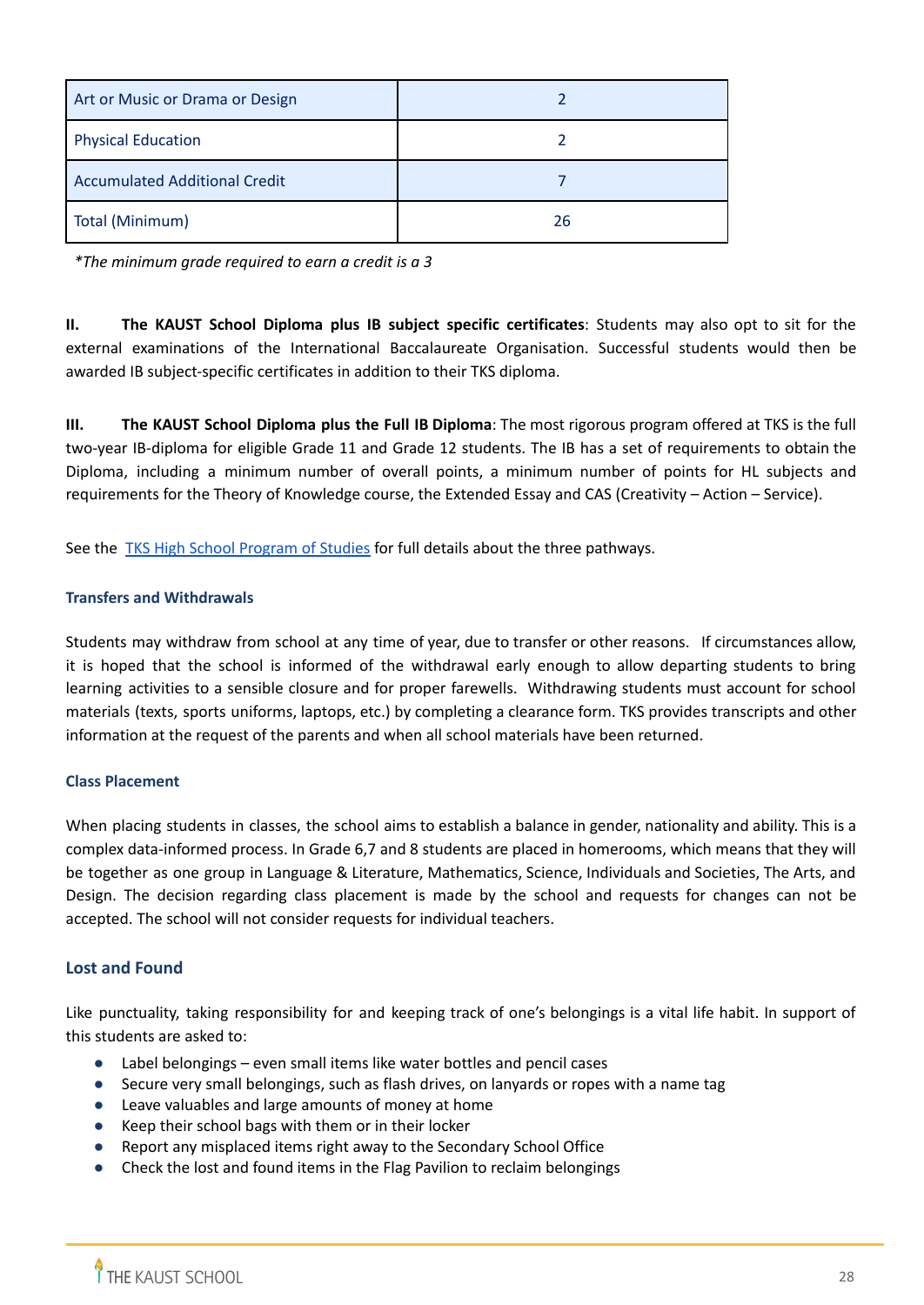Each month unclaimed lost property is donated to charity.

# <span id="page-29-0"></span>**Lost Books & Materials**

Students are responsible to pay for books or materials not found by the end of term, or damaged to the point that continued use is not possible. Report cards are held until the items are paid for.

# <span id="page-29-1"></span>**Lockers**

Lockers and locks are issued to students upon request.

# <span id="page-29-2"></span>**Laptops**

As part of the school's One-to-One approach to technology, each secondary student is issued a student laptop for which they are fully responsible. Please see the Technology [Responsible](#page-44-0) Use Policy in the appendix detailing expectations and rules.

# <span id="page-29-3"></span>**Food and Drink**

The school cafeteria offers snacks and lunch. Students may choose from the a la carte menu or select a combination meal with a fixed price. Students are also welcome to bring their snack and/or lunch from home, but they may not order food from off the school grounds during the day. Chilled water is available in the cafeteria and water fountains in the hallways dispense filtered, tested drinking water. All school community members are encouraged to bring refillable bottles or cups to school with names marked clearly on them.

Gum is not permitted on the school campus. Exceptions may be made as approved by Counselling or Learning Support to meet special learning needs. Exceptions will be for specific learning needs in a classroom and supervised by a teacher.

# <span id="page-29-4"></span>**Expectations for Attendance at Formal Performances**

In order to facilitate an environment of respect and to educate students in the norms of formal theatre behaviour, TKS includes here the expectations for student attendance at formal performances, such as music concerts, plays and commencement. Keep in mind that a quiet atmosphere lets everyone focus on the event itself and honours those performing or graduating.

- Punctual arrival for a punctual start remember to use the restroom before the performance
- Late arrivals wait at the door until a pause between acts
- In case of an urgent need to leave, wait for pause between acts
- No repeated exit and entry
- Remain silent during performances okay to whisper between acts
- Respectful applause only no whistling, shouting, foot stomping or armrest drumming
- Keep feet on floor, not on seats in front
- No food or drink water bottles okay
- Turn cell phones off or on silent and keep them out of sight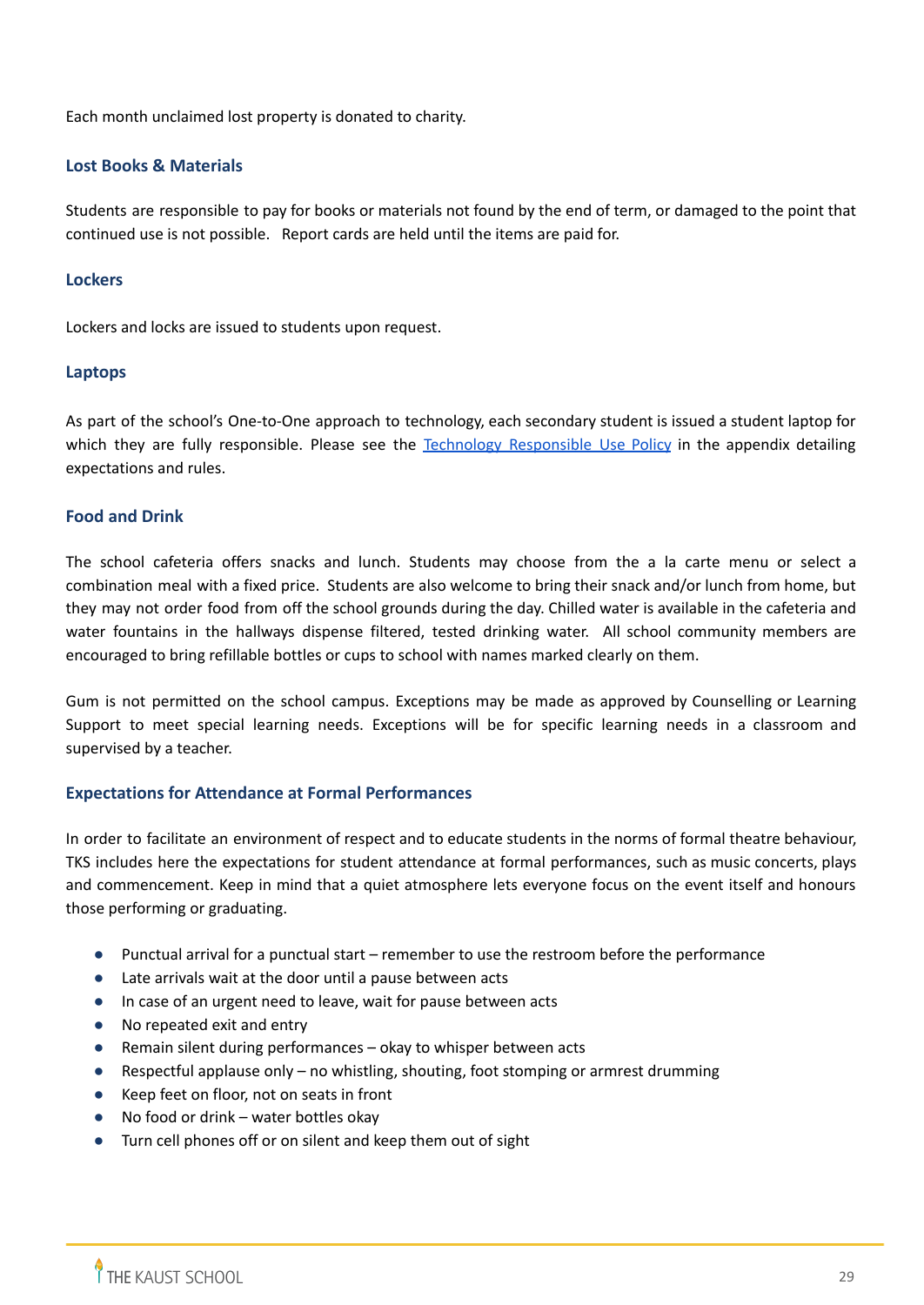- Follow the dress code for the event. For example at graduation or commencement, the expectation is that those invited will wear smart casual to formal attire. No T-shirts or jeans. No shorts or tank tops or roller blades.
- Seats near the doors are best for parents with toddlers who might start to fuss, and it is perfectly acceptable for parents with infants to stand in the back so they can rock babies.
- Young children must be accompanied by a parent or guardian

Those unable to meet these expectations may be asked to leave and may lose the privilege to attend future events.

# <span id="page-30-0"></span>**Transportation To and From School**

Most Secondary School students walk or ride bicycles to and from school. Some families drop off and pick up students by car.

# <span id="page-30-1"></span>**Bicycles & Bicycle Safety**

Bicycles are a great way to get to and from school. Bike riders have control over their own transportation without having to wait for siblings, parents or a bus. Bikes are environmentally friendly and can add to a student's strength and endurance.

It is important that students riding bikes to school be safety conscious and mind all rules of the road. Helmets are required for riding a bike to and from school. Failure to wear a helmet may result in the bike being held at school until the student brings his or her helmet from home. Bicycles must be parked neatly in the bike racks provided.

# <span id="page-30-2"></span>**Bussing**

There is one bus line from the Island serving the Secondary School campus.

# <span id="page-30-3"></span>**Motorised Vehicles**

<span id="page-30-4"></span>To drive a motorised vehicle at KAUST, students must be at least 17 years old and hold a valid driver's licence. The vehicle must remain in the student parking area in the North Parking Lot during school hours. The West Parking Lot nearest the Flag Pavilion entrance is off limits to student vehicles. Motorised vehicles (including electric scooters) are not allowed on school grounds

# <span id="page-30-5"></span>**IV. Behavioural Expectations**

# <span id="page-30-6"></span>**The KAUST Secondary School Code of Conduct**

The purpose of the Code of Conduct is to ensure a safe learning environment. It is essential that all students, teachers and parents are aware of the school behavioural guidelines to maintain a smooth and efficient operation of the school.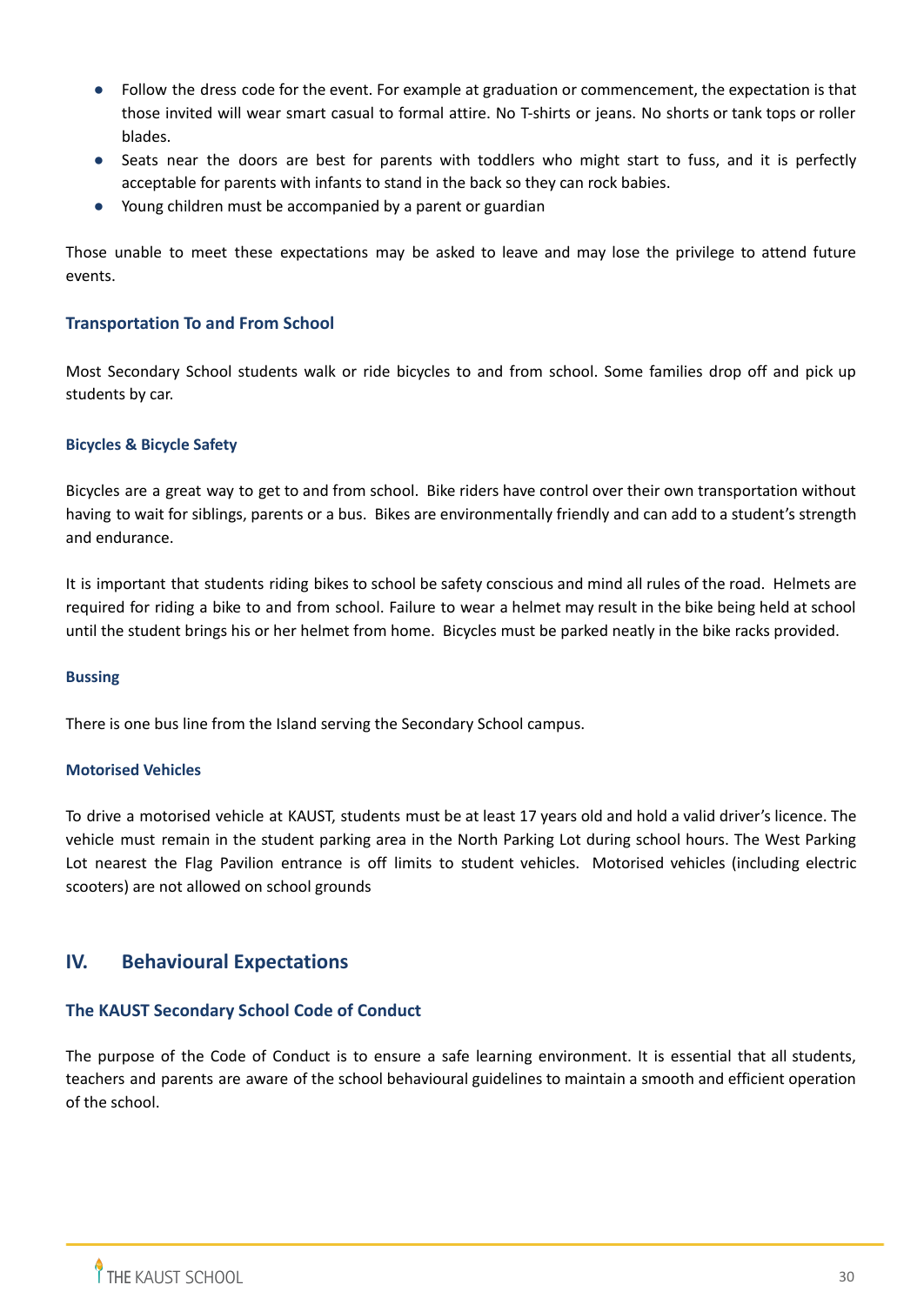# **The Eight Respects**

The KAUST School has established the following EIGHT RESPECTS as a way to help students and everyone in our school community understand our expectations for behaviour:

| <b>1. RESPECT FOR PEOPLE</b>             | Be friendly. Be kind. Be helpful.                                                                                                                                                                                 |
|------------------------------------------|-------------------------------------------------------------------------------------------------------------------------------------------------------------------------------------------------------------------|
| 2. RESPECT FOR SELF                      | Be safe. Be careful. Make healthy choices.                                                                                                                                                                        |
| <b>3. RESPECT FOR EVERYONE'S CULTURE</b> | Understand and celebrate others' differences.                                                                                                                                                                     |
| <b>4. RESPECT FOR TIME</b>               | As time is precious, at TKS we practice punctuality and<br>the<br>minutes<br>and<br>hours<br>scheduled<br>observe<br>for<br>accomplishing individual and collective goals inside and<br>outside of the classroom. |
| <b>5. RESPECT FOR PROPERTY</b>           | Be careful with your belongings, the belongings of others,<br>and the school's property. This includes respecting the<br>intellectual property of others (e.g. Do your own rather<br>than copy homework.)         |
| <b>6. RESPECT FOR THE WORLD</b>          | Take care of our planet and the part of it you occupy.                                                                                                                                                            |
| 7. RESPECT FOR LEARNING                  | Be curious. Ask questions. Respect the way others learn.<br>Avoid disturbing others. Use time for learning effectively.                                                                                           |
| <b>8. RESPECT FOR THE TRUTH</b>          | Be honest in all that you do.                                                                                                                                                                                     |

When inappropriate behaviour does occur, students must expect that there will be logical disciplinary consequences.

At The KAUST School, we expect all students to understand what acceptable behaviour is. Here are some examples:

- ❖ We expect students to be **HONEST,** and respectful of everyone else's belongings.
- ❖ We expect students to be respectful of everyone's **PHYSICAL AND EMOTIONAL SAFETY** and demonstrate **RESPECT** toward all cultures and nationalities. We do not tolerate **BULLYING**.
- ❖ We expect students to demonstrate **GOOD MANNERS, PUNCTUALITY AND CONSIDERATE BEHAVIOUR** at all times.
- ❖ We expect students, at all times, to use **RESPECTFUL LANGUAGE** with each other and with those in our extended community, no matter what language one speaks.
- ❖ We expect students to be respectful of **SCHOOL PROPERTY** and **EQUIPMENT**.
- ❖ We expect students to exhibit **SAFE BEHAVIOUR** at all times in the KAUST community, with others, with themselves, and also when using our technology. This means no intimidation of others. This means no alcohol, drugs, or tobacco products.
- ❖ When students do not follow guidelines for behaviour, they risk disciplinary procedures that could include parent meetings, removal of privilege, **SUSPENSIONS**, social probation, or, in severe cases, **EXPULSION** from The KAUST School.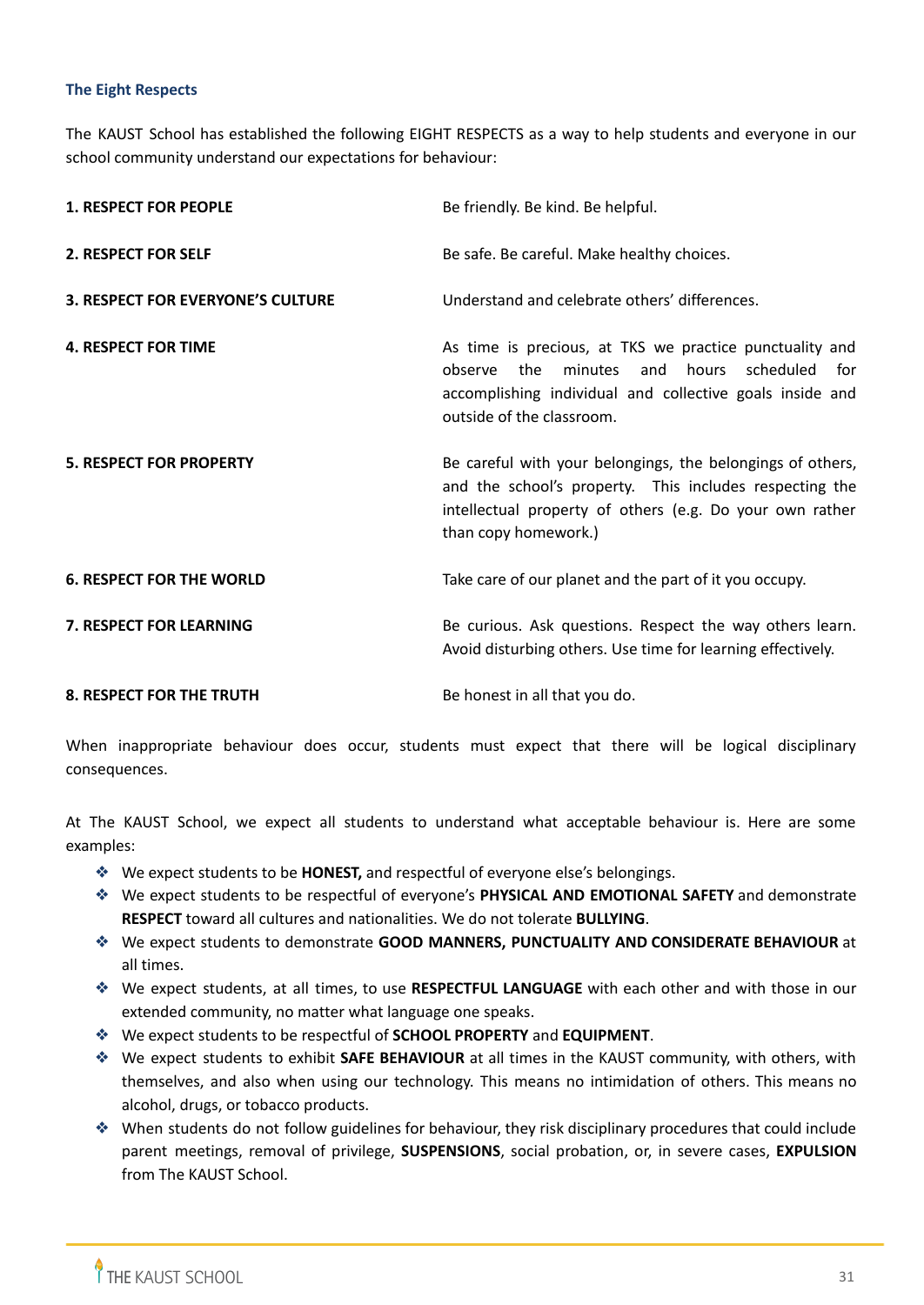# <span id="page-32-0"></span>**Public Displays of Affection**

Students are expected to be **PUBLICLY APPROPRIATE** in their relations with each other, keeping the good of the community at heart and being respectful of our host culture. We avoid public displays of affection. Kissing, romantic hugging and holding hands are not appropriate at school. A kiss or hug between family members when greeting or parting is appropriate.

#### <span id="page-32-1"></span>**Behaviour at Assemblies**

Assemblies are an important part of the learning experience at TKS. At assemblies we celebrate success, introduce important ideas, and reinforce the concepts that bind us as a community. One of these things is our behaviour at assemblies themselves. Appropriate behaviour in assemblies includes focused, respectful listening and enthusiastic, sincere clapping at appropriate times. At no time is it appropriate to whistle, shout out, or boo.

#### <span id="page-32-2"></span>**Behaviour at Sports Events and Tournaments**

At TKS athletic events we celebrate achievement and good sportsmanship on and off the courts and playing fields. Expectations for good sportsmanship also pertain to those watching and supporting the athletes. Those in the stands and on the sidelines play important roles as ambassadors for TKS and as models of respectful behaviour. Appropriate behaviour includes respectful, enthusiastic, sincere cheering, clapping and encouragement for all teams involved. At no time is it appropriate to boo, make derogatory remarks or otherwise show disrespect to players, referees, coaches or other supporters. TKS teams may or may not end a tournament with a trophy or medals, but one constant is our expectation that all involved exhibit a high level of sportsmanship.

# <span id="page-32-3"></span>**Laptops, Mobile Phones, iPods, and similar devices**

**During classes**, students can use their school laptop or their own personal electronic devices only when the teacher gives explicit permission. As a rule of thumb, laptops can be on the table but other devices should be out of sight in a bag or locker and turned off or on 'silent'.

**During break times and lunch times and before and after school**, both school-provided devices and personal devices may be used in designated areas only: downstairs in the Flag Pavillion and the GSS Library. Device use during this time must not conflict with the [Responsible](#page-44-0) Use Policy (see appendix).

Students should not contact parents by email, phone or message during lessons except when they obtain explicit permission from a teacher to do this.

The consequence for using a device without explicit permission or outside the areas described above may include the loss of the device for the day *(first warning)* or the loss of the privilege to bring a personal device to school see *Discipline Learning [Flowchart](#page-42-0)* in the appendix.

#### **School related communication between students**

All school related communication between students must take place on Google platforms like Gmail, Google Meet and Google Chat. For example, when students, as part of co-curricular activities, want to communicate about the activity or when they work on a school assignment together, they have to use a Google platform.

The appendix of this handbook includes the TKS Responsible Use Policy relating to the use of technology. All students and parents are expected to read this policy, sign it and return a signed copy to the school office.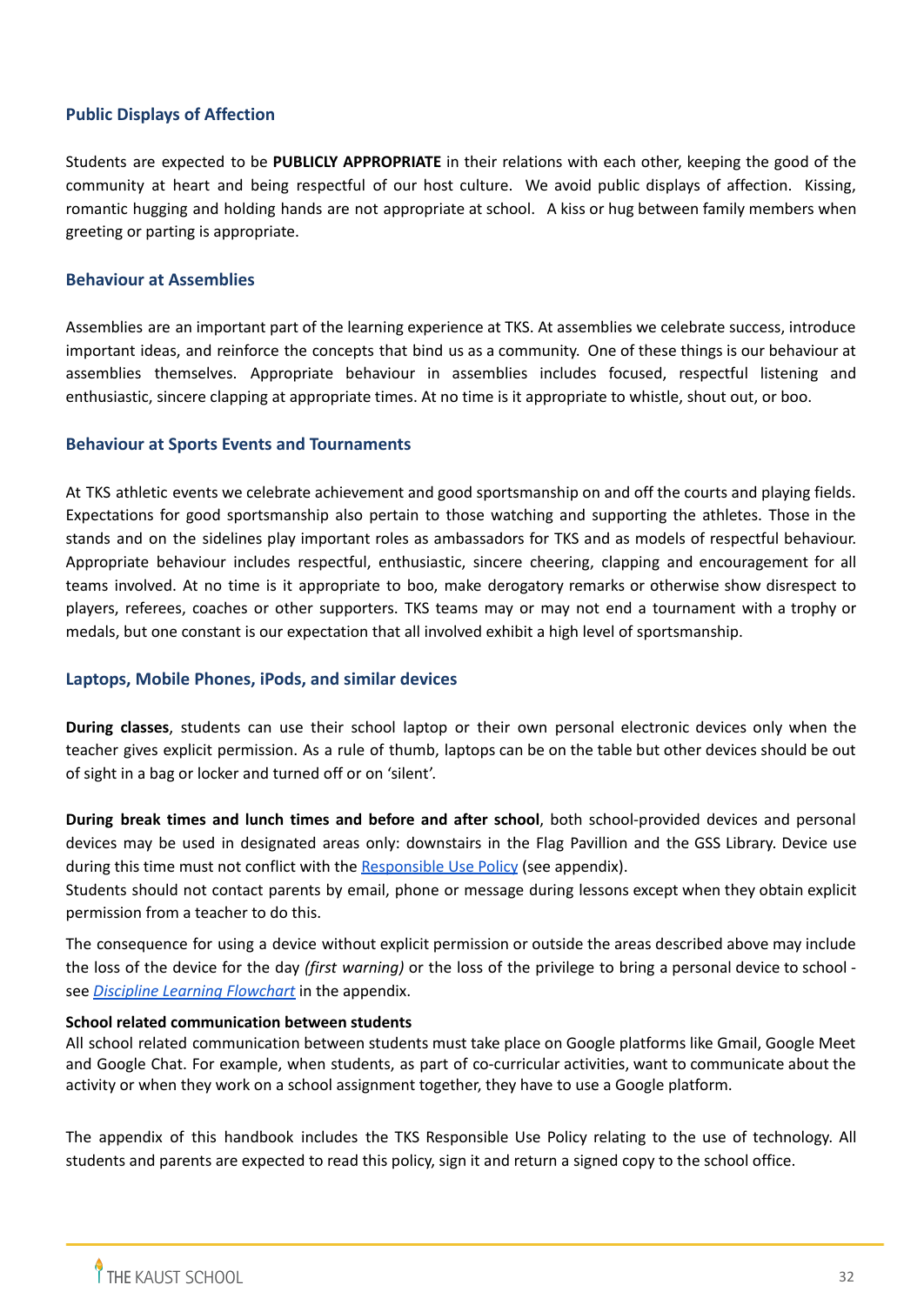# <span id="page-33-0"></span>**Procedures related to student complaints and requests for appeal**

Students can submit complaints or appeal a decision related to the implementation of GSS regulations or IB programme regulations by contacting the Associate Principal. If the student wants to appeal the decision of the Associate Principal, the student can request the Principal to reconsider the decision by putting the request in writing supported by written documentation of the issue and the steps taken to resolve the issue.

# <span id="page-33-1"></span>**Academic Integrity**

The following paragraphs are taken from the IB Publication *Academic Honesty in the IB educational context (2014).*

*International Baccalaureate (IB) programmes encourage students to inquire and to think critically and creatively;* students are then asked to give shape to their thinking through oral discussion or presentations, through visual representations and displays, and in multiple forms of writing. However, we live in an age in which we are all flooded by information and opinions. How can we help students navigate these waters so that they are able to confidently talk or write about what they are learning, making visible and explicit how they have constructed their ideas and *what views they have followed or rejected? This is essentially what academic honesty is: making knowledge, understanding and thinking transparent.*

Such transparency needs to be taught and supported throughout a child's education. In order to fully master the technical aspects of academic honesty, such as accurately citing and referencing, students need to understand how *knowledge is constructed and, consequently, their own role in furthering knowledge construction and building understanding.*

The IB uses extremely strict expectations for academic honesty and we implement these expectations consistently throughout the school. Teachers spend time in classes to explore terminology we use in relation to academic dishonesty including practices like collusion, plagiarism, cheating, falsifying.

#### <span id="page-33-2"></span>**Academic dishonesty includes but is not limited to:**

- Copying homework or class assignments from another student
- Allowing another student to copy from one's own test or assignment
- Copying during a test, using cheat sheets or electronic devices
- Fabricating, inventing, or falsifying research or other findings
- Handing in assignments or coursework which has been downloaded in full or in part from the Internet, or used for another current or previous class
- Borrowing/copying passages from books, magazines and other print sources or the Internet without indicating that it is borrowed information from someone else
- Paraphrasing pages, sentences, paragraphs or phrases from another source without citation

Students unable to meet these expectations face academic and disciplinary consequences. Students are expected to use any resources necessary to ensure academic work is their own, including anti-plagiarism software e.g. Turnitin. If academic misconduct is suspected, a committee will review the case to determine documentation, reporting and consequences.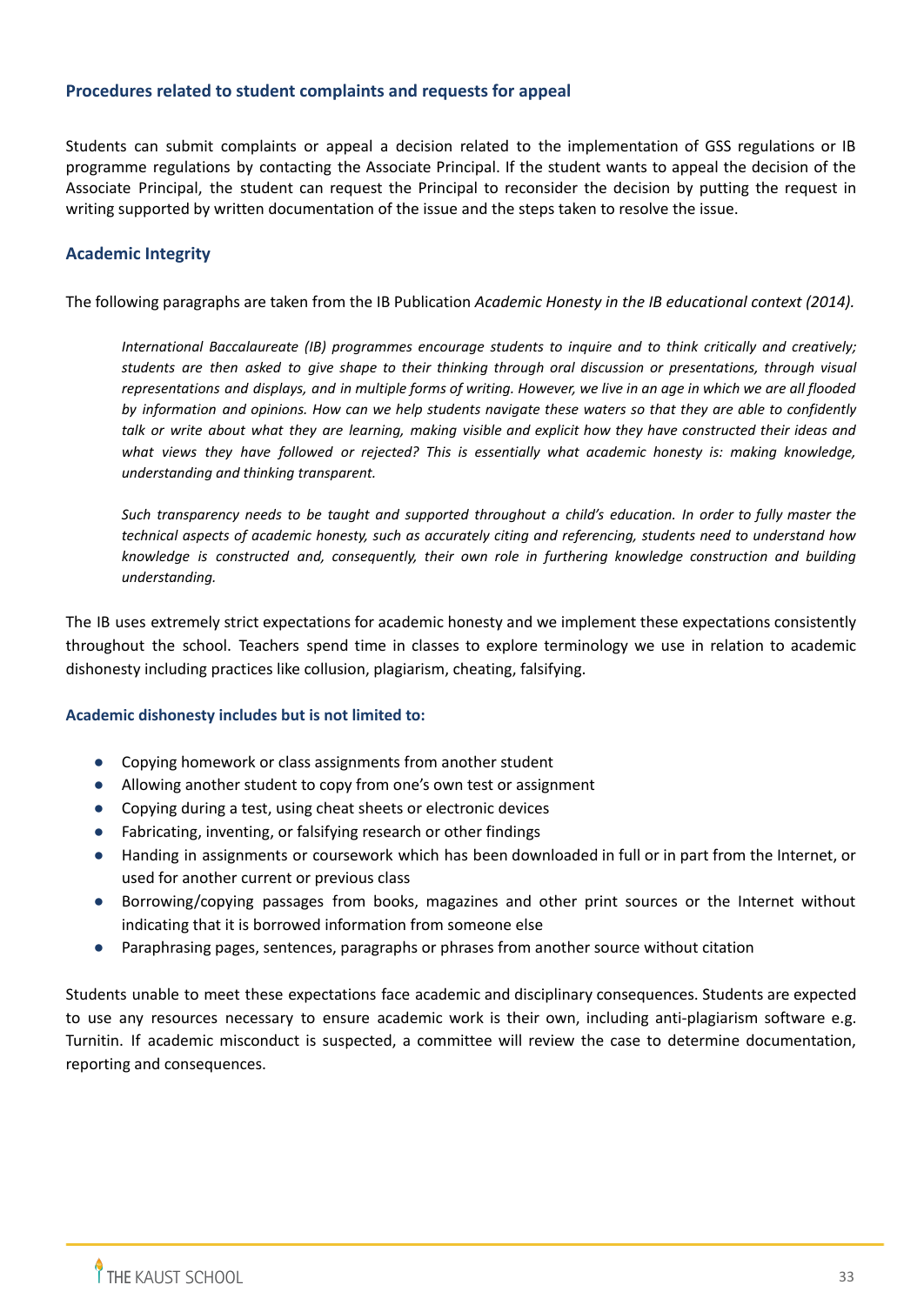# <span id="page-34-0"></span>**IB Regulations Regarding Academic Integrity**

- I. The DP coordinator must inform the IB if he/she suspects any malpractice in relation to a candidate's work after the work or an internal assessment mark has been submitted to the IB. In such cases, or when an examiner suspects malpractice, the school will be required to conduct an investigation and provide the IB with relevant documentation concerning the case.
- II. Candidates suspected of malpractice will be invited, through the coordinator, to present a written explanation or defence.
- III. Cases of suspected malpractice will be presented to the final award committee. After reviewing all evidence collected during the investigation, the committee will decide whether to dismiss the allegation, uphold it, or ask for further investigation to be made.
- IV. If the final award committee deems evidence of malpractice insufficient, the allegation will be dismissed and a grade will be awarded in the normal way.
- V. If the final award committee decides that a case of malpractice has been established, no grade will be awarded in the subject(s) concerned. No diploma will be awarded to the candidate, but a certificate will be awarded for other subject(s) in which no malpractice has occurred. The candidate will be permitted to register for future examinations at least one year after the session in which malpractice was established.
- VI. If a case of malpractice is very serious either because of its nature or because the candidate has already been found guilty of malpractice in a previous session the final award committee is entitled to decide that the candidate will not be permitted to register for examinations in any future sessions.
- VII. An IB diploma, or a certificate, may be withdrawn from a candidate at any time if malpractice is subsequently established.

Consequences could include (but are not limited to) the student's removal from The KAUST School.

# *\*Malpractice regarding academic work will be recorded in the semester/year-end report card.*

# <span id="page-34-1"></span>**Bullying, Harassment and/or Anti-Social Behaviour**

We believe that all students in our school have the right to feel safe. Bullying and harassment disrupt learning and cause students to feel unsafe in school. TKS takes these kinds of behaviours very seriously and we will take strong measures against any and all forms of bullying and harassment.

Bullying is when a student causes another student to feel less safe, fearful, or like they are unable to participate in school. We distinguish between:

- verbal bullying (e.g. teasing, name calling, taunting)
- social bullying (leaving someone out on purpose, telling other children not to be friends with someone, spreading rumours about someone, embarrassing someone in public)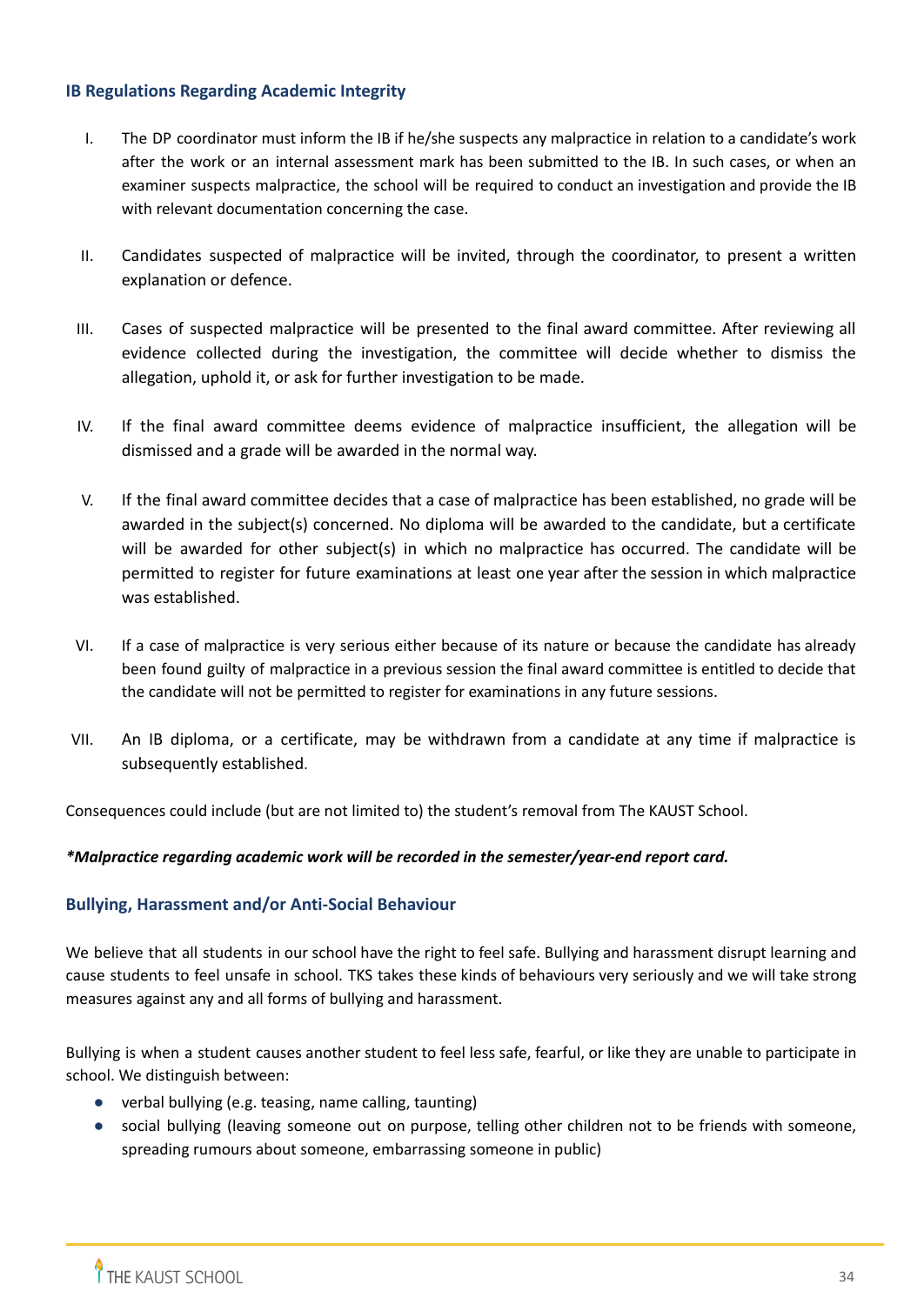- physical bullying (hitting/kicking/pinching, spitting, tripping/pushing, taking or breaking someone's things, making mean or rude hand gestures).
- Cyberbullying: using electronic media to threaten, embarrass, intimidate, or exclude someone, or to damage their reputation (e.g., sending threatening text messages).

Harassment is when the speech or actions are a form of discrimination and targeted at perceived characteristics such as race or ethnicity, ancestry, color, ethnic group identification, gender expression, gender identity, gender, disability, nationality, religion, sexual orientation, age, or a person's association with a person or group. [Canadian](https://www.redcross.ca/how-we-help/violence-bullying-and-abuse-prevention/educators/bullying-and-harassment-prevention/definitions-of-bullying-and-harassment) Red Cross [website](https://www.redcross.ca/how-we-help/violence-bullying-and-abuse-prevention/educators/bullying-and-harassment-prevention/definitions-of-bullying-and-harassment).

All reported incidents of bullying, harassment or other forms of antisocial behaviour by an individual or group of students will be taken seriously and dealt with sensitively. Students and parents are asked to bring their concerns to the teacher, advisor, counsellor or principal. A rule of thumb when reporting incidents is to go to the advisor or the grade level lead first. In all cases, a school counsellor or the Principal will become involved as required. A clear case of bullying or intimidation is a Category Three discipline learning incident and may result in suspension.

# <span id="page-35-0"></span>**KAUST Community Dress Code**

At The KAUST School, we are part of a larger organisation, and so we must fit into the expectations and ideals of the University community. Our dress code is simple and easy to understand, and it blends well with the University's own, summarised below. Students are expected to wear clothing that is appropriate for the activity, the climate, and for the expectations and customs of our host country and the KAUST community.

School staff will address students who wear inappropriate clothing on an individual basis.

# **Dress at Work (university buildings and other workplaces)**

As different cultures have different norms, KAUST generally encourages a "smart casual" appearance. The University would expect that the appearance, personal hygiene and dress of faculty, staff, and students will be professional and appropriate to the functions they perform at the University.

# **Dress While Using Community and Recreational Facilities**

Modest and non-revealing dress is required at all times. Out of respect for some cultures, wearing revealing clothing or transparent garments is not acceptable in public areas.

# **Swimming Pools/Beaches/Boating Areas**

Conservative, non-revealing swimsuits are considered appropriate at communal swimming pools, beaches and boating areas. Uncovered swimwear should not be worn outside the swimming areas.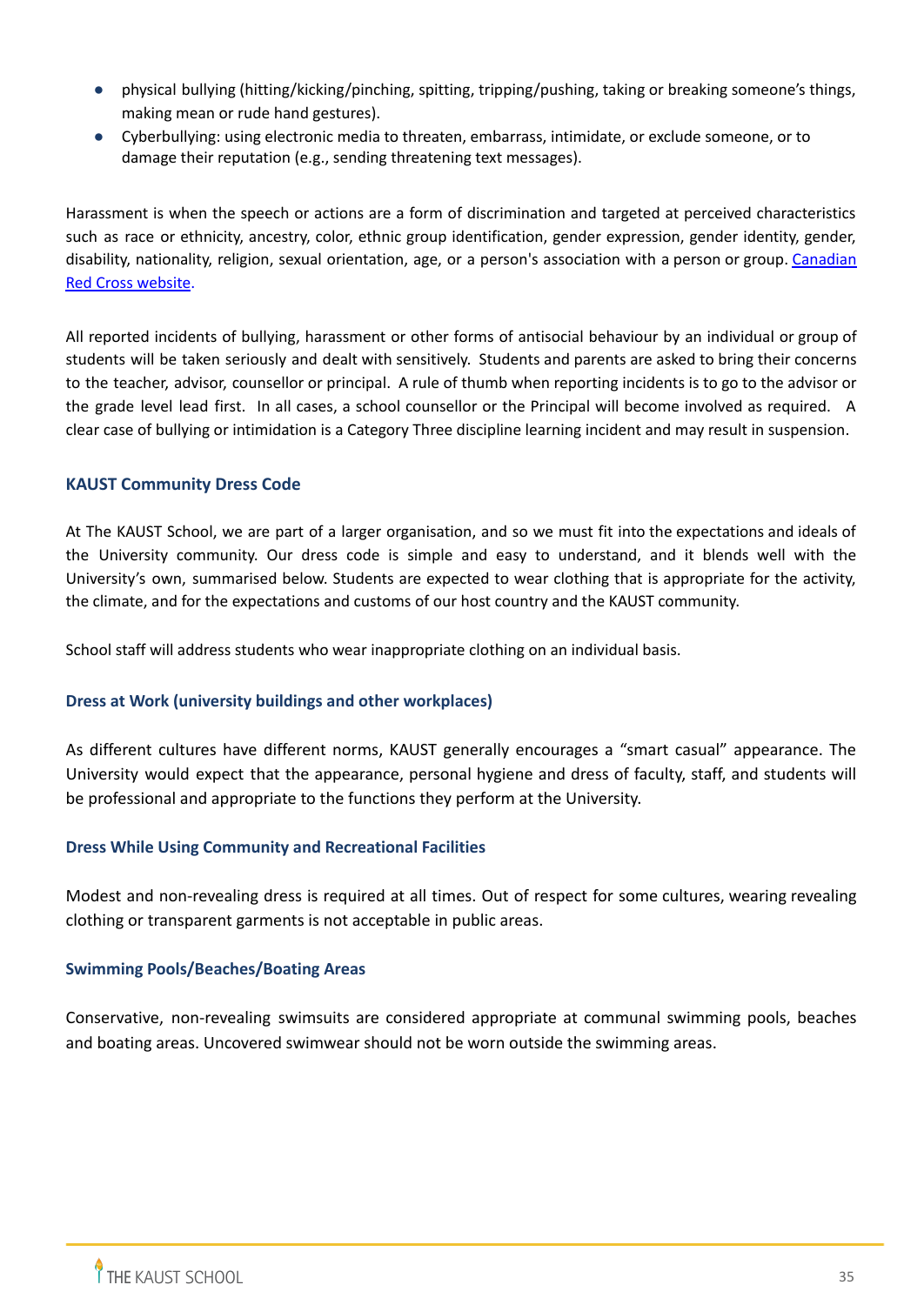# <span id="page-36-0"></span>**Guide to Appropriate Dress at The KAUST School**

The school does not approve of clothing, hairstyles and jewellery or makeup that, in the judgement of the faculty and administration, distracts or interferes with the social and learning climate at school. In order to offer guidance on what we mean by appropriate dress at school, we offer the following guidelines:

- Revealing clothing is not appropriate for school. This includes shorts or skirts that are shorter than a hand width above the knee. Other unacceptable clothing includes, but is not limited to, trousers that sag below the waistline, pyjamas, beachwear, outfits that bare midriffs, tank tops, exposed boxer shorts, briefs, and lingerie. Shirts should cover the shoulders.
- Leggings need to be solid, not see through. A top over leggings, jeggings or tights must be loose fitting and come down the thighs to fingertips.
- Clothing should be clean and should not have excessive rips, tears or shabby edges.
- Clothing, hats and jewelry with slogans or logos that refer to sex, race, violent behavior, drugs, alcohol or other illegal items are not appropriate for school wear.
- Hats are appropriate for outside-wear only.
- For safety reasons, TKS strongly encourages closed-toe shoes; however, sandals may be worn.
- Close-toed shoes are required for all science classes. Athletic footwear is required for PE.

# <span id="page-36-1"></span>**Consequences**

Students who are not dressed according to the school code will be asked to change into more appropriate attire or cover unacceptable clothing. For any subsequent infraction, parents will be informed and normal disciplinary procedures will be followed.

# <span id="page-36-2"></span>**Physical Education and Swimming**

A change of clothes is required for physical education classes, namely the TKS PE uniform and good running shoes. Appropriate swimwear and a towel are required for swimming lessons. Protective sunscreen and a hat are recommended for PE.

# <span id="page-36-3"></span>**Maintaining a positive environment**

# <span id="page-36-4"></span>**Philosophy**

We subscribe to the UN Convention of Rights of the Child (UNCRC). Specifically, we value the right to

- protection from violence, abuse or neglect
- an education that enables children to fulfil their potential
- express their opinions and be listened to

The purpose of our behavioural expectations is to create an environment that is conducive to learning and in which students' rights are protected. We have the responsibility to respond if students inhibit the rights of fellow students. Whenever a student's behaviour is not in line with our expectations, we listen to students sharing their understanding of what happened. Our approach is to seek first to understand, remain learning-centred, and deal with misconduct using progressive, age-appropriate methods that match the level of the misbehaviour.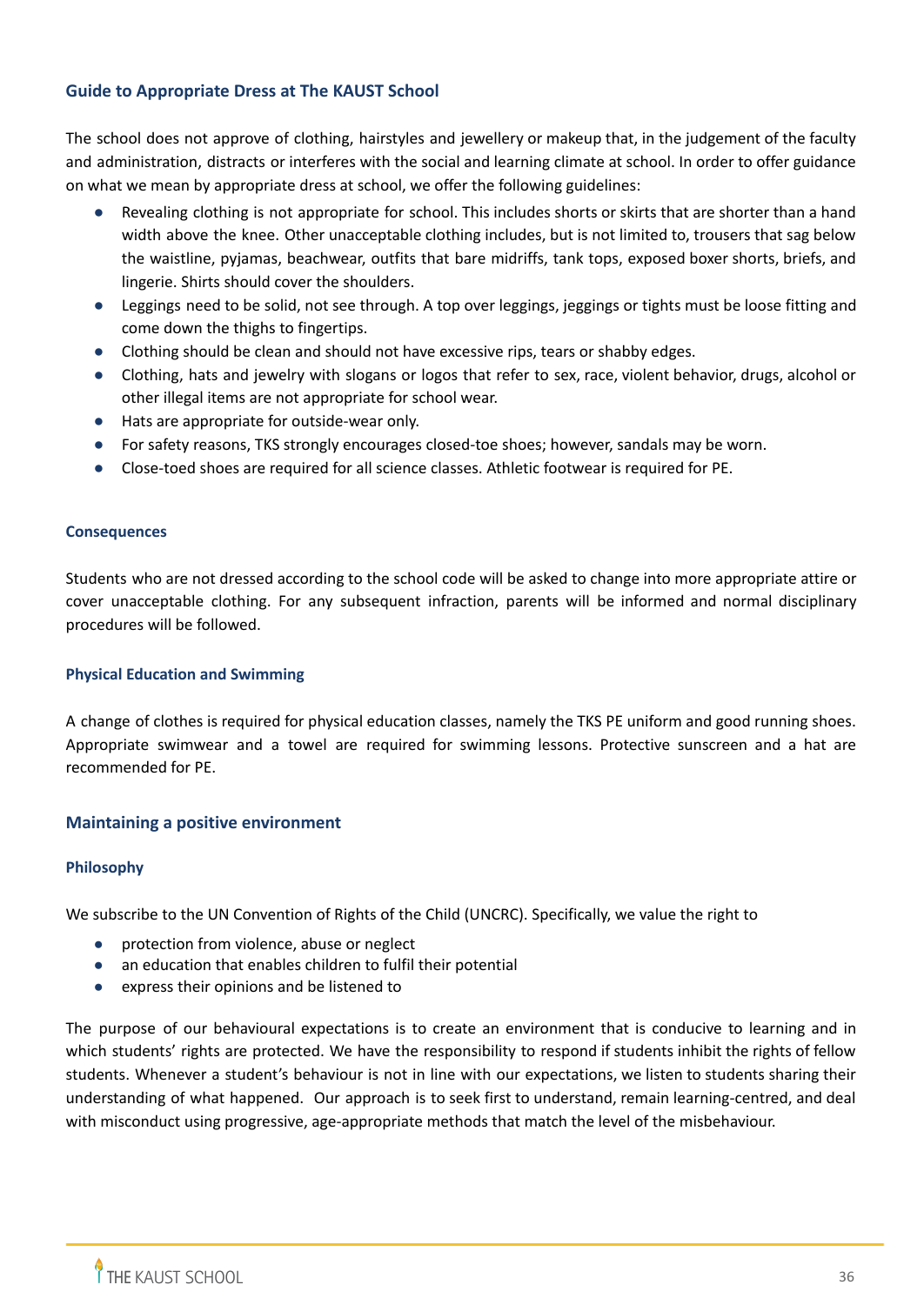#### <span id="page-37-0"></span>**Process to address inappropriate behaviour**

- 1. Expectations, process and possible consequences are made clear to all
- 2. Misconduct is identified and stopped and referred to administration if appropriate
- 3. Students are given the opportunity to explain and ask questions, both about events and the disciplinary learning process
- 4. A decision is made about next steps, including possible consequences and creation of an action plan.
- 5. Parents and appropriate faculty are informed in cases above category one misconduct

# <span id="page-37-1"></span>**Behaviour Categories and Consequences – Narrative Version**

1. **Category One** incidents of misconduct might involve behaviours as simple as running in the hall or forgetting to turn off a cell phone, or it may involve behaviour that is disruptive or contrary to a strong sense of community, such as pushing in line or failing to clear a table in the cafeteria. The disciplinary learning for the student typically involves coaching by schoolmates, friends and teachers. This may take the form of reminders, suggestions and explanations that give the learner a clearer understanding of the context and implications of his or her actions. Consequences following category one incidents often include time taken out to review what happened, reflection on the lessons an incident might offer, and apologies, if appropriate.

Some examples of Category One incidents include, but are not limited to disruptive behaviour, dress code violations, minor technology violations, copying homework, tardies following a warning, unsafe play, and littering.

2. **Category Two** incidents of misconduct include more serious or persistent failures to meet expectations. The misconduct is referred to the Principal or Assistant Principal and possibly the Director. The Advisor and Counsellor and Parents are notified and faculty as appropriate. Consequences at the second level may range from a loss of privileges to detention to suspension.

Some examples of Category Two incidents include, but are not limited to a pattern of repeated Category One incidents, rude or dangerous behaviour, intentional property damage, intentional plagiarism, technology use violations, inappropriate displays of affection, smoking/vaping, skipping, recurrent tardies, and profanity.

3. **Category Three** incidents include cases of extreme misconduct or concerns that persist over time despite the best efforts of the school to employ a variety of strategies to address them. Individual incidents represent a clear and significant breach in the school's core values.

Some examples of Category Three incidents include, but are not limited to: fighting, intimidation/bullying, leaving campus without permission, major technology violations, extreme academic dishonesty, excessive tardies, recurrent skipping, vandalism, possession of weapons, drug/alcohol possession or use, stealing or forgery. Category Three also includes cases involving a pattern of repeated Category Two incidents. Such concerns represent an extended failure in learning over time. Category Three misconduct can also include a persistent pattern of significantly harming or holding back the learning of others in the community. Category Three incidents result in suspension and consequences may include expulsion.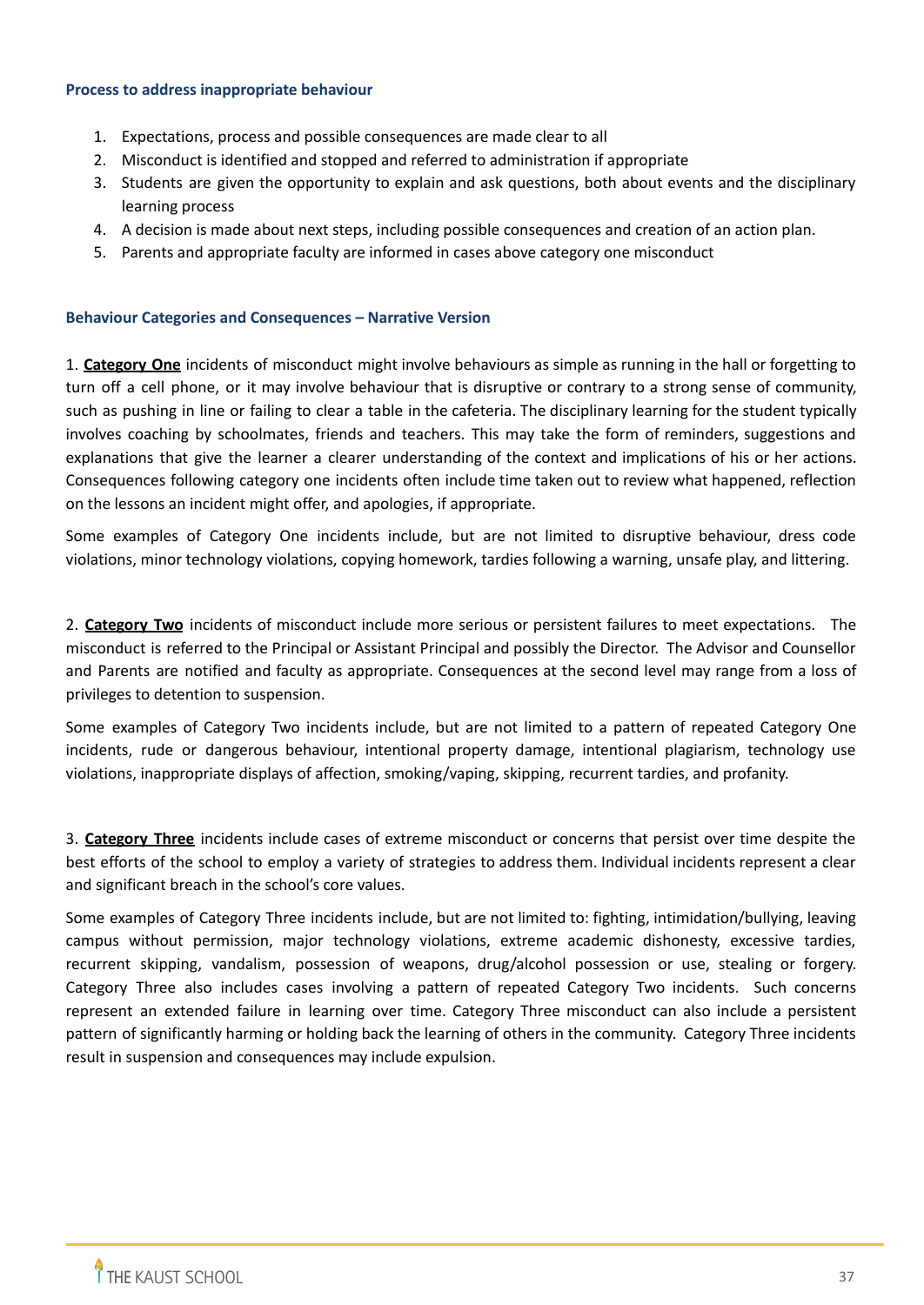#### <span id="page-38-0"></span>**Detention**

Students may be assigned disciplinary detention as a consequence for failing to meet behaviour expectations. Detention happens from 3:15 - 4:00 pm (except on Tuesdays) in a predetermined classroom or office space. Detention follows the same expectations for quiet, productive study time employed in Study Hall. (See guidelines in appendix) Parents will be notified so that appropriate transport and other necessary arrangements may be made. Attendance in a disciplinary detention will take precedence over other concurrent after-school activities.

# <span id="page-38-1"></span>**Disciplinary Probation**

Disciplinary probation is a warning to students and parents that any further misconduct within a defined period will result in suspension and may lead to expulsion. It may involve restricting student privileges and/or removal of lunch or break times.

#### <span id="page-38-2"></span>**Suspension**

Suspension may be employed in two forms: 'In-School Suspension' removes the student from classes and free time while remaining at school in a supervised area. 'At-Home Suspension' removes the student from school altogether. A student at home cannot return to classes until a conference is held involving school administration, student and parent.

#### <span id="page-38-3"></span>**Expulsion**

Expulsion means the student is no longer enrolled at the school. Extremely serious or protracted, unaddressed misconduct may lead to expulsion. A decision to expel is made by the Director as recommended by the Principal.

<span id="page-38-4"></span>**Discipline Categories and [Consequences](#page-42-0) – Flowchart (see Appendix)**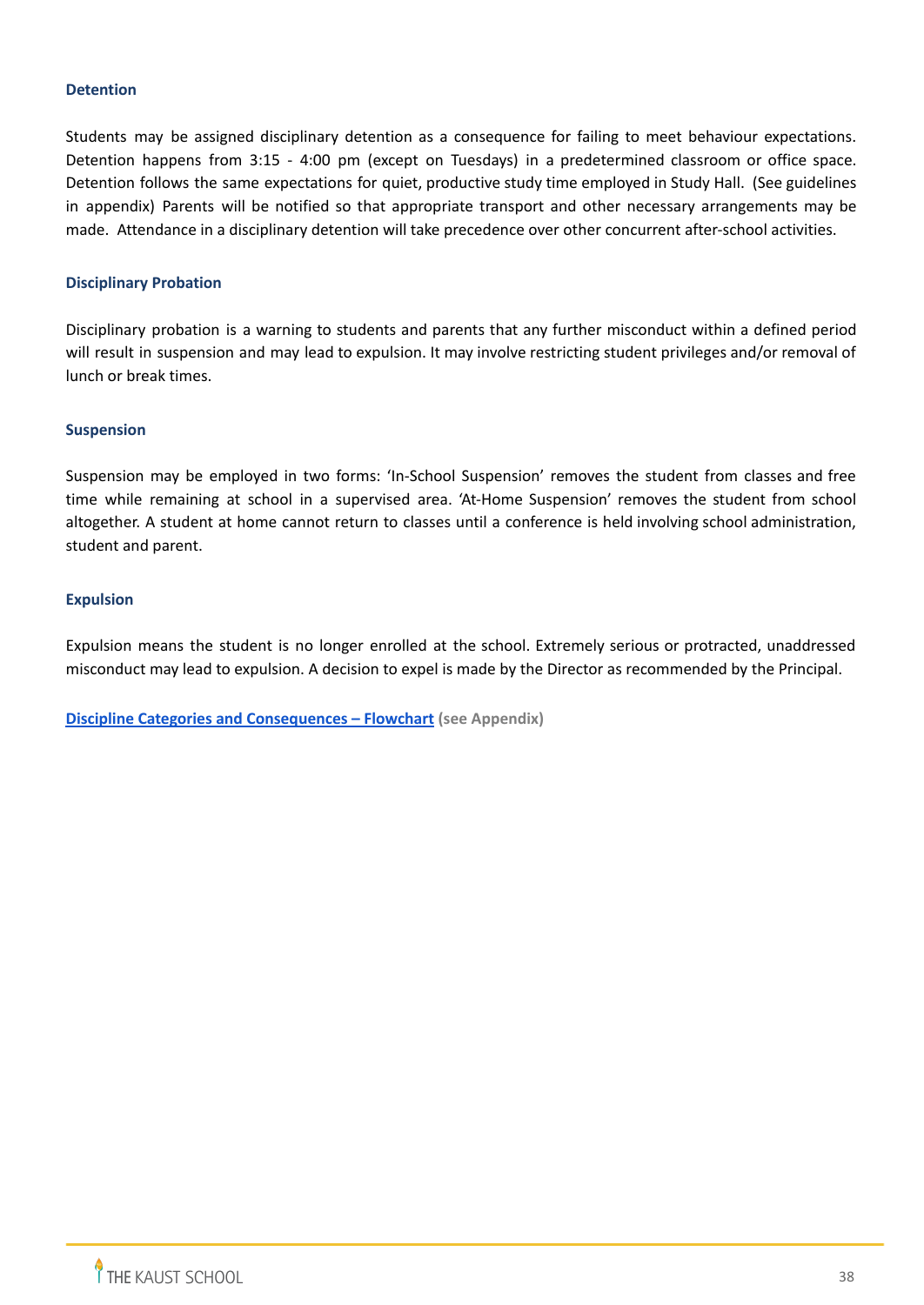# <span id="page-39-0"></span>**IV. APPENDIX**

# <span id="page-39-1"></span>**Eligibility Policy for Participation in Co-Curricular Activities**

The KAUST School is committed to providing a wide range of co-curricular opportunities for our students. We believe that co-curricular activities and academics form a partnership in educating the whole child and reinforce the school's mission statement.

Students are eligible to participate in co-curricular activities if the following criteria are met:

- 1. The student is in good academic standing or working to the best of their ability
- 2. The student meets all deadlines for handing in assessments.
- 3. The student remains in good standing in terms of the school's attendance policy and behavioural code of conduct.
- 4. The student remains in good standing in terms of the behavioural code of conduct of any organisations the school is affiliated to, e.g. SAIKAC.

If a student does not meet any of the criteria above, the Principal/Associate Principal may, after evaluating the student's academic, attendance and behavioural record, revoke a student's right to participate in the co-curricular programme until the above criteria are met again.

In addition, students of concern may be suspended from the co-curricular program until they address issues regarding their completion of missing work. Decisions regarding suspension from the co-curricular program will be made by the Principal or Associate Principal in consultation with relevant staff members. If a student will travel to participate in a co-curricular programme, before any travel bookings are made, we will evaluate the academic, attendance and behavioural standing of each student. Only in exceptional circumstances will the school suspend students from an event after travel bookings have been made.

A decision to exclude a student from a culminating event (e.g. tournament, musical performance) will typically not be taken in the last 4 weeks before the culminating event to ensure continuity in the preparation for the event. In extreme cases of inappropriate behaviour exclusion from the co-curricular programme is possible at any time in the process.

Decisions regarding eligibility to participate will be made by the Principal/Associate Principal after gaining the perspective of the relevant staff members.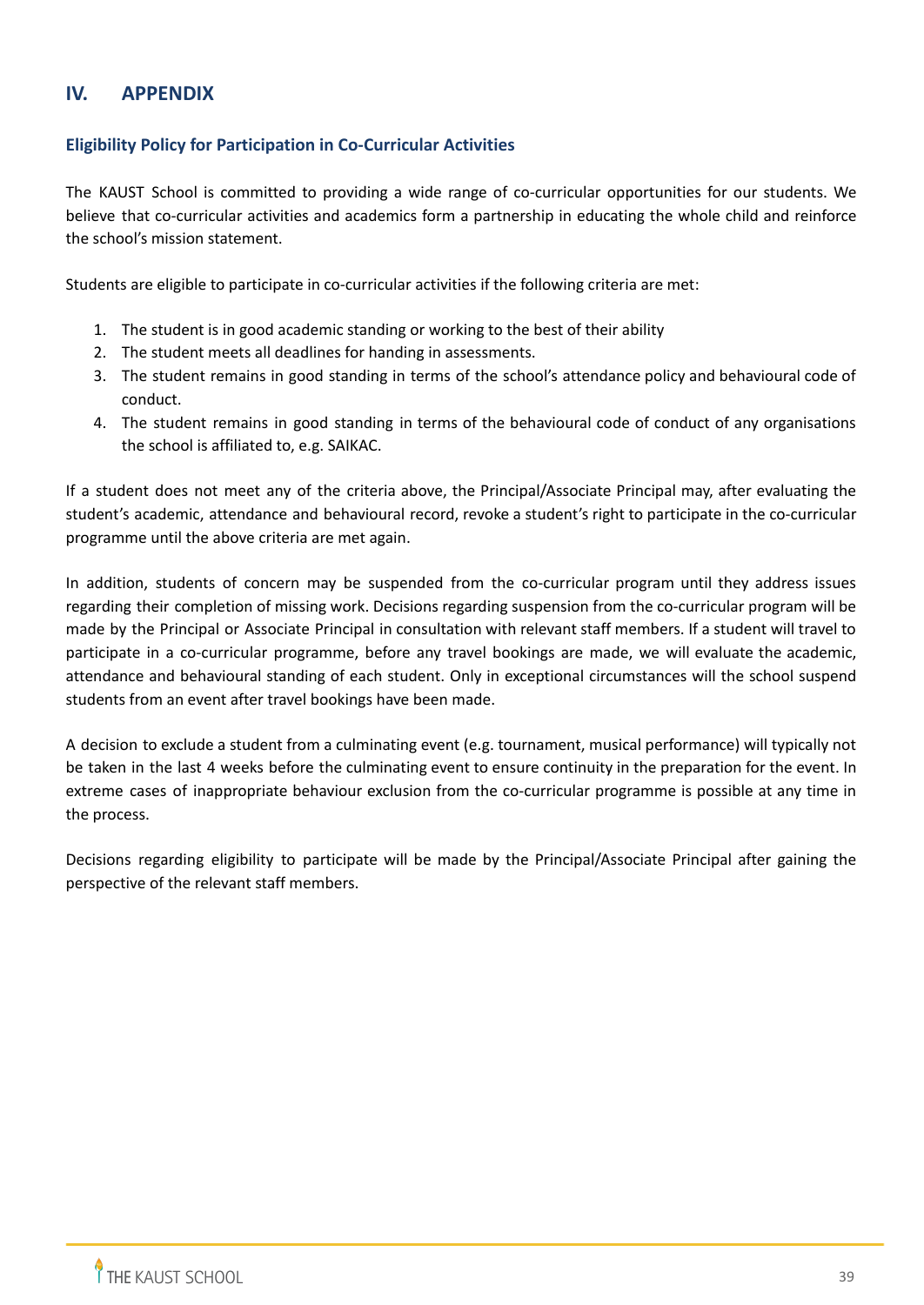# <span id="page-40-0"></span>**Academic Monitoring**

"Students who enter The KAUST School must demonstrate the ability to be successful with limited support in a regular academic environment. Continued enrollment is dependent upon the student's ability to meet the demands of the academic curriculum as well as the behavioural and disciplinary standards established by the School."

Academic monitoring is a mechanism to provide support for students who are struggling in any of their subjects. Students will be placed on academic monitoring if their performance level is either a 1 or 2 (out of 7) for the final semester grade in any subject. Academic monitoring status lasts for a minimum of one full semester. Students who continue on academic monitoring without significant progress after two consecutive semesters may be asked to withdraw from the school.

All students on academic monitoring will have their progress reviewed at the middle and end of each semester. At the end of two consecutive semesters during which a student has been on academic monitoring, a decision will be made by the Principal to either withdraw the student or continue the enrollment. Under this status, the student's case will be reviewed at the end of the semester. If it is concluded that TKS does not offer a program that meets the needs of the student, or if a student is not making the progress necessary to improve his or her academic standing, the student may be asked to withdraw from TKS.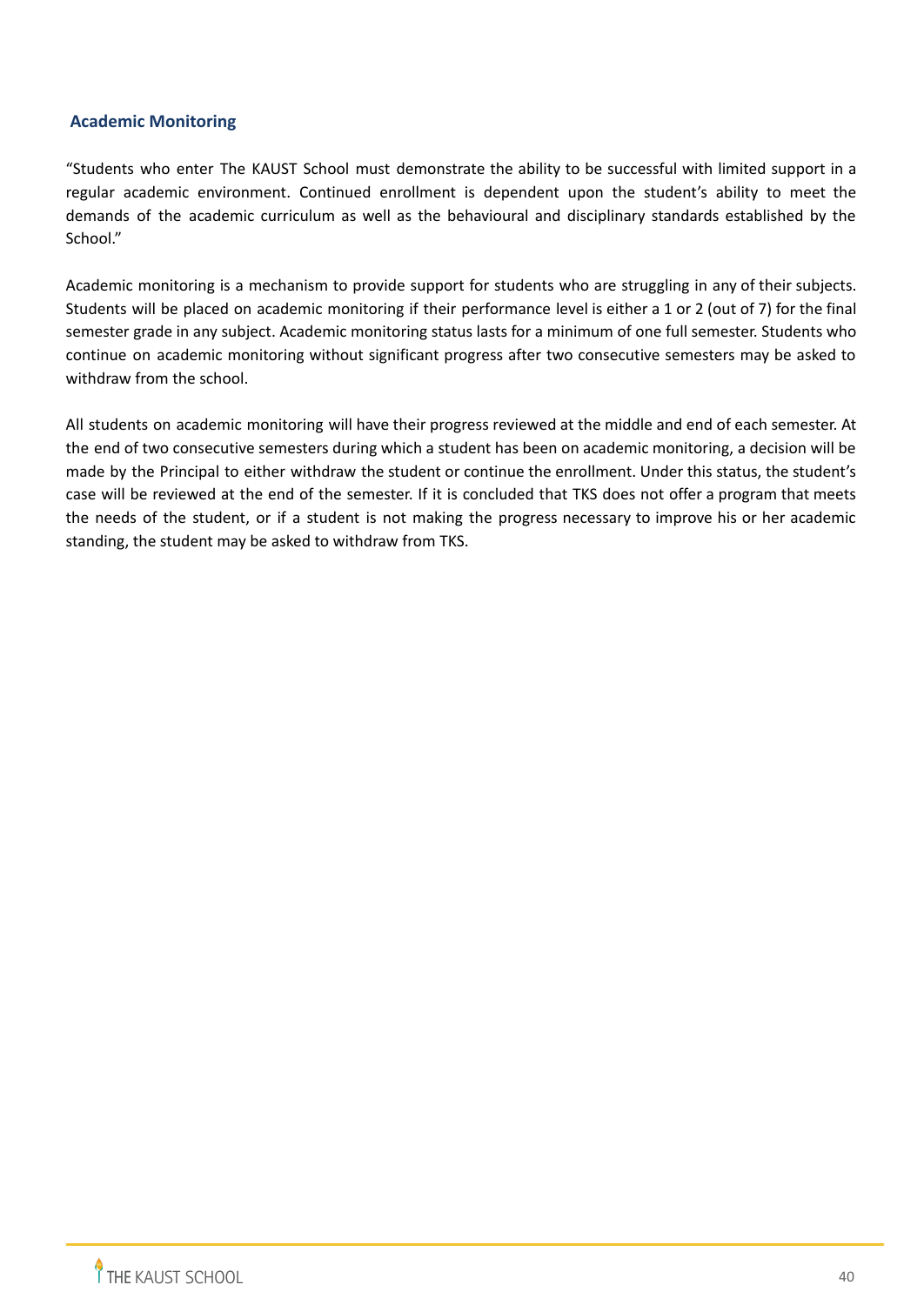# <span id="page-41-0"></span>**Co-curricular Agreement Form**

It is an honour to represent The KAUST School, not a right. Students participating in co-curricular programmes are considered to be in positions of leadership. They represent the school and the greater community.

All students who wish to participate in co-curricular programmes are required to have their parents complete an agreement form consenting to their participation and acknowledging understanding of all requirements associated with committing to the programme (currently an E-collect form on Powerschool). Students will not be able to participate in the co-curricular programme until this agreement form has been completed and submitted.

Certain activities may require further agreements with relation to costs associated with participation e.g. travel and apparel. These will be communicated at the relevant time for each activity via SchoolsBuddy.

Co-curricular agreement forms have deadlines for completion. If the form is not completed by the given deadline, the student will not be able to participate in the programme.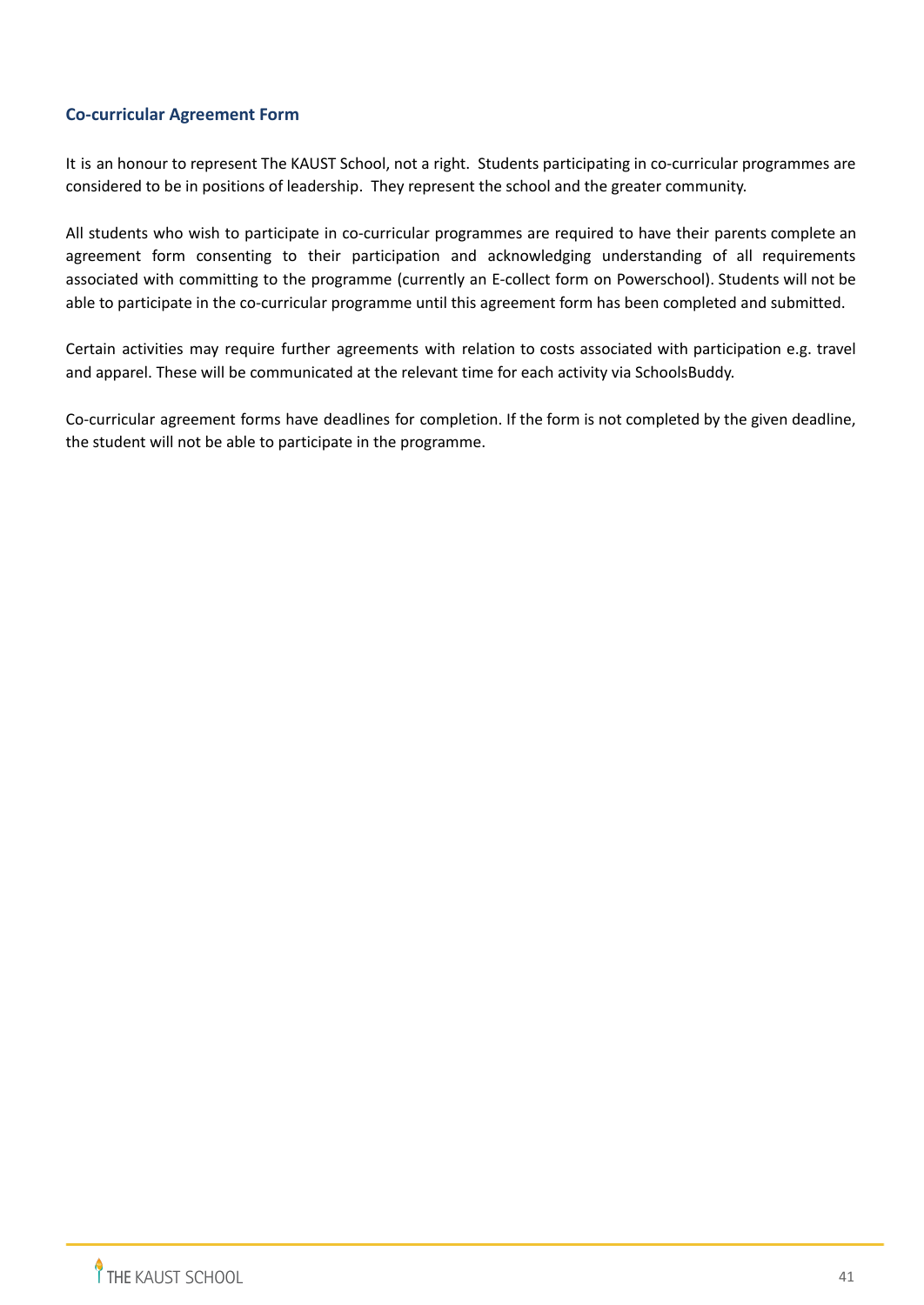# <span id="page-42-0"></span>**Discipline Learning Flowchart**

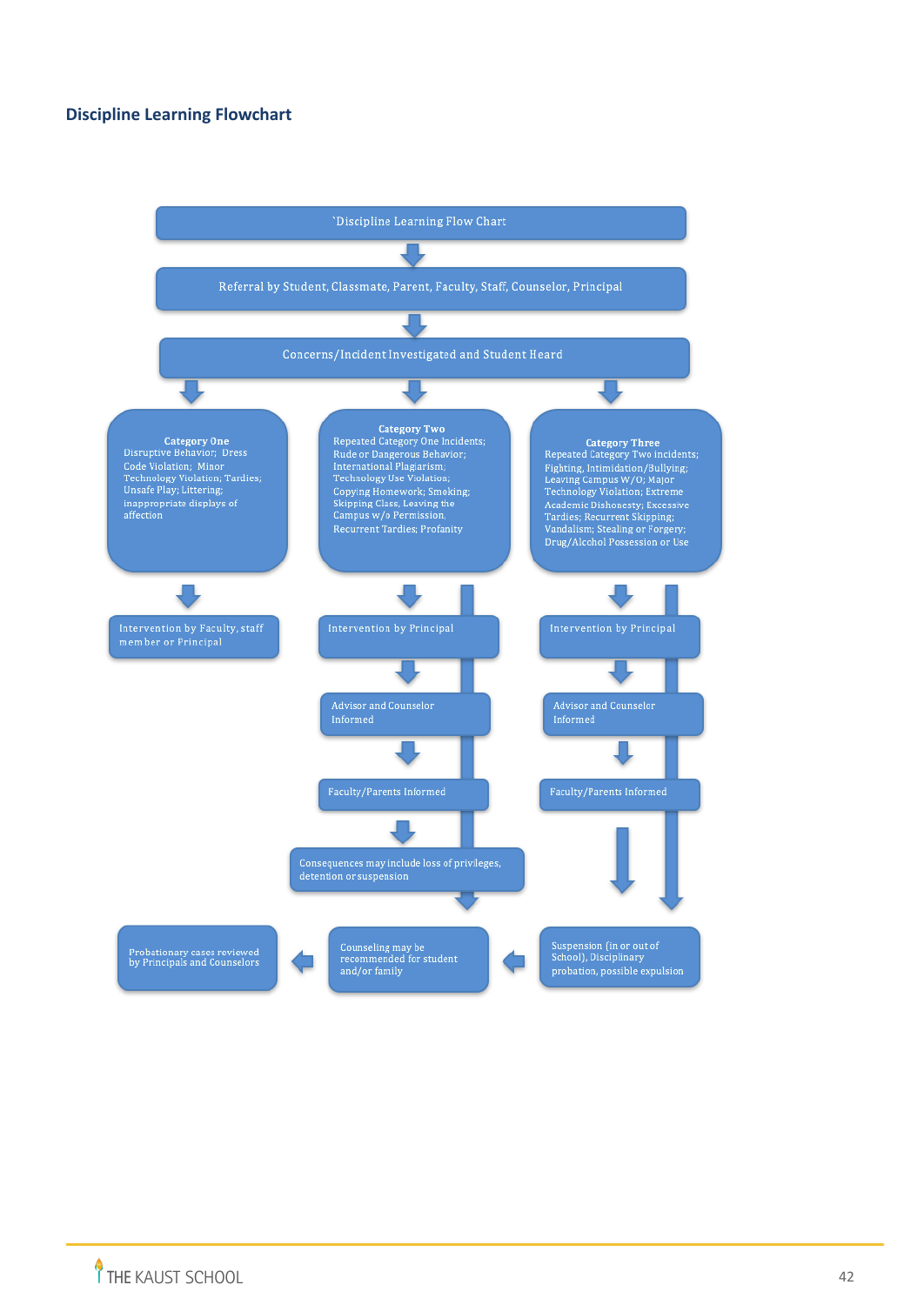# <span id="page-43-0"></span>**Flex Block**

Grade 6 - 10 students have flex block 4 times a week. On Sunday, the time is used to plan the 3 flex blocks for the rest of the week, special advisory or grade level events, study skill development and class meetings in which students discuss issues that concern them, following a clear protocol.

On Sunday students sign up for the flex blocks for the rest of the week. They may sign up to receive additional support from teachers, participate in student clubs, sign up for Study Hall for independent study or they may be booked by teachers who want to give additional support.

In Grade 11 and 12 Flex Blocks are used for HL blocks or for Study Hall

# <span id="page-43-1"></span>**Study Hall – Learning Objectives & Expectations**

# **Expectations**

- Punctual arrival
- Students prepared to work
- Individual academic work and reading only
- Computers for Academic work only approved by proctor with screens visible by proctor.
- No Sleeping
- No food or drink
- Respect the need for all in the room to get their work done, including the proctor.

# **Grade 12 Study Halls**

Grade 12 students with an open block in their schedule have to sign in at the beginning of the block and state where they will work during the open block. Students may leave the school grounds only if the school does not require them to stay and if the parents have informed the school that they give permission to their child to leave the school grounds. Students are free to meet teachers and study in supervised or unsupervised areas. Grade 12 students requiring particular support may be assigned to a supervised study period or may be required to meet with a teacher or counsellor.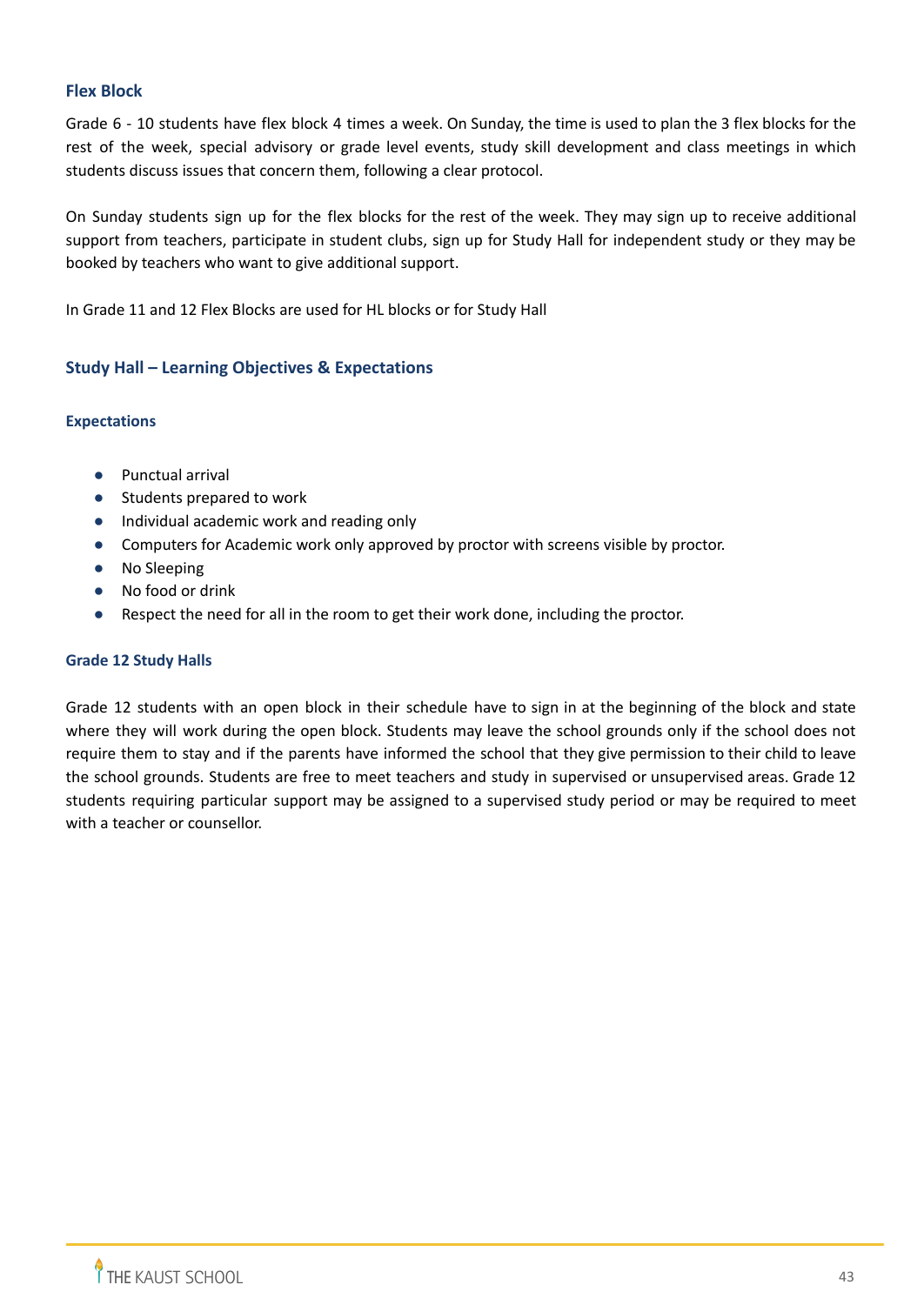# <span id="page-44-0"></span>**Technology Responsible Use Guidelines**

#### **Student Responsibilities**

Independent access to devices and the Internet is provided to students who agree to act in a considerate and responsible manner and in accordance with all TKS and KAUST policies and procedures. Access carries responsibility.

#### **Device Care**

Students are responsible at all times for taking care of their devices and are strongly cautioned about leaving them unsupervised. Device care includes but is not limited to:

- Carrying devices with care. Laptop lids should be closed when being moved.
- Ensuring devices are kept free of areas where food and drink are present.
- Backing up any data on the device that is not in Google Drive. The KAUST School provides students with Google Drive storage.
- Ensuring that all passwords are secure (e.g. at least 8 characters long, a mixture of upper and lowercase and contains a special character and a number) and are never shared with others.
- Running Self Service updates.
- Informing the TKS IT Support if there are any technical issues with the device.
- Shutting down the device weekly.

#### **Damaged, Stolen or Lost Devices**

- Devices issued by The KAUST School that are broken or fail to work properly must be taken to the TKS IT Support for an evaluation of the equipment.
- The student/parent will be responsible for loss or damage of the laptop/information technology device whilst in their care. This also includes peripherals (e.g. charger)
- In the case of stolen/lost/damaged devices or peripherals, a fee will be charged to parents to replace/repair the device. This fee will be determined by the KAUST IT department. Please note as an estimate the cost of a damaged screen replacement is SAR. 1894 inclusive of VAT as on 1st June 2022 and prices vary based on the model and part availability at the time of repair.)
- Devices must be returned before the end of school year for reimaging (unless informed by TKS e.g Grade 10 WISE program students).

#### **Acceptable Device Use**

Teachers may make additional decisions regarding the use of technology in their classrooms. These may include technology such as handheld devices (e.g. smartphones) and earphones. These decisions must be respected at all times.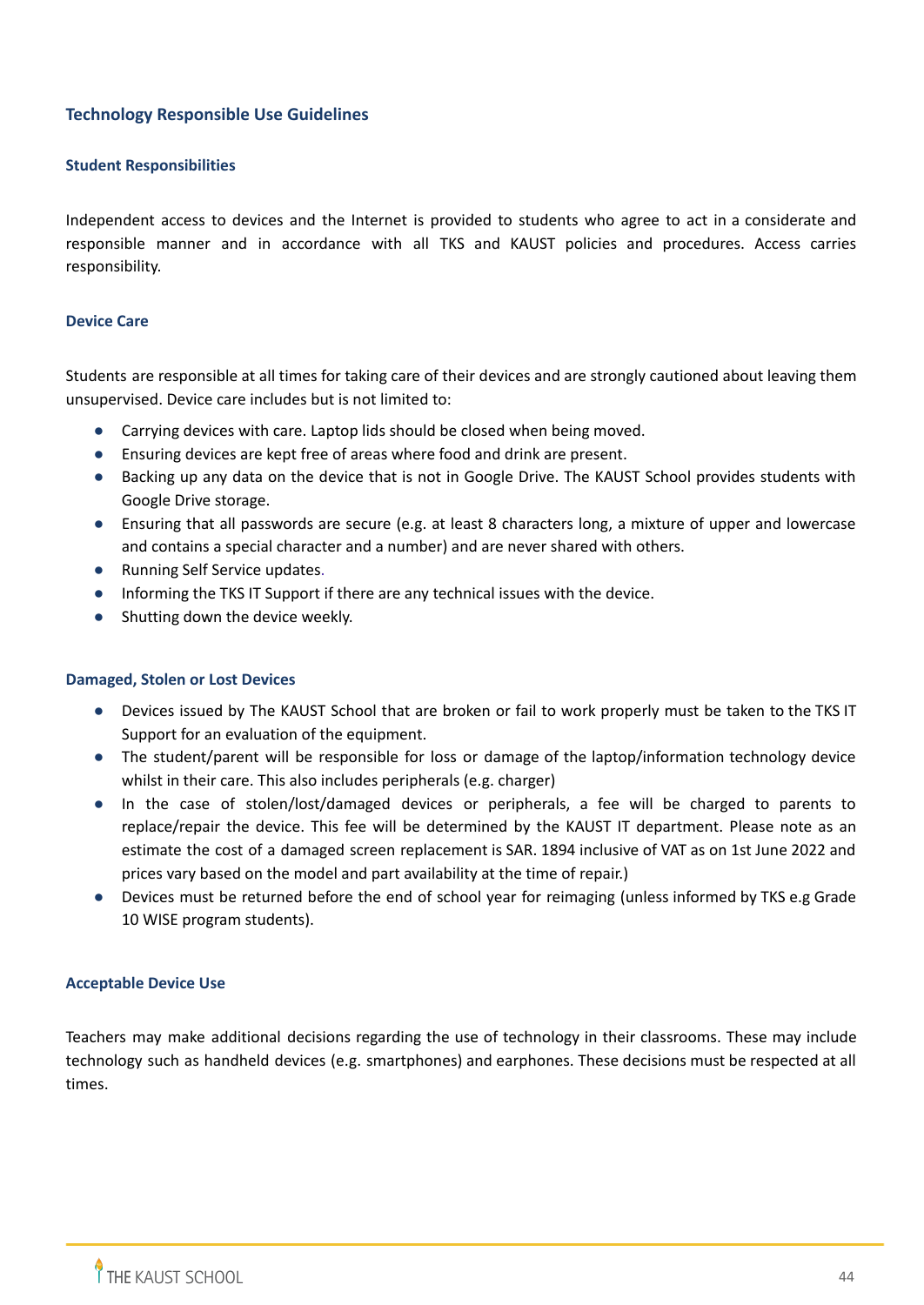#### **Social Media**

If permitted to do so by the classroom teacher, students may use age appropriate social networks for educational purposes during lesson times. Social media use is also permitted during break and lunch times. The KAUST School students are expected to be responsible and to set and maintain high ethical standards in their use of social networking. Students are accountable for their own actions.

- The KAUST School reserves the right to request school-related images or content posted without permission to be removed from the Internet.
- If a student sees anything of concern on a fellow KAUST School student's social networking page or account, they should immediately contact their teachers, another adult within the school, and or the school's administration.

#### **Break Times and Lunch Times**

Both school-provided devices and personal devices may be used during break times and lunch times. These devices may only be used in designated areas; downstairs in the Flag Pavillion and the GSS Library. Device use during this time must not conflict with the unacceptable device use guidelines (see below).

#### **Personal Devices**

Personal devices may be used during break times and lunch times only, unless directed to use them by a teacher as part of a class (e.g. using the GPS function on a smartphone in Math). At other times during the school day (7:45 am – 3:10 pm) personal devices should be out of sight in a bag or locker and turned off or on 'silent'. Students in need of contacting home during the school day are encouraged to use the telephone at the main office or at reception. Under exceptional circumstances, they may use their device with teacher approval.

# **Unacceptable Device Use**

Unacceptable use for school issued and personal devices includes but is not limited to the following:

- Using the Internet to access, store, share, or display information that is inconsistent with The KAUST School's mission and values (e.g. pornographic materials, vulgarity, gambling, militant/extremist material, hate speech, profanity).
- Taking photos/audio/video recordings of people unless explicit permission from everyone involved is given. This includes virtual meetings and public spaces within the school buildings.
- Sharing a link for virtual lessons to anyone who has not been invited by the teacher.
- Attempting to access another person's account or device in any form.
- Any malicious attempt to harm or destroy school technology equipment or materials, the data of another user, or any of the institutions, or other networks that are connected to the Internet
- "Jailbreaking" the school's device or loading software that bypasses the system's original security measures or normal mode of operation.
- Installing software, apps or extensions on the school's device that have not been approved by the TKS IT department.
- Attempting to remove any pre-installed software or apps from the school's device.
- Cyberbullying any malicious attempt to harm others through derogatory, obscene, or otherwise